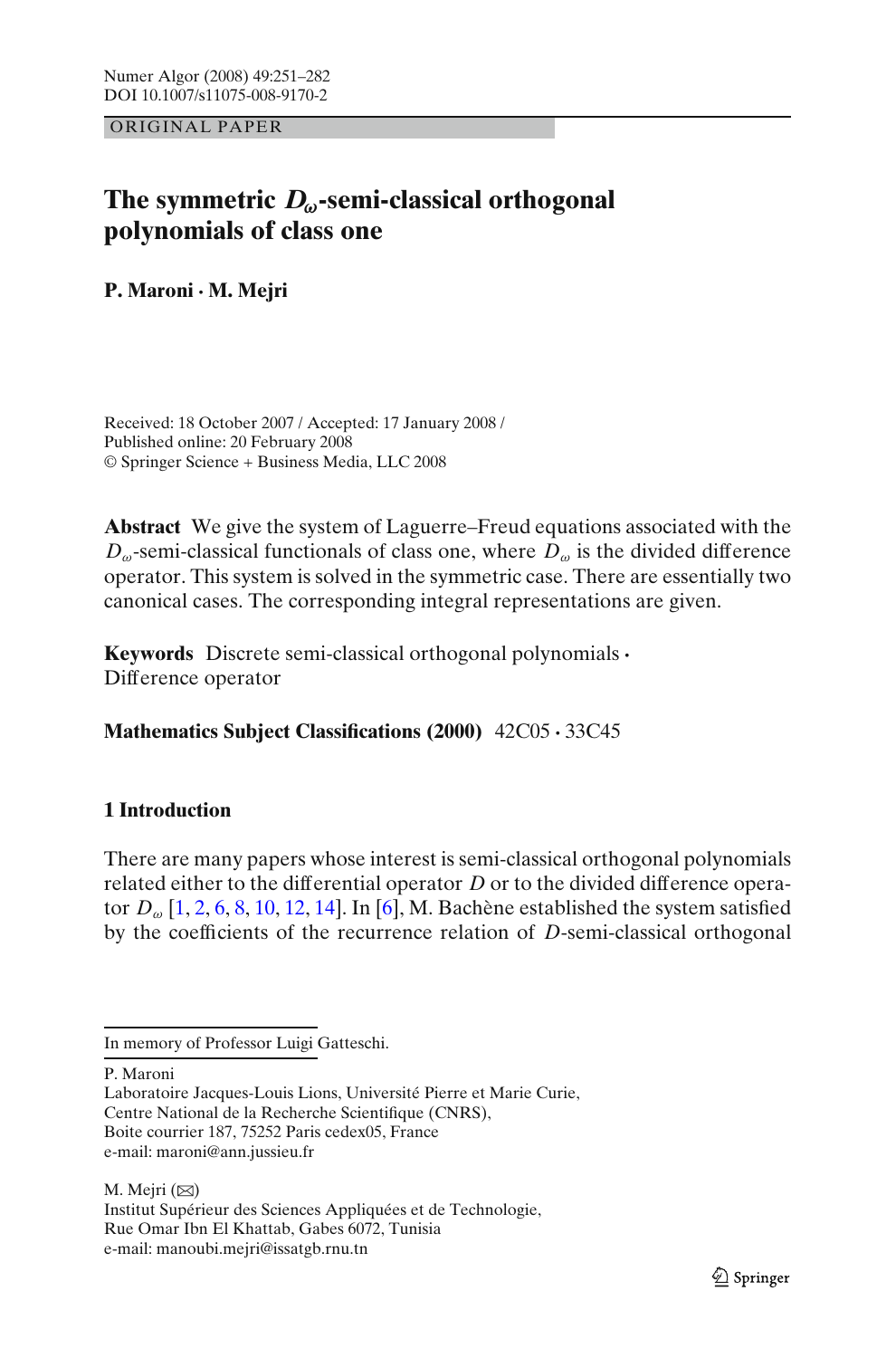sequences of class one; in [\[7\]](#page-30-0), S. Belmehdi found again the same system, but those authors did not solve it. By carrying out the complete description of the symmetric *D*-Laguerre–Hahn forms of class one, in [\[2](#page-30-0)], the authors, in particular, obtained the canonical cases of all symmetric *D*-semi-classical forms of class one. Analogously in [\[8\]](#page-30-0), the authors established the system satisfied by the coefficients of the recurrence relation of  $D_{\omega}$ -semi-classical orthogonal sequences of class one, but their method is short of luminousness.

So, the aim of this paper is threefold. First, to establish the Laguerre–Freud equations corresponding to  $D_{\omega}$ -semi-classical orthogonal sequences of class one in a simpler manner and for the sake of completeness. Secondly to solve the system in the symmetric case. Thus we exhaustively describe the solutions which arise. Thirdly to identify the integral representation of each symmetric  $D_{\omega}$ -classical-form of class one by taking into account its difference equation. Finally we investigate the limiting case:  $\omega \rightarrow 0$ . We recover again the three canonical cases put forth previously [\[2](#page-30-0), [5](#page-30-0)].

The first section contains material of preliminary and some results regarding the class of  $D_{\omega}$ -semi-classical forms. In the second section, the system of Laguerre–Freud equations is built. In the third section, we give some properties of symmetric  $D_{\omega}$ -semi-classical forms of class *s*. The fourth section is devoted to the resolution of the system in the symmetric case. The canonical cases are described in the fifth section. The sixth section deals with integral representations of the so-called canonical forms found in the previous section. The last section is devoted to the limiting case  $\omega = 0$ .

#### **2 Preliminaries**

Let P be the vector space of polynomials with coefficients in  $\mathbb C$  and let P' be its dual. We denote by  $\langle u, f \rangle$  the effect of  $u \in \mathcal{P}'$  on  $f \in \mathcal{P}$ . In particular, we denote by  $(u)_n := \langle u, x^n \rangle$ ,  $n \geq 0$  the moments of *u*. For any form *u*, any polynomial *g*, any  $b \in \mathbb{C}$ ,  $a \in \mathbb{C} - \{0\}$ , let *gu*,  $\tau_b u$ ,  $h_a u$  be the forms defined by duality

$$
\langle gu, f \rangle := \langle u, gf \rangle, \langle \tau_b u, f \rangle := \langle u, \tau_{-b} f \rangle, \langle h_a u, f \rangle := \langle u, h_a f \rangle,
$$

where  $(\tau_{-b} f)(x) = f(x + b)$ ,  $(h_a f)(x) = f(ax)$ .

We define  $(x - c)^{-1}u$  by  $\langle (x - c)^{-1}u, f \rangle := \langle u, \theta_c f \rangle$  where  $(\theta_c f)(x) =$  $\frac{f(x)-f(c)}{x-c}$ , *c* ∈ ℂ.

We call polynomial sequence (PS), the sequence of polynomials  $\{P_n\}_{n>0}$ when deg  $P_n = n$ ,  $n \ge 0$ . Then any polynomial  $P_n$  can be supposed monic and the sequence becomes a monic polynomial sequence (MPS). Let  $\{u_n\}_{n\geq 0}$  be its dual sequence defined by  $\langle u_n, P_m \rangle = \delta_{n,m}, n, m \ge 0.$ 

The MPS  ${P_n}_{n>0}$  is orthogonal with respect to  $u \in \mathcal{P}'$  when the following conditions hold

$$
\langle u, P_m P_n \rangle = r_n \delta_{n,m}, n, m \ge 0, r_n \ne 0, n \ge 0.
$$

*A* Springer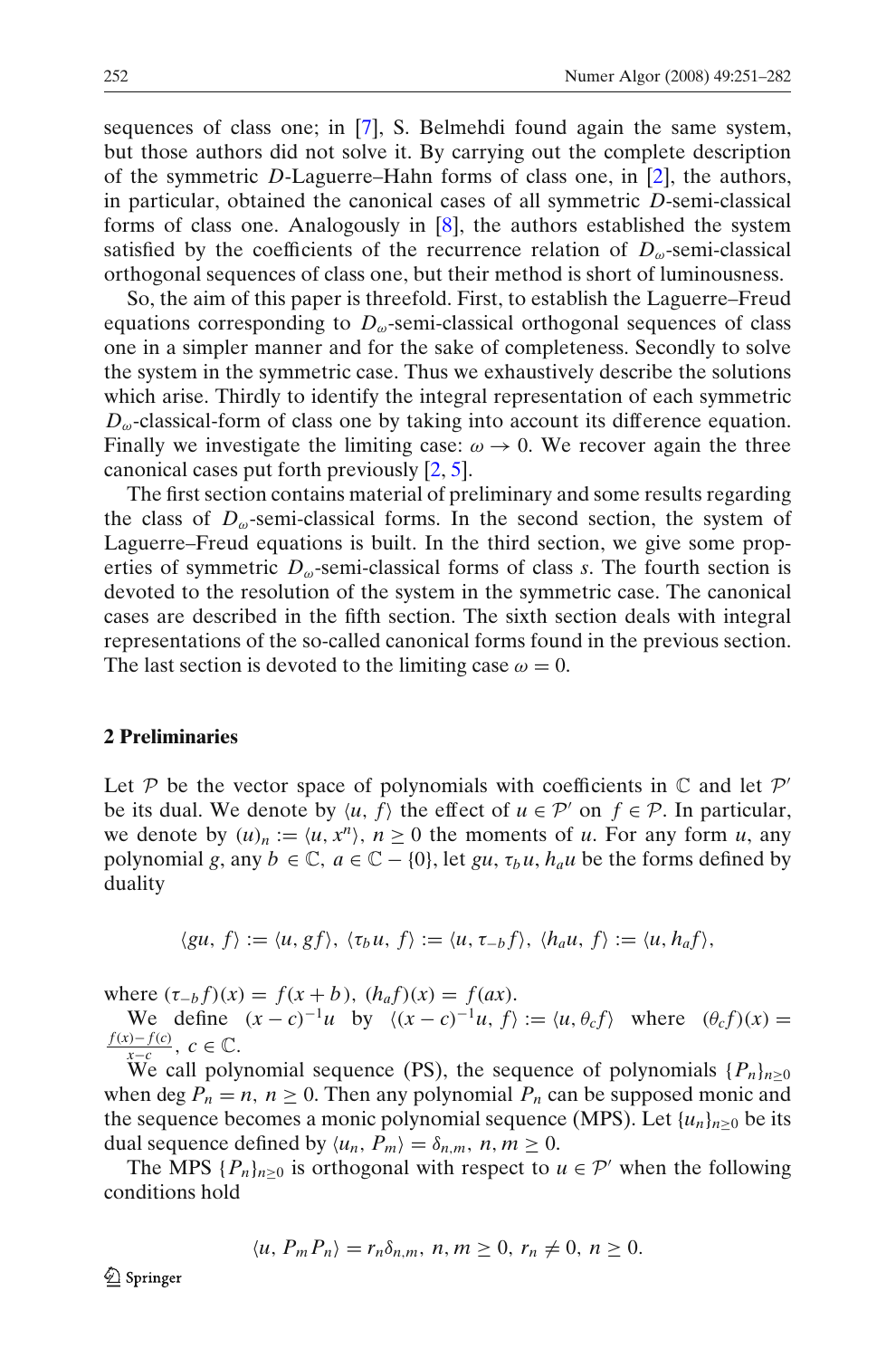<span id="page-2-0"></span>Then the monic orthogonal sequence (MOPS)  $\{P_n\}_{n>0}$  fulfils the standard recurrence relation

$$
P_0(x) = 1, \quad P_1(x) = x - \beta_0,
$$
  

$$
P_{n+2}(x) = (x - \beta_{n+1}) P_{n+1}(x) - \gamma_{n+1} P_n(x), \quad n \ge 0.
$$
 (2.1)

In this case, the form  $u$  is said regular and it is necessarly proportional to  $u_0$ . Let us introduce the Hahn's operator

$$
(D_{\omega} f)(x) := \frac{f(x + \omega) - f(x)}{\omega}, \ f \in \mathcal{P}, \ \omega \neq 0.
$$

We have  $D_{\omega} = \frac{1}{\omega}(\tau_{-\omega} - I_{\mathcal{P}})$  where  $I_{\mathcal{P}}$  is the identity operator in  $\mathcal{P}$ . The transposed <sup>*t*</sup> $D_{\omega}$  of  $D_{\omega}$  is <sup>*t*</sup> $D_{\omega} = \frac{1}{\omega} (\tau_{\omega} - I_{\mathcal{P'}}) = -D_{-\omega}$ . Thus, we have

$$
\langle D_{-\omega}u, f\rangle = -\langle u, D_{\omega}f\rangle \, , \, u \in \mathcal{P}' \, , \, \omega \in \mathbb{C} - \{0\}.
$$

When  $\omega \rightarrow 0$ , we meet again the derivative *D*.

**Lemma 2.1** [\[1,](#page-30-0) [11\]](#page-31-0) *Let a* ∈  $\mathbb{C} - \{0\}$ , *c* ∈  $\mathbb{C}$ , *f* ∈  $\mathcal{P}$  *and u* ∈  $\mathcal{P}'$  *we have* 

$$
h_a \circ D_{-\omega} u = a D_{-a\omega} \circ h_a u. \tag{2.2}
$$

$$
h_a(fu) = (h_{a^{-1}}f)(h_a u). \tag{2.3}
$$

$$
D_{-\omega}(fu) = (\tau_{\omega}f)(D_{-\omega}u) + (D_{-\omega}f)u.
$$
 (2.4)

$$
(x-c)^{-1}((x-c)u) = u - (u)_0 \delta_c.
$$
 (2.5)

**Definition** A MOPS  $\{P_n\}_{n>0}$  is called  $D_{-\omega}$ -semi-classical sequence if  $u_0$  fulfils an equation

$$
D_{\omega}(\phi u_0) + \psi u_0 = 0, \tag{2.6}
$$

where  $\phi$ ,  $\psi$  are polynomials,  $\phi$  monic and deg  $\psi \geq 1$ . In this case, the form  $u_0$ is called *D*ω-semi-classical.

Let us introduce the integer  $s(\phi, \psi) = \max(\deg \phi - 2, \deg \psi - 1)$ . Then  $s =$ min  $s(\phi, \psi)$  where the minimum is taken over all the pairs  $(\phi, \psi)$  occurring in  $(2.6)$  is called the class of  $u_0$ . By extension, the integer *s* is also the class of  ${P_n}_{n>0}$  [\[11](#page-31-0)].

*Remark* The case  $s = 0$  has been handled in [\[1\]](#page-30-0).

**Lemma 2.2** [\[1\]](#page-30-0) *Let*  $\{P_n\}_{n>0}$  *be a D*<sub>−ω</sub>-semi-classical sequence. Then the se*quence*  ${\{\tilde{P}_n\}}_{n\geq0}$  *where*  $\tilde{P}_n = a^{-n}(h_a \circ \tau_{-b} P_n)(x)$  *is orthogonal with respect to*  $\tilde{u}_0 = (h_{a^{-1}} \circ \tau_{-b}) u_0$ . Moreover  $\tilde{u}_0$  fulfils the equation

$$
D_{\omega a^{-1}}(\tilde{\phi}\tilde{u}_0) + \tilde{\psi}\tilde{u}_0 = 0,
$$

2 Springer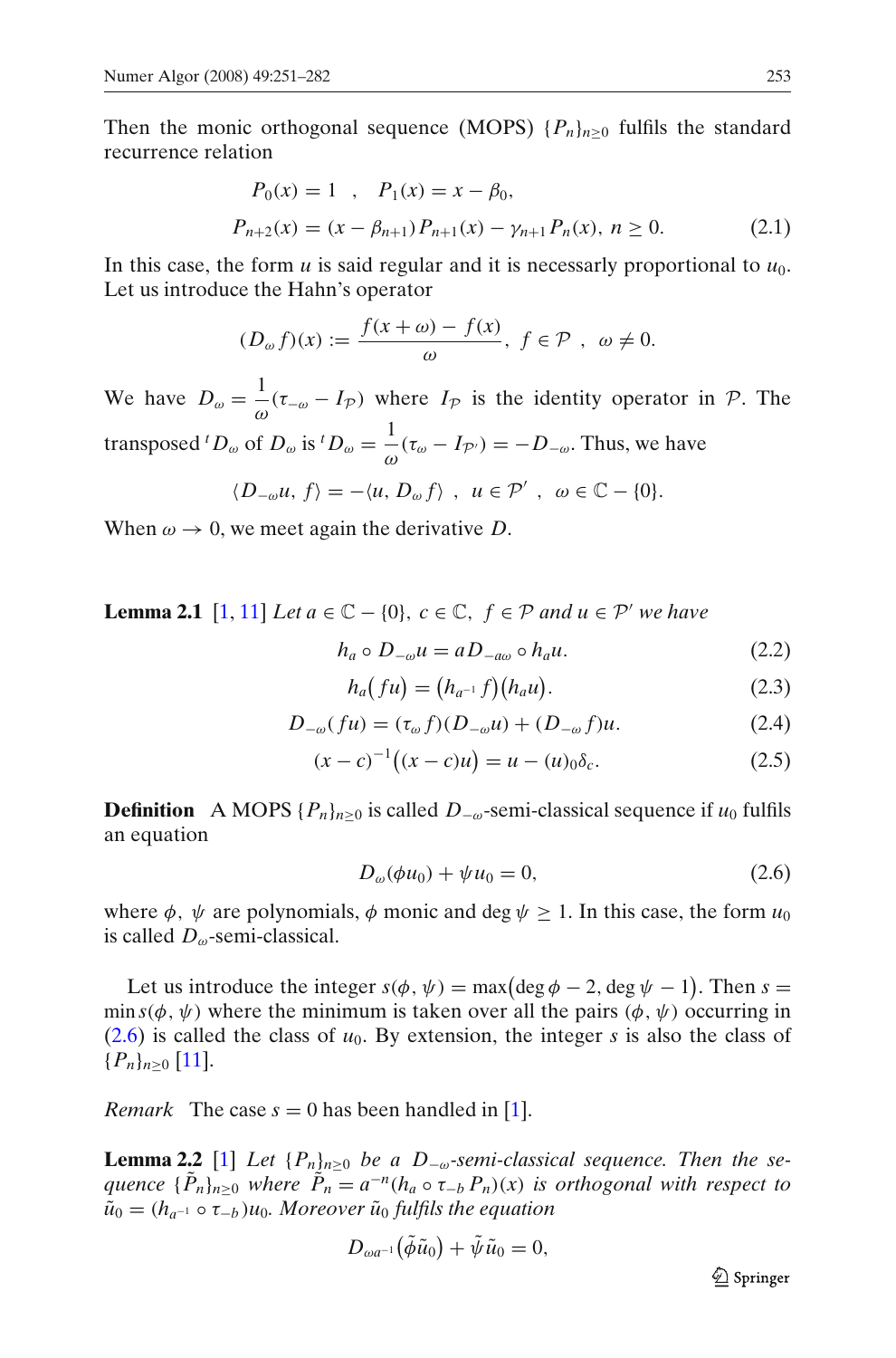*where*

$$
\tilde{\phi}(x) = a^{-\deg \phi} \phi(ax + b) \quad , \quad \tilde{\psi}(x) = a^{1 - \deg \phi} \psi(ax + b).
$$

**Lemma 2.3** *The functional equation* [\(2.6\)](#page-2-0) *is equivalent to*

$$
D_{-\omega}((\phi - \omega \psi)u_0) + \psi u_0 = 0. \qquad (2.7)
$$

*Proof* Indeed, from the definition of the operator  $D_{\omega}$  the [\(2.6\)](#page-2-0) is equivalent to

$$
\frac{1}{\omega}(\tau_{\omega}(\phi u_0) - \phi u) + \psi u_0 = 0,
$$

Applying the operator  $\tau_{-\omega}$ , the previous equation becomes

$$
\frac{1}{-\omega}\Big(\tau_{-\omega}\big((\phi-\omega\psi)u_0\big)-\big(\phi-\omega\psi\big)u_0\Big)+\psi u_0=0,
$$

by the definition of the operator *D*<sup>−</sup><sup>ω</sup> we get the desired result.

The question is whether the integer  $s(\phi, \psi)$  is the class of  $u_0$ .

**Proposition 2.4** (compare with  $[8, 10]$  $[8, 10]$  $[8, 10]$ ) *The form u<sub>0</sub> fulfiling* [\(2.6\)](#page-2-0) *is of class*  $s = s(\phi, \psi)$  *if and only if* 

$$
\prod_{c\in Z(\phi)} \Big( \mid \psi(c-\omega)+(\theta_c\phi)(c-\omega) \mid + \mid \langle u_0, \theta_{c-\omega}(\psi+\theta_c\phi) \rangle \mid \Big) > 0,
$$

*where*  $Z(\phi) := \{z \in \mathbb{C}, \phi(z) = 0\}$ *. When there exists*  $c \in Z(\phi)$  *such that* 

$$
\psi(c - \omega) + (\theta_c \phi)(c - \omega) = 0, \ \langle u_0, \theta_{c - \omega}(\psi + \theta_c \phi) \rangle = 0,
$$

*equation* [\(2.6\)](#page-2-0) *becomes*

$$
D_{\omega}((\theta_c \phi)u_0) + \{\theta_{c-\omega}(\psi + \theta_c \phi)\}u_0 = 0.
$$
 (2.8)

*Proof* The condition is necessary. Let *c* be a root of  $\phi$ , we can write

$$
\phi(x) = (x - c)(\theta_c \phi)(x).
$$

Then on account of  $(2.4)$  Eq.  $(2.6)$  becomes

$$
(x - c + \omega)D_{\omega}((\theta_c \phi)u_0) + (\psi + \theta_c \phi)u_0 = 0.
$$
 (2.9)

Carrying out the Euclidean division of  $\psi + \theta_c \phi$  by  $x - c + \omega$ , we obtain

$$
\psi(x) + (\theta_c \phi)(x) = (x - c + \omega)\psi_{c-\omega}(x) + r_{c-\omega},
$$

where

$$
\psi_{c-\omega}(x) = (\theta_{c-\omega}\big(\psi + \theta_c\phi\big))(x) , \quad r_{c-\omega} = \psi(c-\omega) + (\theta_c\phi)(c-\omega).
$$

It follows for (2.9)

$$
(x-c+\omega)\big\{D_{\omega}\big((\theta_c\phi)u_0\big)+\psi_{c-\omega}u_0\big\}+r_{c-\omega}u_0=0,
$$

*A* Springer

 $\Box$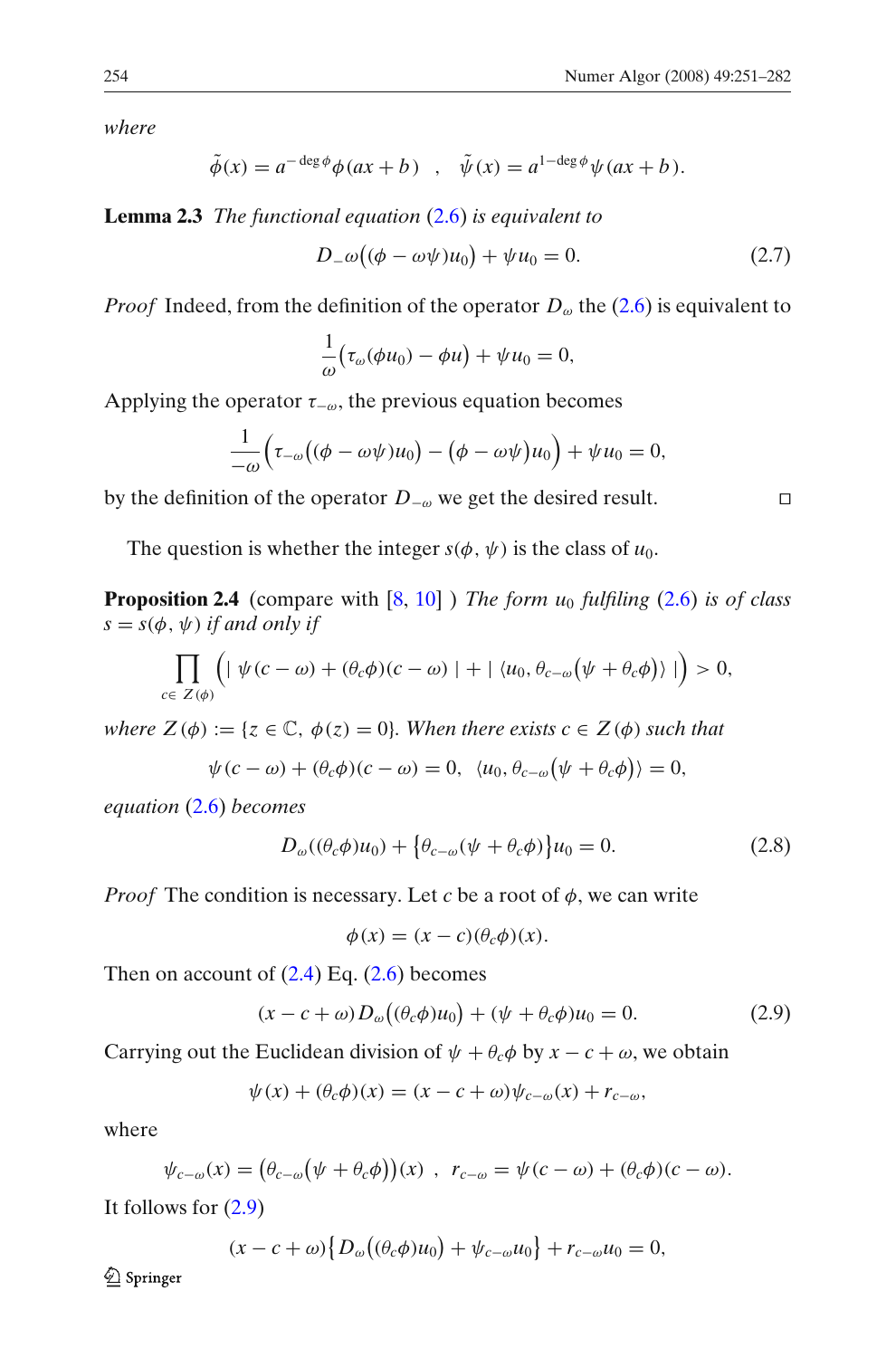<span id="page-4-0"></span>therefore by virtue of  $(2.5)$ 

$$
D_{\omega}((\theta_c \phi)u_0) + \psi_{c-\omega}u_0 = \langle u_0, \theta_{c-\omega}(\psi + \theta_c \phi) \rangle \delta_{c-\omega}
$$

$$
- \{\psi(c-\omega) + (\theta_c \phi)(c-\omega)\} (x-c+\omega)^{-1}u_0. \tag{2.10}
$$

Now suppose  $\langle u_0, \theta_{c-\omega}(\psi + \theta_c \phi) \rangle = 0$  and  $\psi(c - \omega) + (\theta_c \phi)(c - \omega) = 0$ .

Then from (2.10)  $u_0$  would be of class  $\tilde{s} \leq \max(\deg(\theta_c \phi) - 2, \deg(\psi_{c-\omega}) 1$ ) =  $s - 1$ , which is contradictory.

The condition is sufficient. Let us suppose  $u_0$  to be of class  $\tilde{s} < s$  with

$$
D_{\omega}(\tilde{\phi}u_0) + \tilde{\psi}u_0 = 0.
$$

Then there exists a polynomial  $\Lambda$  such that

$$
\phi = \tilde{\phi} \Lambda \quad and \quad \psi = (\tau_{-\omega} \Lambda) \tilde{\psi} - (D_{\omega} \Lambda) \tilde{\phi}
$$

Indeed for obtaining  $\psi$ , we can write

$$
(\tau_{-\omega}\Lambda)D_{\omega}(\tilde{\phi}u_0)+(\tau_{-\omega}\Lambda)\tilde{\psi}u_0=0,
$$

and in accordance with  $(2.4)$ , we have

$$
D_{\omega}(\Lambda \tilde{\phi} u_0) + \{(\tau_{-\omega} \Lambda) \tilde{\psi} - (D_{\omega} \Lambda) \tilde{\phi}\} u_0 = 0,
$$

hence  $\psi$ .

Now suppose  $\tilde{s} < s$ , consequently  $deg(\Lambda) \geq 1$  and there exists *c* such that  $\Lambda(c) = 0$ , thus  $\Lambda(x) = (x - c)(\theta_c \Lambda)(x)$ . This implies

$$
\psi(x) + (\theta_c \phi)(x) = (x - c + \omega) \{ (\tau_{-\omega}(\theta_c \Lambda))(x) \tilde{\psi}(x) - (D_{\omega}(\theta_c \Lambda))(x) \tilde{\phi}(x) \},
$$

therefore  $r_{c-\omega} = 0$  and

$$
\langle u_0, \psi_{c-\omega} \rangle = \langle D_{-\omega}(\tilde{\phi}u_0) + \tau_{\omega}(\tilde{\psi}u_0), \theta_c \Lambda \rangle = \langle D_{-\omega}((\tilde{\phi} - \omega \tilde{\psi})u_0) + \tilde{\psi}u_0, \theta_c \Lambda \rangle = 0,
$$

by virtue of Lemma 2.3. It is contradictory with the assumption. So  $\tilde{s} = s$ .  $\Box$ 

*Remark* Notice that there are misprints in the Proposition 2 given in [\[10\]](#page-30-0),  $\sigma(x) = \phi(x) - \omega \psi(x)$  must be read as  $\sigma(x) = \psi(x) - (\theta_c \phi)(x)$ .

#### **3 The Laguerre–Freud equations**

In the sequel we assume that  ${P_n}$  is  $D_{-\omega}$ -semi-classical sequence of class one, we have

$$
P_0(x) = 1 \quad , \quad P_1(x) = x - \beta_0,
$$
  

$$
P_{n+2}(x) = (x - \beta_{n+1}) P_{n+1}(x) - \gamma_{n+1} P_n(x) \quad , \quad n \ge 0.
$$
 (3.1)

 $D_{\omega}(\phi u_0) + \psi u_0 = 0,$  (3.2)

 $\mathcal{Q}$  Springer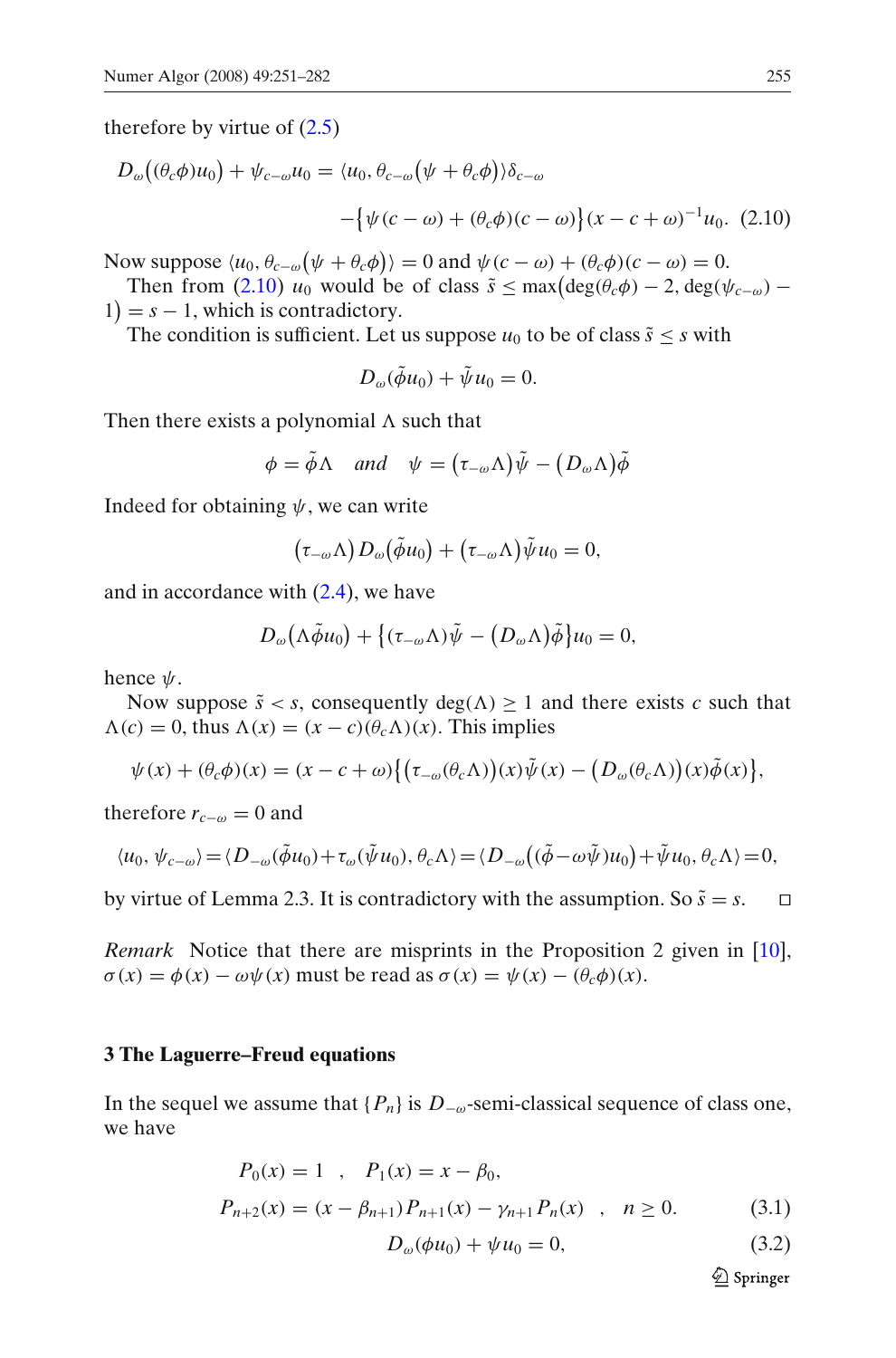<span id="page-5-0"></span>with

$$
\phi(x) = b_3 x^3 + b_2 x^2 + b_1 x + b_0 , \quad \psi(x) = a_2 x^2 + a_1 x + a_0.
$$
 (3.3)

Let

$$
I_{n,k}(\omega) = \langle u_0, x^k P_n(x) P_n(x - \omega) \rangle, \ \ 0 \le k \le 3,
$$
\n
$$
(3.4)
$$

$$
J_{n,k}(\omega) = \langle u_0, x^k P_{n+1}(x) P_n(x - \omega) \rangle, \ \ 0 \le k \le 3,
$$
 (3.5)

$$
K_{n,k}(\omega) = \langle u_0, x^k P_n(x) P_{n+1}(x - \omega) \rangle, \ \ 0 \le k \le 3. \tag{3.6}
$$

**Lemma 3.1** *For*  $n \geq 0$ *, we have the following results:* 

$$
b_3(I_{n,3}(\omega) - I_{n,3}(-\omega)) + b_2(I_{n,2}(\omega) - I_{n,2}(-\omega))
$$
  
+ 
$$
b_1(I_{n,1}(\omega) - I_{n,1}(-\omega)) + b_0(I_{n,0}(\omega) - I_{n,0}(-\omega))
$$
  
+ 
$$
\omega a_2 I_{n,2}(-\omega) + \omega a_1 I_{n,1}(-\omega) + \omega a_0 I_{n,0}(-\omega) = 0.
$$
 (3.7)

$$
b_3(K_{n,3}(\omega) - K_{n,3}(-\omega) + J_{n,3}(\omega) - J_{n,3}(-\omega)) + b_2(K_{n,2}(\omega) - K_{n,2}(-\omega))
$$
  
+ 
$$
b_2(J_{n,2}(\omega) - J_{n,2}(-\omega)) + b_1(K_{n,1}(\omega) - K_{n,1}(-\omega))
$$
  
+ 
$$
J_{n,1}(\omega) - J_{n,1}(-\omega)) + b_0(K_{n,0}(\omega) - K_{n,0}(-\omega))
$$
  
+ 
$$
J_{n,0}(\omega) - J_{n,0}(-\omega)) + \omega a_2(J_{n,2}(-\omega) + K_{n,2}(-\omega))
$$
  
+ 
$$
\omega a_1(J_{n,1}(-\omega) + K_{n,1}(-\omega)) + \omega a_0(J_{n,0}(-\omega) + K_{n,0}(-\omega)) = 0.
$$
 (3.8)

*Proof* By [\(3.2\)](#page-4-0), we get  $\langle D_{\omega}( \phi u_0 ) + \psi u_0, P_n(x) P_n(x + \omega) \rangle = 0$ ,  $n \ge 0$  it is equivalent to

$$
\langle \phi u_0, P_n(x) P_n(x - \omega) \rangle + \langle (\omega \psi - \phi) u_0, P_n(x) P_n(x + \omega) \rangle = 0, n \ge 0,
$$

then we can deduce  $(3.7)$ .

We have  $\langle D_{\omega}(\phi u_0) + \psi u_0, P_n(x)P_{n+1}(x+\omega) + P_n(x + \omega)P_{n+1}(x) \rangle = 0, n ≥ 0,$ then

$$
\langle \phi u_0, P_n(x - \omega) P_{n+1}(x) \rangle + \langle (\omega \psi - \phi) u_0, P_n(x) P_{n+1}(x + \omega) \rangle
$$
  
+
$$
\langle \phi u_0, P_n(x) P_{n+1}(x - \omega) \rangle + \langle (\omega \psi - \phi) u_0, P_{n+1}(x) P_n(x + \omega) \rangle = 0, n \ge 0,
$$

it follows  $(3.8)$ . Springer

 $\Box$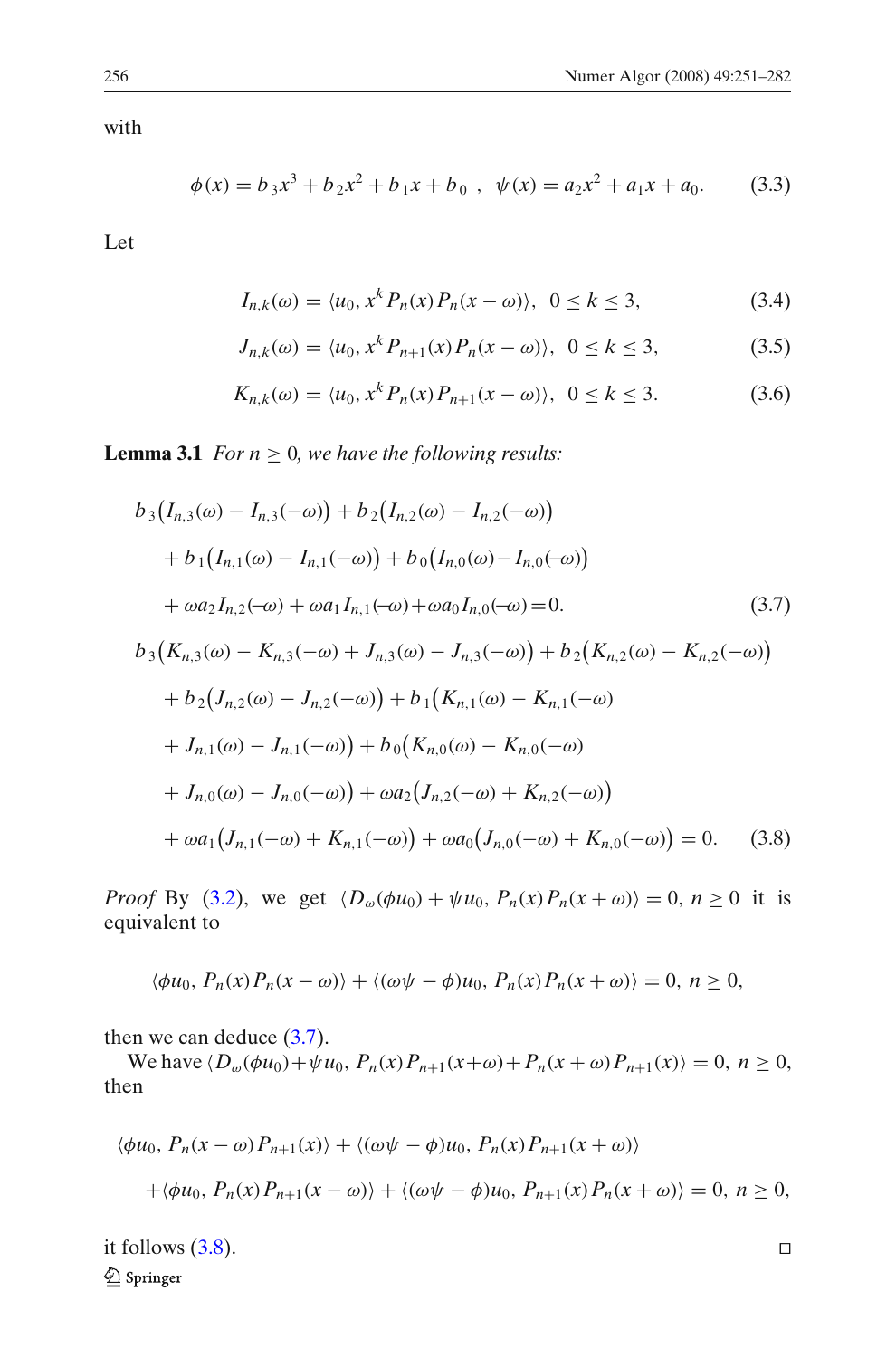<span id="page-6-0"></span>In order to determine  $\{I_{n,k}(\omega)\}_{n\geq 0}, \{J_{n,k}(\omega)\}_{n\geq 0}, \{K_{n,k}(\omega)\}_{n\geq 0}, 0 \leq k \leq 3$ , we need the following results:

**Lemma 3.2** *We have the following formulas:*

$$
(u0)1 = \beta0.
$$
  
\n
$$
(u0)2 = \gamma1 + \beta02.
$$
  
\n
$$
(u0)3 = \beta03 + (2\beta0 + \beta1)\gamma1.
$$

**Lemma 3.3** *Let*  $\{a_n\}_{n\geq 0}$  *with*  $a_n \neq 0$ ,  $n \geq 0$ ,  $\{b_n\}_{n\geq 0}$  *two sequences and*  $\{x_n\}_{n\geq 0}$ *the sequence satisfying the recurrence relation:*

$$
x_{n+1} = a_n x_n + b_n , \ \ n \ge 0 , \ \ x_0 = a \in \mathbb{C} - \{0\}.
$$

*We have*

$$
x_{n+1} = \prod_{k=0}^{n} a_k \left\{ a + \sum_{k=0}^{n} \left( \prod_{\mu=0}^{k} a_{\mu} \right)^{-1} b_k \right\}, \ \ n \ge 0.
$$

**Lemma 3.4** *Let*  $\{a_n\}_{n>0}$  *be a sequence we have the following formulas:* 

$$
\sum_{\nu=0}^{n} \sum_{\mu=0}^{\nu} a_{\mu} = (n+1) \sum_{\nu=0}^{n} a_{\nu} - \sum_{\nu=0}^{n} \nu a_{\nu}, \ n \ge 0.
$$
 (3.9)

$$
\sum_{\nu=0}^{n} \nu \sum_{\mu=0}^{\nu} a_{\mu} = \frac{1}{2} n(n+1) \sum_{\nu=0}^{n} a_{\nu} - \frac{1}{2} \sum_{\nu=0}^{n} \nu(\nu-1) a_{\nu}, \ n \ge 0. \tag{3.10}
$$

### **Lemma 3.5** *We have*

$$
I_{n,0}(\omega) = \langle u_0, P_n^2 \rangle, \ n \ge 0. \tag{3.11}
$$

$$
I_{n,1}(\omega) = (\beta_n - n\omega)\langle u_0, P_n^2 \rangle, n \ge 0.
$$
\n
$$
(3.12)
$$

$$
I_{0,2}(\omega) = \gamma_1 + \beta_0^2. \tag{3.13}
$$

$$
I_{n,2}(\omega) = \left\{ \gamma_n + \gamma_{n+1} + \beta_n^2 - n\omega\beta_n - \omega \sum_{\nu=0}^{n-1} \beta_\nu + \frac{1}{2}n(n-1)\omega^2 \right\} \langle u_0, P_n^2 \rangle,
$$

$$
n \ge 1. \tag{3.14}
$$

$$
I_{0,3}(\omega) = (2\beta_0 + \beta_1)\gamma_1 + \beta_0^3.
$$
\n
$$
(3.15)
$$
\n
$$
\underline{\textcircled{2} \text{ Springer}}
$$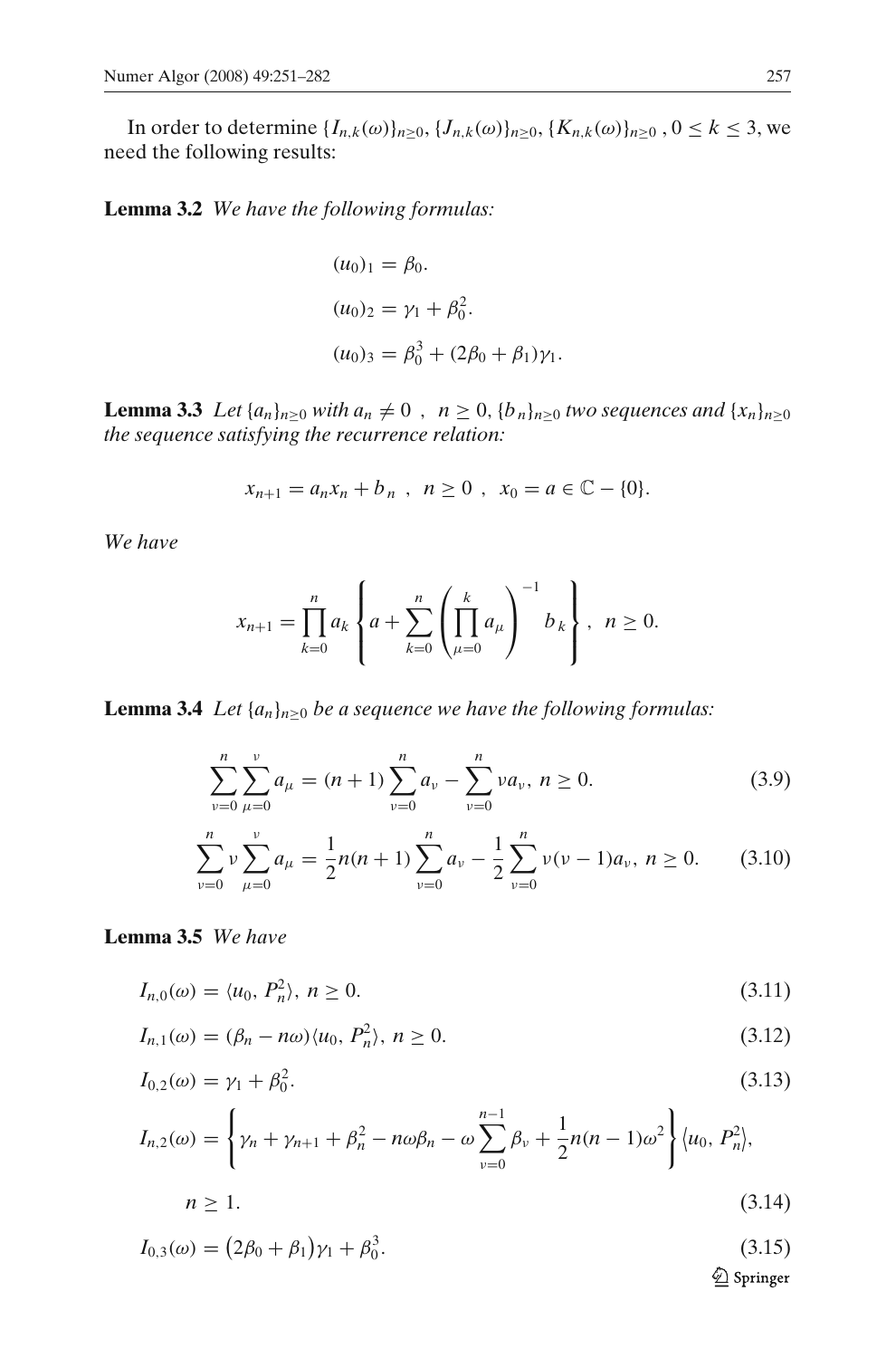<span id="page-7-0"></span>
$$
I_{n,3}(\omega) = \left\{ -2\omega \sum_{\nu=0}^{n-1} \gamma_{\nu+1} + (\beta_{n-1} + 2\beta_n - (n-2)\omega) \gamma_n \right.+ \left( 2\beta_n + \beta_{n+1} - n\omega \right) \gamma_{n+1} - \omega \sum_{\nu=0}^{n-1} \beta_{\nu}^2 + (n-1)\omega^2 \sum_{\nu=0}^{n-1} \beta_{\nu} \right.- \omega \beta_n \sum_{\nu=0}^n \beta_{\nu} + \beta_n^3 - (n-1)\omega \beta_n^2 + \frac{1}{2} n(n-1)\omega^2 \beta_n - \frac{1}{6} n(n-1)(n-2)\omega^3 \right\} \langle u_0, P_n^2 \rangle, \ n \ge 1.
$$
 (3.16)

$$
J_{n,0}(\omega) = 0, n \ge 0. \tag{3.17}
$$

$$
J_{n,1}(\omega) = \gamma_{n+1} \langle u_0, P_n^2 \rangle, \ n \ge 0. \tag{3.18}
$$

$$
J_{n,2}(\omega) = (\beta_n + \beta_{n+1} - n\omega) \gamma_{n+1} \langle u_0, P_n^2 \rangle, n \ge 0.
$$
 (3.19)

$$
J_{0,3}(\omega) = \gamma_1 \left\{ \gamma_1 + \gamma_2 + \beta_0^2 + \beta_0 \beta_1 + \beta_1^2 \right\}.
$$
 (3.20)

$$
J_{n,3}(\omega) = \left\{ \gamma_n + \gamma_{n+1} + \gamma_{n+2} + \beta_n(\beta_n - n\omega) + \beta_{n+1}(\beta_n + \beta_{n+1} - n\omega) - \omega \sum_{\nu=0}^{n-1} \beta_\nu + \frac{1}{2} n(n-1)\omega^2 \right\} \gamma_{n+1} \langle u_0, P_n^2 \rangle, \ n \ge 1.
$$
 (3.21)

$$
K_{n,0}(\omega) = -(n+1)\omega \langle u_0, P_n^2 \rangle, n \ge 0.
$$
\n(3.22)

$$
K_{n,1}(\omega) = \left\{ \gamma_{n+1} - \omega \sum_{\nu=0}^{n} \beta_{\nu} + \frac{1}{2} n(n+1)\omega^2 \right\} \langle u_0, P_n^2 \rangle, \ n \ge 0. \tag{3.23}
$$

$$
K_{0,2}(\omega) = (\beta_0 + \beta_1 - \omega)\gamma_1 - \omega\beta_0^2,
$$
\n(3.24)

$$
K_{n,2}(\omega) = \left\{-2\omega \sum_{\nu=0}^{n-1} \gamma_{\nu+1} + (\beta_n + \beta_{n+1} - (n+1)\omega)\gamma_{n+1} - \omega \sum_{\nu=0}^{n} \beta_{\nu}^2 + n\omega^2 \sum_{\nu=0}^{n} \beta_{\nu} - \frac{1}{6}n(n^2 - 1)\omega^3\right\} \langle u_0, P_n^2 \rangle, \ n \ge 1. \tag{3.25}
$$

 $v=0$ 

$$
K_{0,3}(\omega) - K_{0,3}(-\omega) = -2\omega \left(\beta_0^3 + (2\beta_0 + \beta_1)\gamma_1\right),
$$
  
\n
$$
K_{n,3}(\omega) - K_{n,3}(-\omega) = -2\omega \left\{\gamma_{n+1} \left((n+1)(\beta_n + \beta_{n+1}) + \sum_{\nu=0}^n \beta_\nu\right)\right\}
$$
  
\n
$$
+ \sum_{\nu=0}^n \beta_\nu^3 + 3 \sum_{\nu=0}^{n-1} \gamma_{\nu+1}(\beta_\nu + \beta_{\nu+1})
$$
  
\n
$$
+ \frac{1}{2}n(n-1)\omega^2 \sum_{\nu=0}^n \beta_\nu\left\{\langle u_0, P_n^2 \rangle, n \ge 1. (3.27)\right\}
$$

 $\underline{\textcircled{\tiny 2}}$  Springer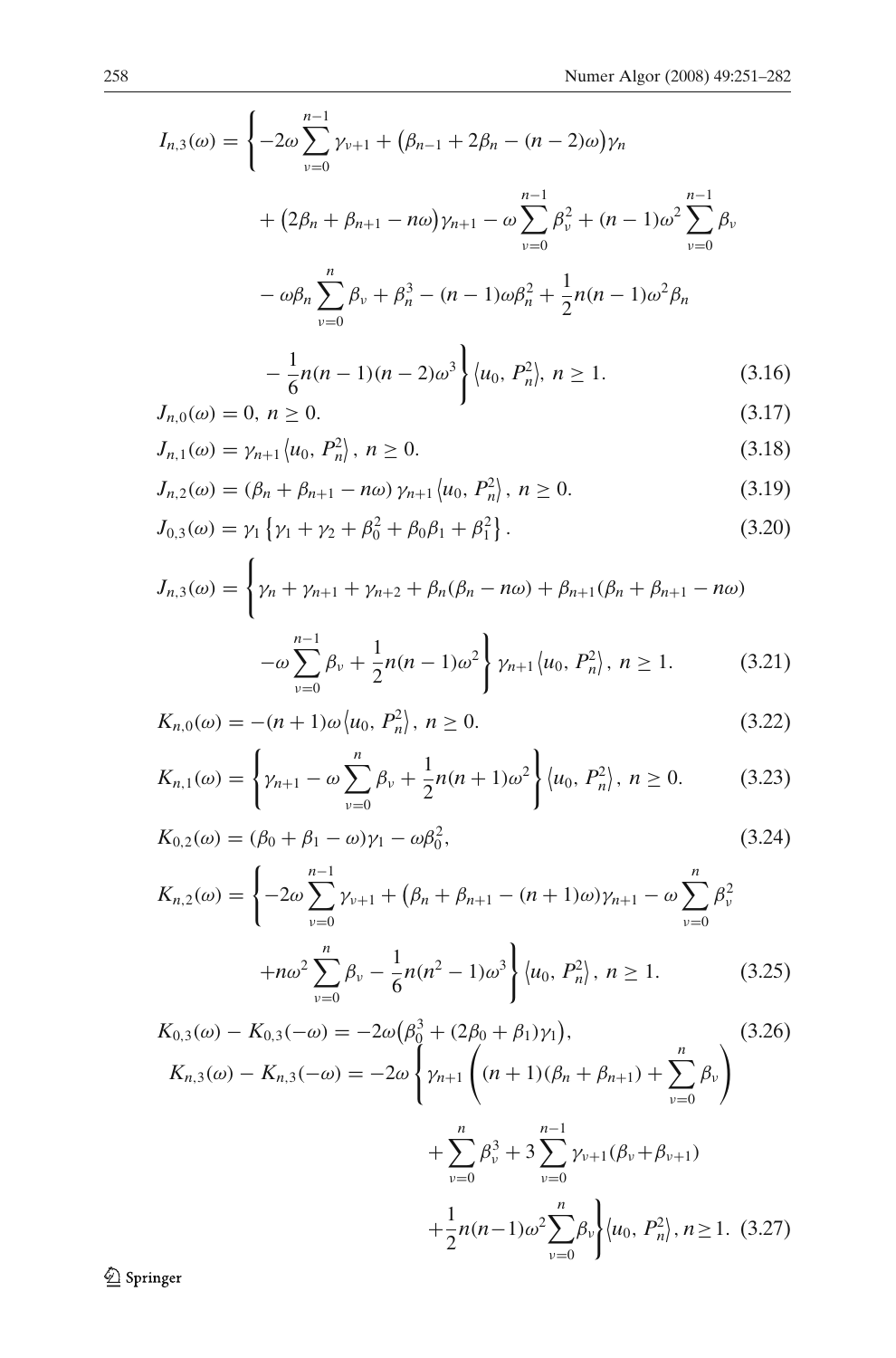*Proof* From the orthogonality of  $\{P_n\}_{n>0}$ , we can deduce [\(3.11\)](#page-6-0), [\(3.17\)](#page-7-0) and [\(3.18\)](#page-7-0). We have  $I_{0,1}(\omega) = (u_0)_1$  by the Lemma 3.2, we get

$$
I_{0,1}(\omega) = \beta_0. \tag{3.28}
$$

For  $n > 0$ , by  $(3.1)$  we have

$$
I_{n+1,1}(\omega) = \langle u_0, \{P_{n+2}(x) + \beta_{n+1}P_{n+1}(x) + \gamma_{n+1}P_n(x)\}P_{n+1}(x-\omega) \rangle,
$$

taking the orthogonality of  $\{P_n\}_{n\geq 0}$  into account, we can deduce that

$$
I_{n+1,1}(\omega) = \beta_{n+1} \langle u_0, P_{n+1}^2 \rangle + \gamma_{n+1} K_{n,0}(\omega), \ n \ge 0. \tag{3.29}
$$

By [\(3.1\)](#page-4-0) and the orthogonality of  ${P_n}_{n>0}$ , we have

$$
K_{n,0}(\omega) = I_{n,1}(\omega) - (\omega + \beta_n) \langle u_0, P_n^2 \rangle, n \ge 0.
$$
 (3.30)

By virtue of the last relation,  $(3.29)$  can be written

$$
I_{n+1,1}(\omega)=\gamma_{n+1}I_{n,1}(\omega)+(\beta_{n+1}-\beta_n-\omega)\langle u_0, P_{n+1}^2\rangle, n\geq 0,
$$

consequently from the Lemma 3.3 and (3.28), we can deduce [\(3.12\)](#page-6-0). We remark that by [\(3.12\)](#page-6-0), (3.30) give [\(3.22\)](#page-7-0).

We have  $I_{0,2}(\omega) = (u_0, x^2) = (u_0)_2$ , from the Lemma 3.3, we get [\(3.13\)](#page-6-0). For  $n \geq 0$ , by [\(3.1\)](#page-4-0), we can write

$$
I_{n+1,2}(\omega) = \langle u_0, x \{ P_{n+2}(x) + \beta_{n+1} P_{n+1}(x) + \gamma_{n+1} P_n(x) \} P_{n+1}(x - \omega) \rangle,
$$

by the orthogonality of  $\{P_n\}_{n>0}$ , we obtain

$$
I_{n+1,2}(\omega) = \langle u_0, P_{n+2}^2 \rangle + \beta_{n+1} I_{n+1,1}(\omega) + \gamma_{n+1} K_{n,1}(\omega), n \ge 0.
$$
 (3.31)

We can write  $K_{0,1}(\omega) = (u_0)_2 - (\omega + \beta_0)(u_0)_1$ , by the Lemma 3.3, we obtain

$$
K_{0,1}(\omega) = \gamma_1 - \omega \beta_0. \tag{3.32}
$$

Making  $n = 0$  in (3.31), by [\(3.12\)](#page-6-0) and (3.32), it follows that

$$
I_{1,2}(\omega) = \gamma_1 \{ \gamma_1 + \gamma_2 + \beta_1^2 - \omega(\beta_0 + \beta_1) \}.
$$
 (3.33)

When  $n \geq 1$ , by [\(3.1\)](#page-4-0) and the orthogonality of  $\{P_n\}_{n>0}$ , we get

$$
K_{n,1}(\omega) = I_{n,2}(\omega) - (\omega + \beta_n)I_{n,1}(\omega) - \gamma_n \langle u_0, P_n^2 \rangle,
$$

by  $(3.12)$ , we can deduce that

$$
K_{n,1}(\omega) = I_{n,2}(\omega) + \{(n\omega - \beta_n)(\omega + \beta_n) - \gamma_n\} \langle u_0, P_n^2 \rangle, n \ge 1.
$$
 (3.34)

By virtue of  $(3.34)$ ,  $(3.31)$  becomes

$$
I_{n+1,2}(\omega) = \gamma_{n+1} I_{n,2}(\omega) + \left\{ \beta_{n+1}^2 - (n+1)\omega \beta_{n+1} - \beta_n^2 + (n-1)\omega \beta_n \right\}
$$

$$
+ n\omega^2 + \gamma_{n+2} - \gamma_n \left\{ \left\langle u_0, P_{n+1}^2 \right\rangle, n \ge 1, \right\}
$$

by  $(3.33)$  and the Lemma 3.3, we can deduce  $(3.14)$ .

We can remark that by the relation  $(3.14)$ ,  $(3.34)$  and  $(3.32)$  give  $(3.23)$ . We have  $I_{0,3}(\omega) = (u_0, x^3) = (u_0)_3$ , from the Lemma 3.3, we get [\(3.15\)](#page-6-0).

 $\mathcal{Q}$  Springer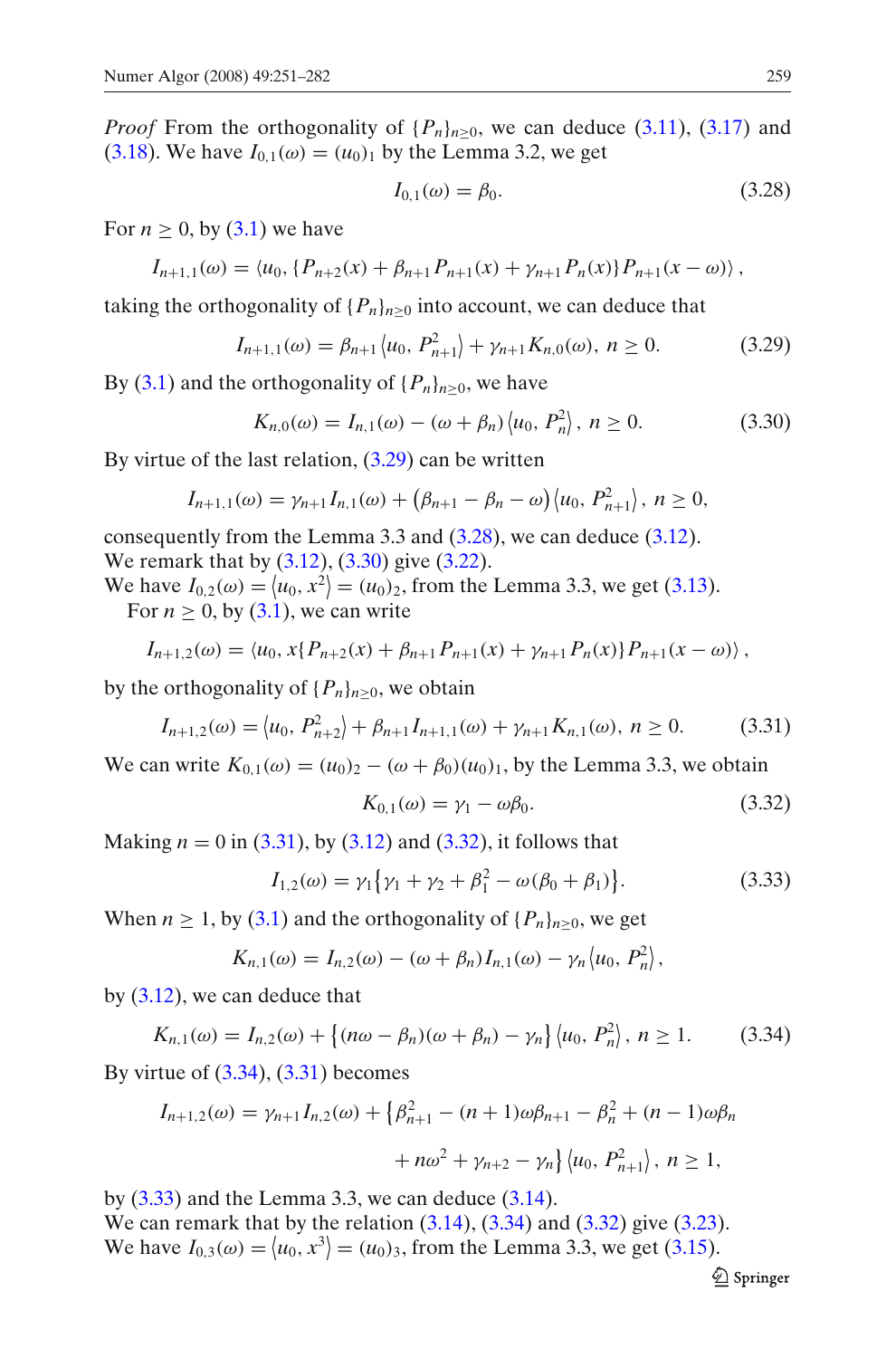<span id="page-9-0"></span>When  $n \geq 0$ , from [\(3.1\)](#page-4-0) we have

$$
I_{n+1,3}(\omega) = \langle u_0, x^2 \{ P_{n+2}(x) + \beta_{n+1} P_{n+1}(x) + \gamma_{n+1} P_n(x) \} P_{n+1}(x - \omega) \rangle,
$$

taking the orthogonality of  $\{P_n\}_{n>0}$  into account, we can deduce that

$$
I_{n+1,3}(\omega) = J_{n+1,2}(\omega) + \beta_{n+1} I_{n+1,2}(\omega) + \gamma_{n+1} K_{n,2}(\omega), \ n \ge 0. \tag{3.35}
$$

By [\(3.1\)](#page-4-0),  $J_{n,2}(\omega) = \beta_{n+1} \langle u_0, P_{n+1}^2 \rangle + \gamma_{n+1} I_{n,1}(\omega), n \ge 0$ , by [\(3.12\)](#page-6-0) we get [\(3.19\)](#page-7-0). On the other hand  $K_{0,2}(\omega) = (u_0)_3 - (\omega + \beta_0)(u_0)_2$ , by the Lemma 3.3 we get  $(3.24).$  $(3.24).$ 

Making  $n = 0$  in (3.35) and taking [\(3.14\)](#page-6-0), [\(3.19\)](#page-7-0), [\(3.24\)](#page-7-0) into account, we obtain

$$
I_{1,3}(\omega) = \gamma_1 \left\{ (\beta_0 + 2\beta_1 - \omega)\gamma_1 + (2\beta_1 + \beta_2 - \omega)\gamma_2 - \omega\beta_0\beta_1 - \omega\beta_0^2 - \omega\beta_1^2 + \beta_1^3 \right\}.
$$
\n(3.36)

From [\(3.1\)](#page-4-0) and the orthogonality of  $\{P_n\}_{n\geq 0}$ , it follows that

$$
K_{n,2}(\omega) = I_{n,3}(\omega) - (\omega + \beta_n)I_{n,2}(\omega) - \gamma_n J_{n-1,2}(\omega), \ n \ge 1. \tag{3.37}
$$

On account of [\(3.14\)](#page-6-0), [\(3.19\)](#page-7-0), (3.35), (3.37) can be written

$$
I_{n+1,3}(\omega) = \gamma_{n+1} I_{n,3}(\omega)
$$
  
+  $\langle u_0, P_{n+1}^2 \rangle \Biggl\{ \gamma_{n+2} (2\beta_{n+1} + \beta_{n+2} - (n+1)\omega) - \gamma_{n+1} (2\beta_n + \beta_{n+1} - n\omega) + \gamma_{n+1} (\beta_n + 2\beta_{n+1} - (n+1)\omega) - \gamma_n (\beta_{n-1} + 2\beta_n - n\omega) - 2\omega \gamma_n + \beta_{n+1}^3 - \beta_n^3 - (n+1)\omega \beta_{n+1}^2 + n\omega \beta_n^2 - \omega \beta_n^2 + n\omega^2 \beta_n + \frac{1}{2} n(n+1)\omega^2 \beta_{n+1} - \frac{1}{2} n(n-1)\omega^2 \beta_n - \omega \beta_{n+1} \sum_{\nu=0}^n \beta_\nu + \omega \beta_n \sum_{\nu=0}^{n-1} \beta_\nu + \omega^2 \sum_{\nu=0}^{n-1} \beta_\nu - \frac{1}{2} n(n-1)\omega^3 \Biggr\}, n \ge 1,$ 

2 Springer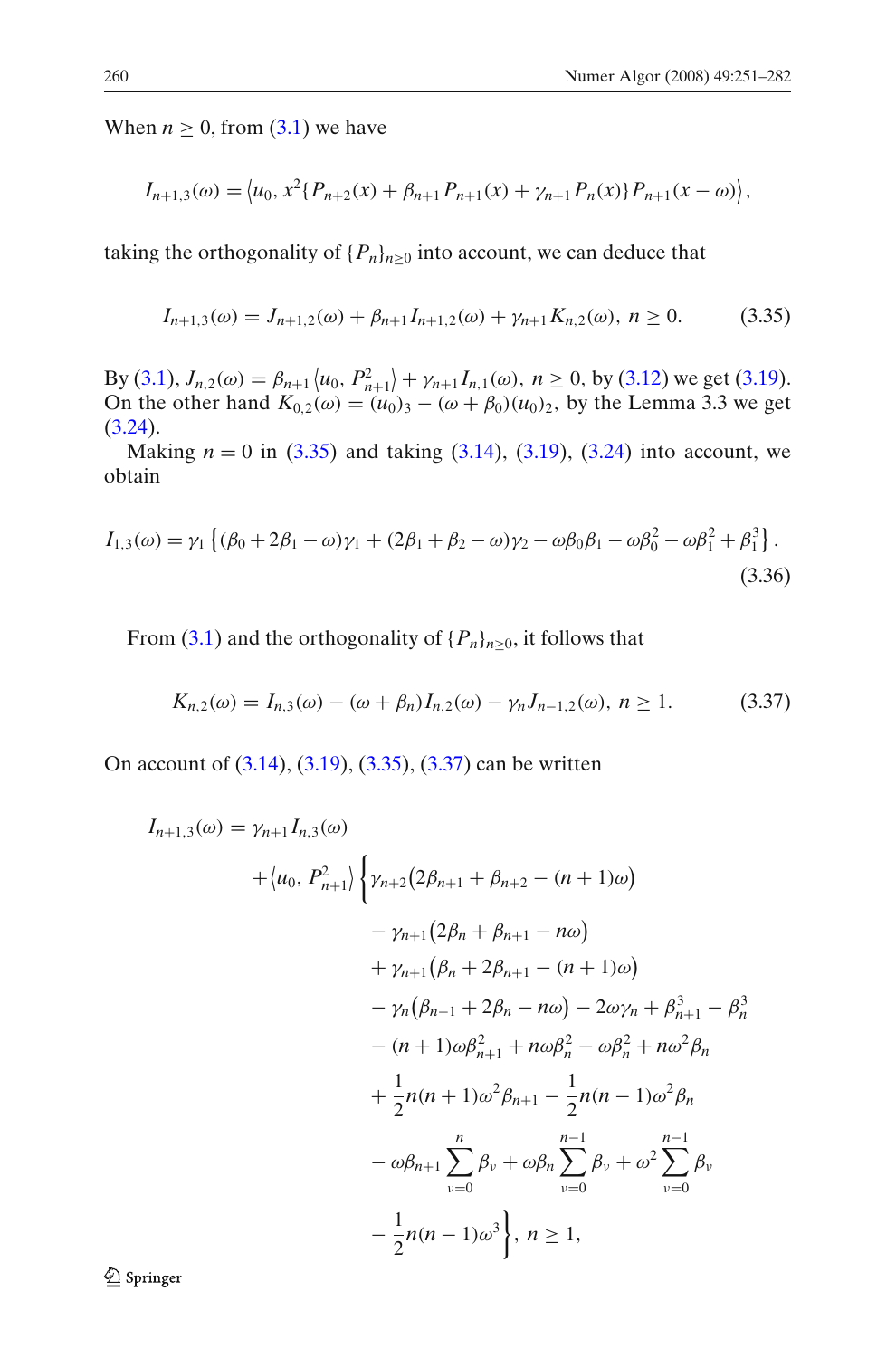taking the Lemma 3.3 into account, we can deduce that

$$
I_{n+1,3}(\omega) = \langle u_0, P_{n+1}^2 \rangle
$$
  
\n
$$
\times \left\{ \gamma_{n+1} (\beta_n + 2\beta_{n+1} - (n+1)\omega) + \gamma_{n+2} (2\beta_{n+1} + \beta_{n+2} - (n+1)\omega) \right\}
$$
  
\n
$$
- 2\omega \sum_{\nu=0}^n \gamma_{\nu} + \beta_{n+1}^3 - (n+1)\omega \beta_{n+1}^2 - \omega \sum_{\nu=0}^n \beta_{\nu}^2
$$
  
\n
$$
+ \frac{1}{2} n(n+1)\omega^2 \beta_{n+1} + \omega^2 \sum_{\nu=0}^n \nu \beta_{\nu} - \omega \beta_{n+1} \sum_{\nu=0}^n \beta_{\nu}
$$
  
\n
$$
+ \omega^2 \sum_{\nu=0}^{n-1} \sum_{\mu=0}^{\nu} \beta_{\mu} - \frac{1}{6} n(n^2 - 1)\omega^3 \right\}, n \ge 1,
$$

by virtue of  $(3.9)$  and  $(3.36)$ , we get  $(3.16)$ . By [\(3.14\)](#page-6-0), [\(3.18\)](#page-7-0) and [\(3.16\)](#page-7-0) the relation [\(3.37\)](#page-9-0) give [\(3.25\)](#page-7-0). Let  $n > 0$ , by [\(3.1\)](#page-4-0) and the orthogonality of  ${P_n}_{n \geq 0}$ , we get

$$
J_{n,3}(\omega) = \langle u_0, P_{n+2}^2 \rangle + \beta_{n+1} J_{n,2}(\omega) + \gamma_{n+1} I_{n,2}(\omega)
$$

by virtue of  $(3.19)$ ,  $(3.13)$  and  $(3.14)$ , we obtain  $(3.20)$  and  $(3.21)$ .

We have  $K_{0,3}(\omega) - K_{0,3}(-\omega) = -2\omega(u_0)_3$ , from the Lemma 3.3, we obtain  $(3.26).$  $(3.26).$ 

When  $n \ge 0$  by [\(3.1\)](#page-4-0) and the orthogonality of  $\{P_n\}_{n \ge 0}$  we can write

$$
K_{n+1,3}(\omega) = I_{n+2,2}(\omega) + \beta_{n+1} K_{n+1,2}(\omega) + \gamma_{n+1} \langle u_0, x^2 P_n(x) P_{n+2}(x - \omega) \rangle, \ n \ge 0,
$$
\n(3.38)

but, by [\(3.1\)](#page-4-0) and the orthogonality of  $\{P_n\}_{n>0}$ , we get

$$
\langle u_0, x^2 P_n(x) P_{n+2}(x - \omega) \rangle = K_{n,3}(\omega) - (\omega + \beta_{n+1}) K_{n,2}(\omega) - \gamma_{n+1} I_{n,2}(\omega), \ n \ge 0,
$$

then  $(3.38)$  becomes

$$
K_{n+1,3}(\omega) = \gamma_{n+1} K_{n,3}(\omega) + I_{n+2,2}(\omega) - \gamma_{n+1}^2 I_{n,2}(\omega) + \beta_{n+1} K_{n+1,2}(\omega)
$$

$$
-(\omega + \beta_{n+1})\gamma_{n+1} K_{n,2}(\omega), \ n \ge 0,
$$
(3.39)

on account of [\(3.13\)](#page-6-0), [\(3.14\)](#page-6-0), [\(3.24–3.26\)](#page-7-0) and (3.39) it follows that

$$
K_{1,3}(\omega) - K_{1,3}(-\omega) = -2\omega\gamma_1\{\beta_0^3 + \beta_1^3 + 3\gamma_1(\beta_0 + \beta_1) + \gamma_2(\beta_0 + 3\beta_1 + 2\beta_2)\},\
$$
  
  $\triangleq$  Springer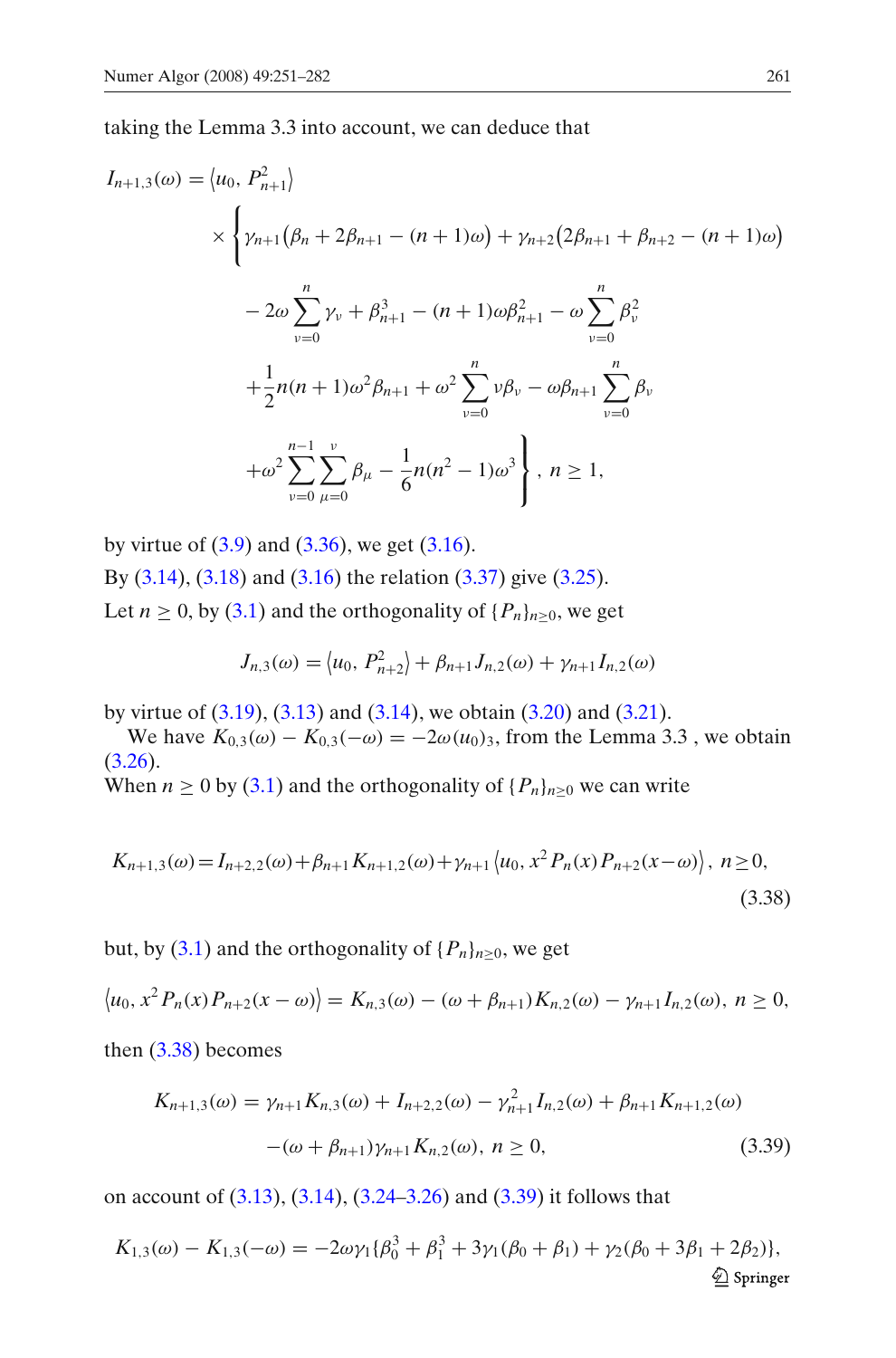<span id="page-11-0"></span>and

$$
K_{n+1,3}(\omega) - K_{n+1,3}(-\omega) = \gamma_{n+1}(K_{n,3}(\omega) - K_{n,3}(-\omega))
$$
  
+  $2\omega \langle u_0, P_{n+1}^2 \rangle \left\{ -\gamma_{n+2} \left\{ (n+3)\beta_{n+1} + (n+2)\beta_{n+2} + \sum_{v=0}^n \beta_v \right\} + \gamma_{n+1} \left\{ (n+2)\beta_n + (n+1)\beta_{n+1} + \sum_{v=0}^{n-1} \beta_v \right\}$   
-  $3\gamma_{n+1}(\beta_n + \beta_{n+1}) - \beta_{n+1}^3 - \frac{1}{2}\omega^2 n(n+1)\beta_{n+1}$   
-  $n\omega^2 \sum_{v=0}^n \beta_v \right\}, n \ge 1,$ 

on account of the Lemma 3.3 and [\(3.26\)](#page-7-0), we obtain

$$
K_{n+1,3}(\omega) - K_{n+1,3}(-\omega)
$$
  
=  $2\omega \langle u_0, P_{n+1}^2 \rangle \times \left\{ -\gamma_{n+2} \left\{ (n+3)\beta_{n+1} + (n+2)\beta_{n+2} + \sum_{\nu=0}^{n+1} \beta_{\nu} \right\} \right\}$   
 $-3 \sum_{\nu=1}^{n+1} \gamma_{\nu}(\beta_{\nu-1} + \beta_{\nu}) - \frac{1}{2} \omega^2 \sum_{\nu=0}^{n+1} \nu(\nu-1)\beta_{\nu}$   
 $-\omega^2 \sum_{\nu=0}^{n} \nu \sum_{\mu=0}^{\nu} \beta_{\mu} - \sum_{\nu=0}^{n+1} \beta_{\nu}^3 \right\}, n \ge 0,$ 

by  $(3.10)$ , we obtain  $(3.27)$ .

**Proposition 3.6** *We have the following system*

$$
a_2\gamma_1 = -\psi(\beta_0). \tag{3.40}
$$

 $\Box$ 

$$
(a_2 - 2nb_3)(\gamma_n + \gamma_{n+1}) - 4b_3 \sum_{\nu=0}^{n-2} \gamma_{\nu+1} = -\psi(\beta_n) + \sum_{\nu=0}^{n-1} (\theta_{\beta_n}(2\phi - \omega\psi))(\beta_\nu) + \frac{1}{3}n(n-1)(n-2)\omega^2b_3 - \frac{1}{2}n(n-1)\omega^2a_2, \quad n \ge 1,
$$
 (3.41)

 $\underline{\textcircled{\tiny 2}}$  Springer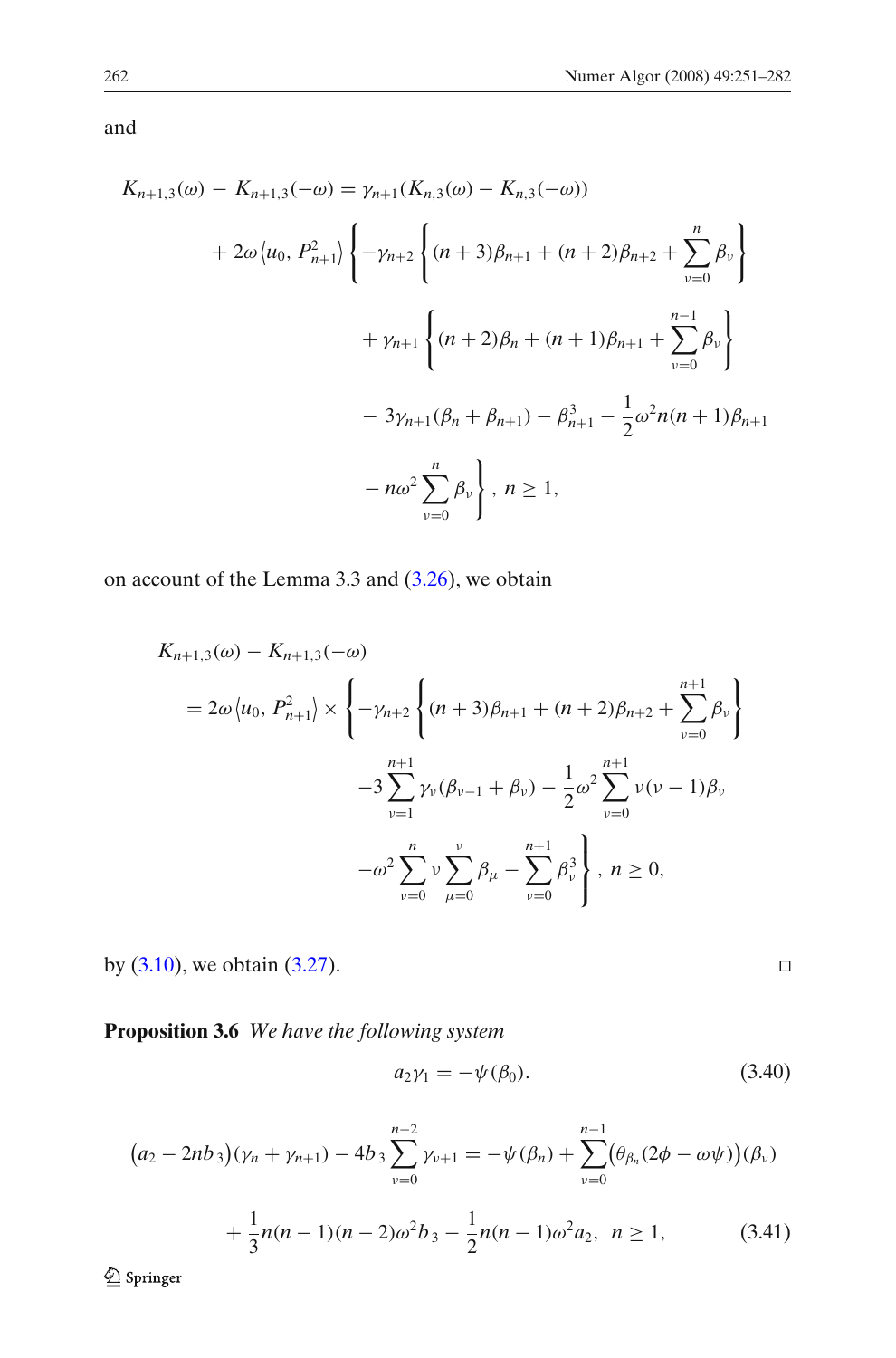<span id="page-12-0"></span>with 
$$
\sum_{\nu=0}^{-1} = 0
$$
.  
\n
$$
\{2(a_2 - b_3)\beta_1 - 2(2b_3 - a_2)\beta_0 - 2b_2 + \omega a_2 + 2a_1\}\gamma_1 = (2\phi - \omega\psi)(\beta_0).
$$
\n
$$
(3.42)
$$
\n
$$
\Xi_n \gamma_{n+1} - 2(2b_2 - \omega a_2) \sum_{\nu=0}^{n-1} \gamma_{\nu+1} - 6b_3 \sum_{\nu=0}^{n-1} \gamma_{\nu+1}(\beta_\nu + \beta_{\nu+1})
$$
\n
$$
n
$$

$$
= \sum_{\nu=0}^{n} (2\phi - \omega\psi)(\beta_{\nu}) + \omega^2 n((n-1)b_3 - a_2) \sum_{\nu=0}^{n} \beta_{\nu}
$$

$$
- \frac{1}{2}n(n+1)\omega^2 a_1 + \frac{1}{6}n(n^2 - 1)\omega^2(2b_2 - \omega a_2), \quad n \ge 1,
$$
(3.43)

*where*

$$
\Xi_n = 2(a_2 - (2n + 1)b_3)\beta_{n+1} + 2(a_2 - 2nb_3)\beta_n - 4b_3\sum_{\nu=0}^n \beta_\nu
$$
  
-(2n + 1)(2b\_2 - \omega a\_2) + 2a\_1, n \ge 1. (3.44)

# *Proof* By virtue of the previous lemma, we can deduce that

$$
I_{n,0}(\omega) - I_{n,0}(-\omega) = 0, \ n \ge 0. \tag{3.45}
$$

$$
I_{n,1}(\omega) - I_{n,1}(-\omega) = -2n\omega \langle u_0, P_n^2 \rangle, \ n \ge 0. \tag{3.46}
$$

$$
I_{0,2}(\omega) - I_{0,2}(-\omega) = 0. \tag{3.47}
$$

$$
I_{n,2}(\omega) - I_{n,2}(-\omega) = -2\omega \left( n\beta_n + \sum_{\nu=0}^{n-1} \beta_\nu \right) \langle u_0, P_n^2 \rangle, \ n \ge 1. \tag{3.48}
$$

$$
I_{0,3}(\omega) - I_{0,3}(-\omega) = 0, \tag{3.49}
$$

$$
I_{n,3}(\omega) - I_{n,3}(-\omega) = -2\omega \left\{ 2\sum_{\nu=0}^{n-1} \gamma_{\nu+1} + (n-2)\gamma_n + n\gamma_{n+1} + \sum_{\nu=0}^{n-1} \beta_{\nu}^2 + \beta_n \sum_{\nu=0}^n \beta_{\nu} + (n-1)\beta_n^2 + \frac{1}{6}n(n-1)(n-2)\omega^2 \right\}
$$

$$
\times \langle u_0, P_n^2 \rangle, n \ge 1. \tag{3.50}
$$

$$
J_{n,0}(\omega) - J_{n,0}(-\omega) = 0, \ n \ge 0. \tag{3.51}
$$

$$
J_{n,1}(\omega) - J_{n,1}(-\omega) = 0, \ n \ge 0. \tag{3.52}
$$

$$
J_{n,2}(\omega) - J_{n,2}(-\omega) = -2n\omega\gamma_{n+1} \langle u_0, P_n^2 \rangle, \ n \ge 0,
$$
\n(3.53)

 $\underline{\textcircled{\tiny 2}}$  Springer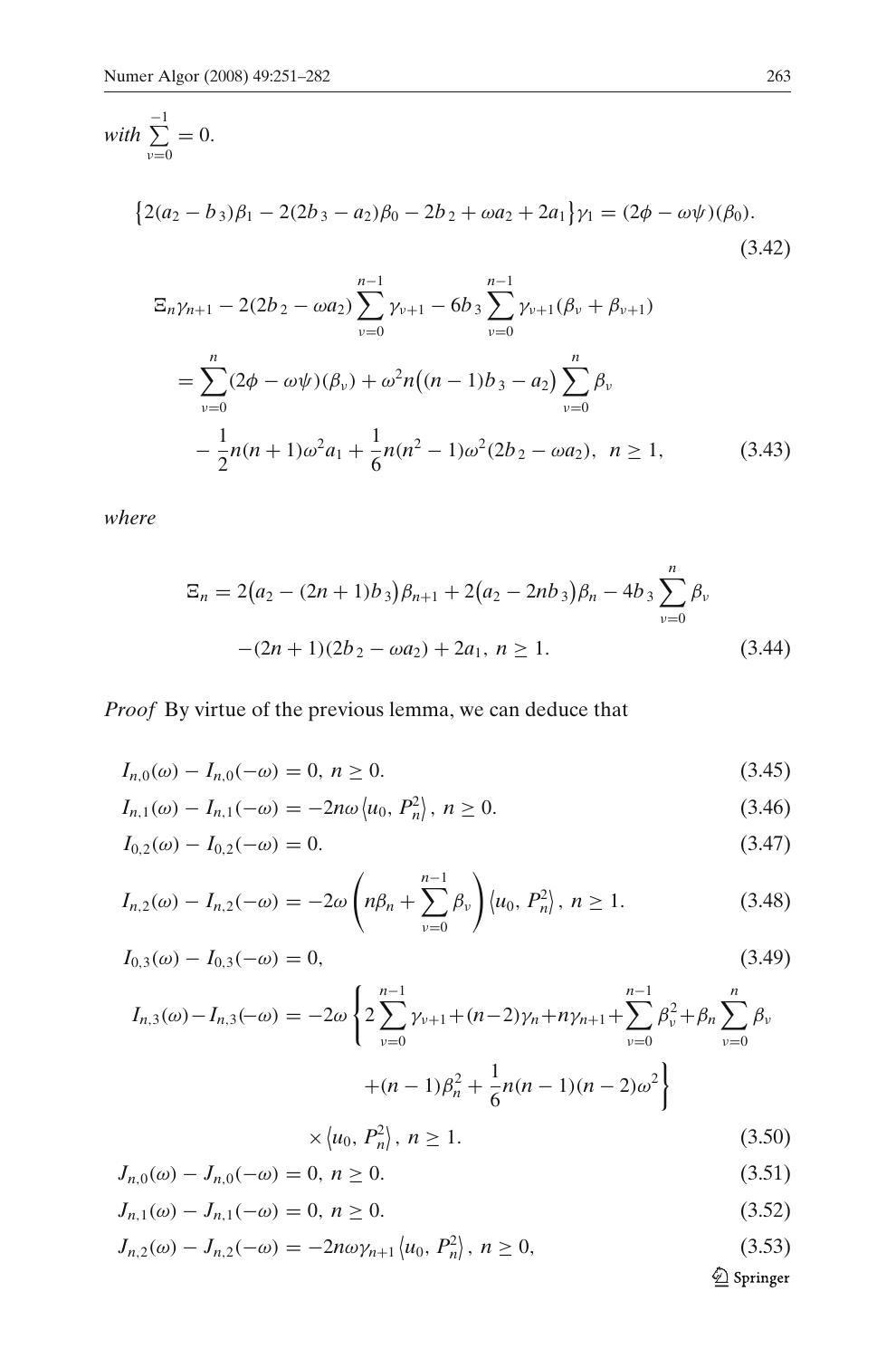<span id="page-13-0"></span>
$$
J_{0,3}(\omega) - J_{0,3}(-\omega) = 0,\t\t(3.54)
$$

$$
J_{n,3}(\omega) - J_{n,3}(-\omega) = -2\omega \left\{ n\beta_n + n\beta_{n+1} + \sum_{\nu=0}^{n-1} \beta_{\nu} \right\} \gamma_{n+1} \left\langle u_0, P_n^2 \right\rangle, n \ge 1. \tag{3.55}
$$

$$
K_{n,0}(\omega) - K_{n,0}(-\omega) = -2(n+1)\omega \langle u_0, P_n^2 \rangle, n \ge 0.
$$
 (3.56)

$$
K_{n,1}(\omega) - K_{n,1}(-\omega) = -2\omega \langle u_0, P_n^2 \rangle \sum_{\nu=0}^n \beta_{\nu}, \ n \ge 0. \tag{3.57}
$$

$$
K_{0,2}(\omega) - K_{0,2}(-\omega) = -2\omega(\beta_0^2 + \gamma_1). \tag{3.58}
$$

$$
K_{n,2}(\omega) - K_{n,2}(-\omega) = -2\omega \langle u_0, P_n^2 \rangle \left\{ 2 \sum_{\nu=0}^{n-1} \gamma_{\nu+1} + (n+1)\gamma_{n+1} + \sum_{\nu=0}^n \beta_\nu^2 + \frac{1}{6} n(n^2 - 1)\omega^2 \right\}, \ n \ge 1.
$$
 (3.59)

Making  $n = 0$  in [\(3.7\)](#page-5-0) and taking the relations [\(3.11\)](#page-6-0)–[\(3.13\)](#page-6-0), [\(3.45\)](#page-12-0)–[\(3.47\)](#page-12-0),  $(3.49)$  into account, we can deduce  $(3.40)$ .

Let  $n \ge 1$ , by virtue of the relations  $(3.11)$ ,  $(3.12)$ ,  $(3.14)$ ,  $(3.45)$ ,  $(3.46)$ ,  $(3.48)$ and  $(3.50)$ , the equation  $(3.7)$  becomes

$$
-2b_3 \left\{ 2 \sum_{v=0}^{n-1} \gamma_{v+1} + (n-2)\gamma_n + n\gamma_{n+1} + \sum_{v=0}^{n-1} \beta_v^2 + \beta_n \sum_{v=0}^n \beta_v + (n-1)\beta_n^2 + \frac{1}{6}n(n-1)(n-2)\omega^2 \right\}
$$
  

$$
-2b_2 \left( n\beta_n + \sum_{v=0}^{n-1} \beta_v \right) - 2nb_1 + a_2 \left\{ \gamma_n + \gamma_{n+1} + \beta_n^2 + n\omega\beta_n + \omega \sum_{v=0}^{n-1} \beta_v + \frac{1}{2}n(n-1)\omega^2 \right\} + a_1(\beta_n + n\omega) + a_0 = 0,
$$

it is equivalent to

$$
(a_2 - 2nb_3)(\gamma_n + \gamma_{n+1}) - 4b_3 \sum_{\nu=0}^{n-2} \gamma_{\nu+1} = -a_2 \beta_n^2 - a_1 \beta_n - a_0
$$
  
+ 
$$
\sum_{\nu=0}^{n-1} \left\{ 2b_3(\beta_\nu^2 + \beta_\nu \beta_n + \beta_n^2) + (2b_2 - \omega a_2)(\beta_\nu + \beta_n) + 2b_1 - \omega a_1 \right\}
$$
  

$$
\times \frac{1}{3}n(n-1)(n-2)\omega^2 b_3 - \frac{1}{2}n(n-1)a_2 \omega^2,
$$

Springer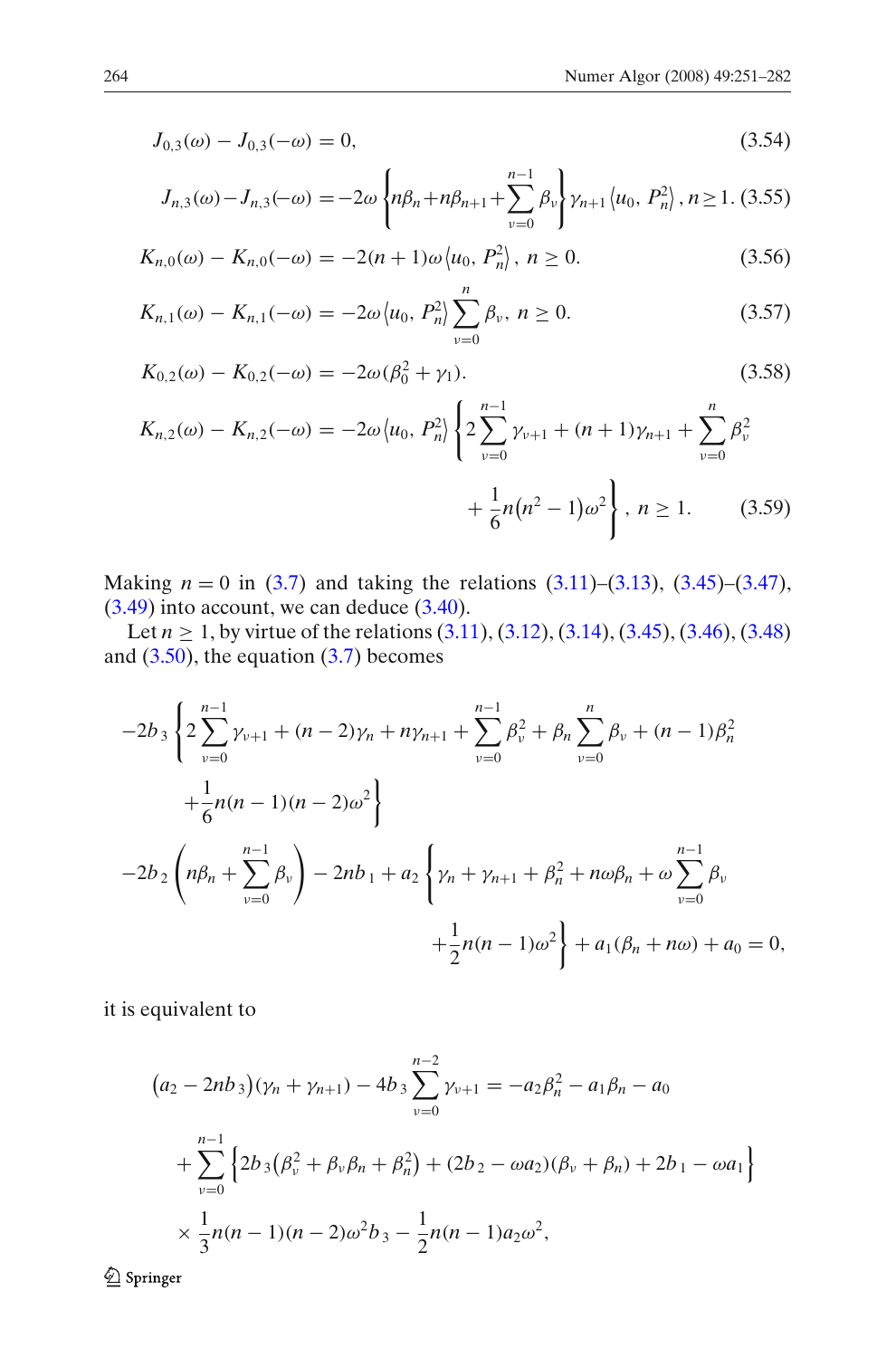but

$$
(\theta_{\beta_n}(2\phi - \omega\psi))(\beta_\nu) = 2b_3(\beta_\nu^2 + \beta_\nu\beta_n + \beta_n^2) + (2b_2 - \omega a_2)(\beta_\nu + \beta_n) + 2b_1 - \omega a_1,
$$

then we can deduce [\(3.41\)](#page-11-0).

Let  $n = 0$  in [\(3.8\)](#page-5-0), by virtue of [\(3.17\)](#page-7-0)–[\(3.19\)](#page-7-0), [\(3.22\)](#page-7-0)–[\(3.24\)](#page-7-0), [\(3.26\)](#page-7-0), [\(3.51\)](#page-12-0)– [\(3.58\)](#page-13-0), we get [\(3.42\)](#page-12-0).

When *n* ≥ 1, on account of [\(3.17\)](#page-7-0)–[\(3.19\)](#page-7-0), [\(3.22\)](#page-7-0), [\(3.23\)](#page-7-0), [\(3.25\)](#page-7-0), [\(3.27\)](#page-7-0), [\(3.51\)](#page-12-0)–  $(3.53), (3.55)$  $(3.53), (3.55)$  $(3.53), (3.55)$ – $(3.57)$  and  $(3.59), (3.8)$  $(3.59), (3.8)$  $(3.59), (3.8)$  becomes

$$
-2b_3 \left\{ (2n+1)(\beta_n + \beta_{n+1})\gamma_{n+1} + 2\gamma_{n+1} \sum_{v=0}^n \beta_v - \gamma_{n+1}\beta_n + \sum_{v=0}^n \beta_v^3 + 3 \sum_{v=0}^{n-1} \gamma_{v+1}(\beta_v + \beta_{v+1} + \frac{1}{2}n(n-1)\omega^2 \sum_{v=0}^n \beta_v) \right\}
$$
  

$$
-2b_2 \left\{ 2 \sum_{v=0}^{n-1} \gamma_{v+1} + (2n+1)\gamma_{n+1} + \sum_{v=0}^n \beta_v^2 + \frac{1}{6}n(n^2-1)\omega^2 \right\} - 2b_1 \sum_{v=0}^n \beta_v
$$
  

$$
-2b_0(n+1) + a_2 \left\{ (2\beta_n + 2\beta_{n+1} + (2n+1)\omega)\gamma_{n+1} + 2\omega \sum_{v=0}^{n-1} \gamma_{v+1} + n\omega^2 \sum_{v=0}^n \beta_v^2 + \frac{1}{6}n(n^2-1)\omega^3 \right\}
$$
  

$$
a_1 \left\{ 2\gamma_{n+1} + \omega \sum_{v=0}^n \beta_v + \frac{1}{2}n(n+1)\omega^2 \right\} + \omega a_0(n+1) = 0,
$$

this leads to

$$
\left\{2(a_2 - (2n+1)b_3)\beta_{n+1} + 2(a_2 - 2nb_3)\beta_n - 4b_3\sum_{v=0}^n \beta_v
$$
  
-(2n+1)(2b<sub>2</sub> - \omega a<sub>2</sub>) + 2a<sub>1</sub> $\left\{\gamma_{n+1} - 6b_3\sum_{v=0}^{n-1} \gamma_{v+1}(\beta_v + \beta_{v+1})\right\}$   
- 2(2b<sub>2</sub> - \omega a<sub>2</sub>) $\sum_{v=0}^{n-1} \gamma_{v+1} = \sum_{v=0}^n \left\{2b_3\beta_v^3 + (2b_2 - \omega a_2)\beta_v^2 + (2b_1 - \omega a_1)\beta_v\right\}$   
+ 2b<sub>0</sub> - \omega a<sub>0</sub> $\left\{\gamma_{n+1} + \gamma_{n+1} + \gamma_{n+1} + \gamma_{n+1} + \gamma_{n+1} + \gamma_{n+1} + \gamma_{n+1} + \gamma_{n+1} + \gamma_{n+1} + \gamma_{n+1} + \gamma_{n+1} + \gamma_{n+1} + \gamma_{n+1} + \gamma_{n+1} + \gamma_{n+1} + \gamma_{n+1} + \gamma_{n+1} + \gamma_{n+1} + \gamma_{n+1} + \gamma_{n+1} + \gamma_{n+1} + \gamma_{n+1} + \gamma_{n+1} + \gamma_{n+1} + \gamma_{n+1} + \gamma_{n+1} + \gamma_{n+1} + \gamma_{n+1} + \gamma_{n+1} + \gamma_{n+1} + \gamma_{n+1} + \gamma_{n+1} + \gamma_{n+1} + \gamma_{n+1} + \gamma_{n+1} + \gamma_{n+1} + \gamma_{n+1} + \gamma_{n+1} + \gamma_{n+1} + \gamma_{n+1} + \gamma_{n+1} + \gamma_{n+1} + \gamma_{n+1} + \gamma_{n+1} + \gamma_{n+1} + \gamma_{n+1} + \gamma_{n+1} + \gamma_{n+1} + \gamma_{n+1} + \gamma_{n+1} + \gamma_{n+1} + \gamma_{n+1} + \gamma_{n+1} + \gamma_{n+1} + \gamma_{n+1} + \gamma_{n+1} + \gamma_{n+1} + \gamma_{n+1} + \gamma_{n+1} + \gamma$ 

then we can deduce [\(3.43\)](#page-12-0).

 $\underline{\textcircled{\tiny 2}}$  Springer

 $\Box$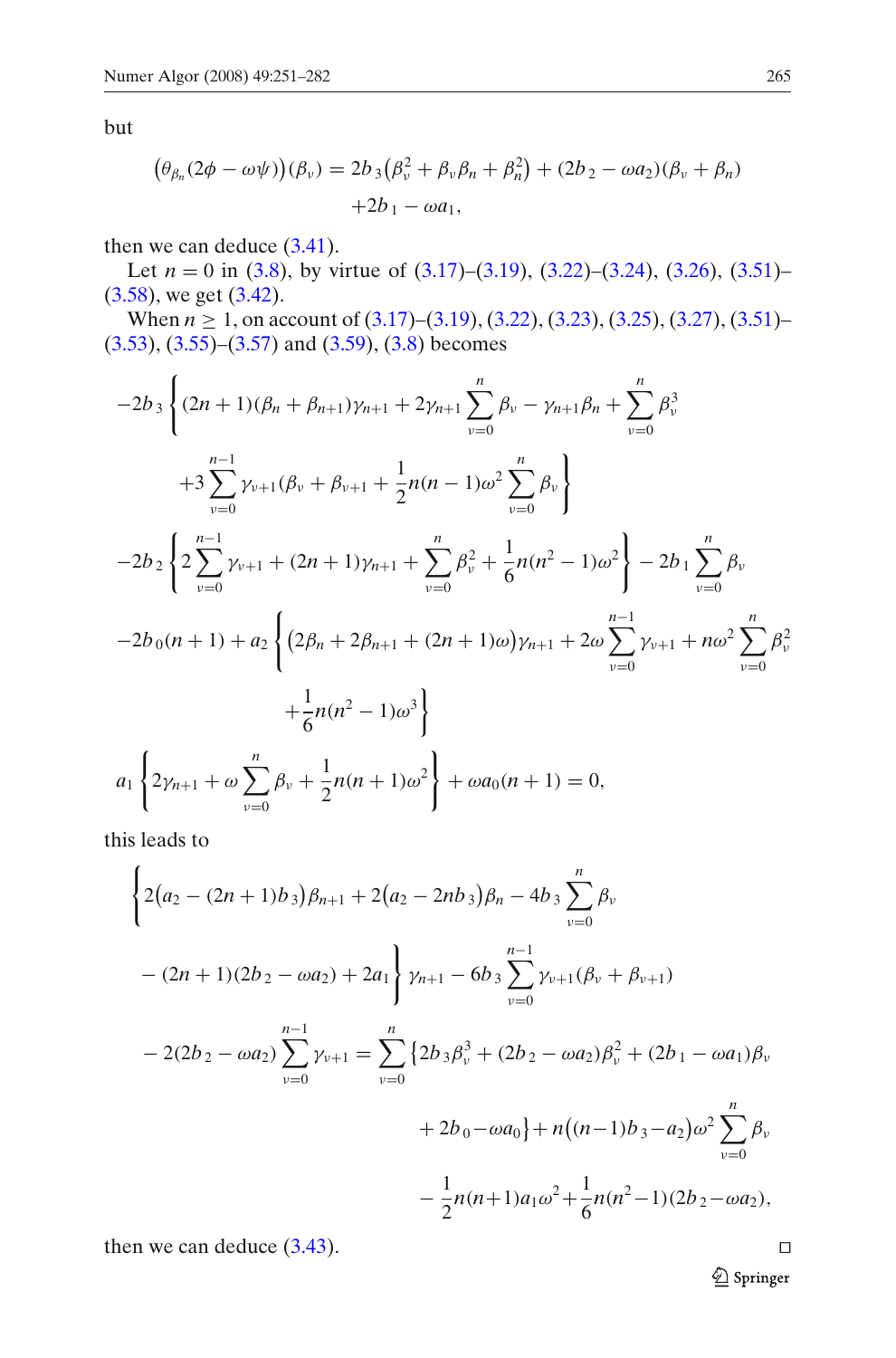### <span id="page-15-0"></span>**4 Some properties of the symmetric** *Dω***-semi-classical forms of class** *s*

In the sequel we assume that  $u_0$  is a symmetric  $D_\omega$ -semi-classical form satisfying

$$
D_{\omega}(\phi u_0) + \psi u_0 = 0. \tag{4.1}
$$

**Lemma 4.1** *The following functional equations hold:*

$$
D_{\omega}\Big((\phi(-x) - \omega\psi(-x))u_0\Big) - \psi(-x)u_0 = 0, \qquad (4.2)
$$

$$
D_{\omega}\Big((\phi(x)+\phi(-x)-\omega\psi(-x))u_0\Big)+(\psi(x)-\psi(-x))u_0=0,\qquad(4.3)
$$

$$
D_{\omega}\Big((\phi(x) - \phi(-x) + \omega\psi(-x))u_0\Big) + (\psi(x) + \psi(-x))u_0 = 0. \tag{4.4}
$$

*Proof* On account of the Lemma 2.3, the equation  $(4.1)$  is equivalent to

$$
D_{-\omega}(\phi - \omega \psi)u_0 + \psi u_0 = 0.
$$

Applying the operator *h*<sup>−</sup><sup>1</sup> to the previous functional equation we get

$$
h_{-1} \circ D_{-\omega}\Big((\phi(x) - \omega\psi(x))u_0\Big) + h_{-1}(\psi(x)u_0) = 0,
$$

taking  $(2.2)$  and  $(2.3)$  into account we obtain

$$
D_{\omega}\Big((\phi(-x) - \omega\psi(-x))h_{-1}u_0\Big) - \psi(-x)h_{-1}u_0 = 0,
$$

but *u* is a symmetric form then  $h_{-1}u_0 = u_0$ , the previous equation give (4.2).

The equation  $(4.3)$  is obtained by adding the equations  $(4.1)$  and  $(4.2)$ .

Subtracting both sides of the equations  $(4.1)$  and  $(4.2)$  we obtain  $(4.4)$ .  $\Box$ 

**Proposition 4.2** *Let*  $\widetilde{s}$  *be the class of*  $u_0$  *we have the following results:* 

- a) *If*  $\tilde{s}$  *is odd then*  $2\phi \omega\psi$  *is odd and*  $\psi$  *is even.*
- b) *If*  $\widetilde{s}$  *is even then*  $2\phi \omega\psi$  *is even and*  $\psi$  *is odd.*

*Proof* We can write

$$
\phi(x) = \phi^{e}(x^{2}) + x\phi^{o}(x^{2}) \quad , \quad \psi(x) = \psi^{e}(x^{2}) + x\psi^{o}(x^{2}). \tag{4.5}
$$

Let

$$
\deg(\phi^e) = t_1, \deg(\phi^o) = t_2, \deg(\psi^e) = p_1, \deg(\psi^o) = p_2,
$$
 (4.6)

by the definition of  $\widetilde{s}$  we can deduce that<br>max $(2t_1, 2t_2 + 1) < \widetilde{s} + 2$ .

$$
\max(2t_1, 2t_2 + 1) \le \tilde{s} + 2, \quad \max(2p_1, 2p_2 + 1) \le \tilde{s} + 1. \tag{4.7}
$$

Taking (4.5) into account, the equations (4.3) and (4.4) become respectively

 $D_{\omega}(\phi_0(x)u_0) + \psi_0(x)u_0 = 0,$  (4.8)

$$
D_{\omega}(\phi_1(x)u_0) + \psi_1(x)u_0 = 0, \qquad (4.9)
$$

*A* Springer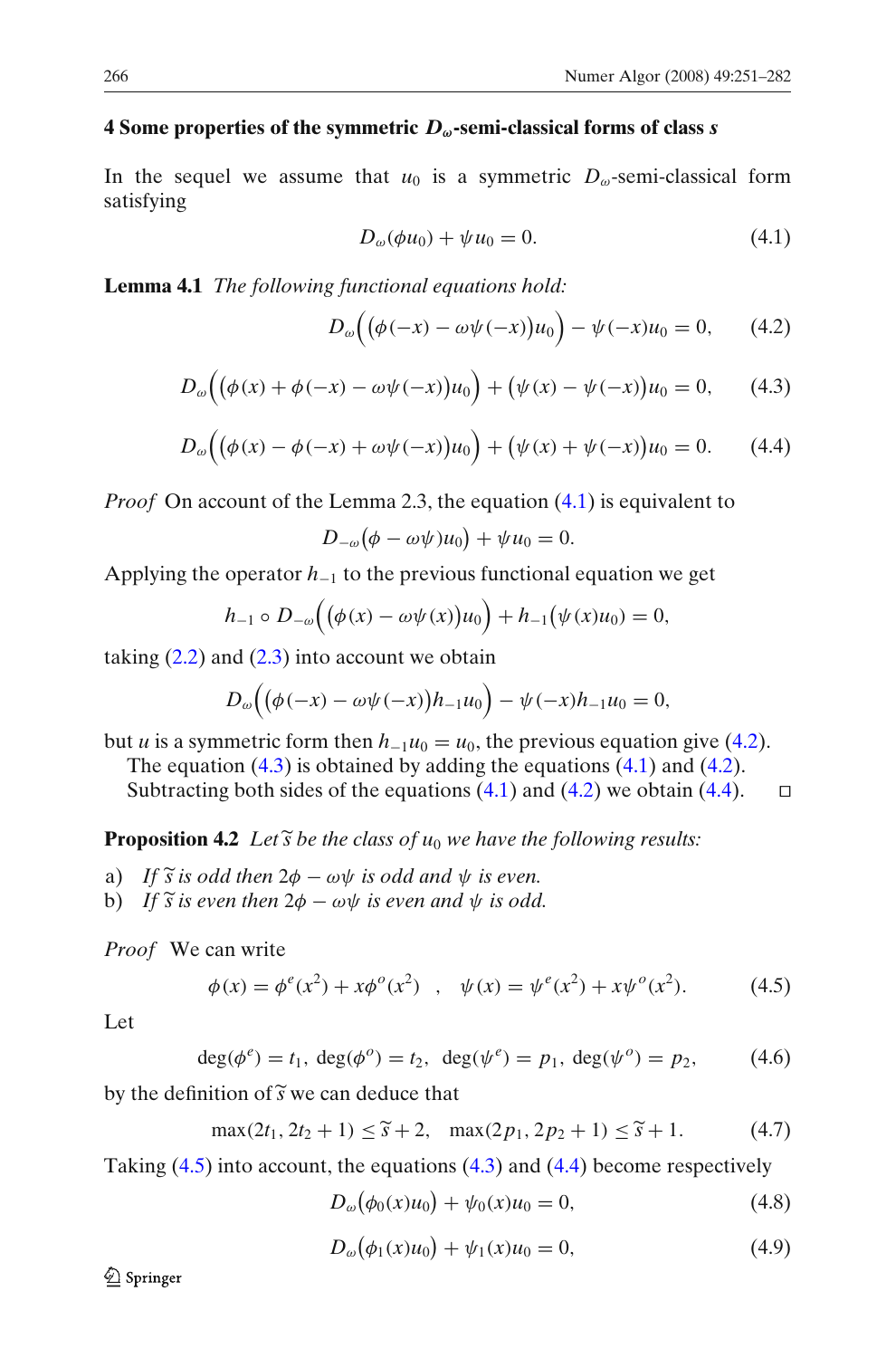<span id="page-16-0"></span>where

$$
\phi_0(x) = 2\phi^e(x^2) - \omega\psi^e(x^2) + \omega x\psi^o(x^2), \quad \psi_0(x) = 2x\psi^o(x^2), \quad (4.10)
$$

$$
\phi_1(x) = 2x\phi^o(x^2) + \omega\psi^e(x^2) - \omega x\psi^o(x^2), \quad \psi_1(x) = 2\psi^e(x^2). \tag{4.11}
$$

a) In this case we can write  $\tilde{s} = 2s + 1$ , from [\(4.7\)](#page-15-0) we get

$$
t_1 \leq s+1, t_2 \leq s+1, p_1 \leq s+1, p_2 \leq s.
$$
 (4.12)

On account of (4.12), it follows

$$
\deg(\phi_0) - 2 \le 2s < \widetilde{s}, \quad \deg(\psi_0) - 1 \le 2s < \widetilde{s}.\tag{4.13}
$$

By virtue of the definition of  $\tilde{s}$ , from [\(4.8\)](#page-15-0) we can deduce that

$$
\phi_0(x) = 0 \quad , \quad \psi_0(x) = 0. \tag{4.14}
$$

then we get

$$
2x\psi^{o}(x^{2}) = 0 \quad , \quad 2\phi^{e}(x^{2}) - \omega\psi^{e}(x^{2}) - \omega x\psi^{o}(x^{2}) = 0,
$$

we can deduce that

$$
\psi^{o}(x) = 0 \quad , \quad 2\phi^{e}(x) - \omega \psi^{e}(x) = 0. \tag{4.15}
$$

By the previous relations we can deduce that  $2\phi - \omega \psi$  is odd and  $\psi$  is even. Hence the desired results.

b) We have  $\tilde{s} = 2s$  from [\(4.7\)](#page-15-0), it follows

$$
t_1 \le s+1, \ t_2 \le s, \ p_1 \le s, \ p_2 \le s. \tag{4.16}
$$

By virtue of the last relations, we obtain

$$
\deg(\phi_1) - 2 \le 2s < \widetilde{s}, \quad \deg(\psi_1) - 1 \le 2s < \widetilde{s}.\tag{4.17}
$$

Taking the definition of  $\tilde{s}$  and (4.17) and [\(4.9\)](#page-15-0) into account, we get

$$
\phi_1(x) = 0
$$
,  $\psi_1(x) = 0$ ,

which means that

$$
2x\psi^{e}(x^{2}) = 0 \quad , \quad 2x\phi^{o}(x^{2}) + \omega\psi^{e}(x^{2}) - \omega x\psi^{o}(x^{2}) = 0,
$$

then

$$
\psi^{e}(x) = 0 \quad , \quad 2\phi^{o}(x) - \omega \psi^{o}(x) = 0. \tag{4.18}
$$

On account of the previous relations, we can deduce the desired results.

 $\Box$ 

#### **5 The symmetric case when**  $s = 1$

In the sequel we assume that  ${W_n}_{n\geq0}$  is a symmetric  $D_{-\omega}$ -semi-classical orthogonal sequence of class one and  $\{w_n\}_{n\geq 0}$  its dual sequence.

 $\mathcal{Q}$  Springer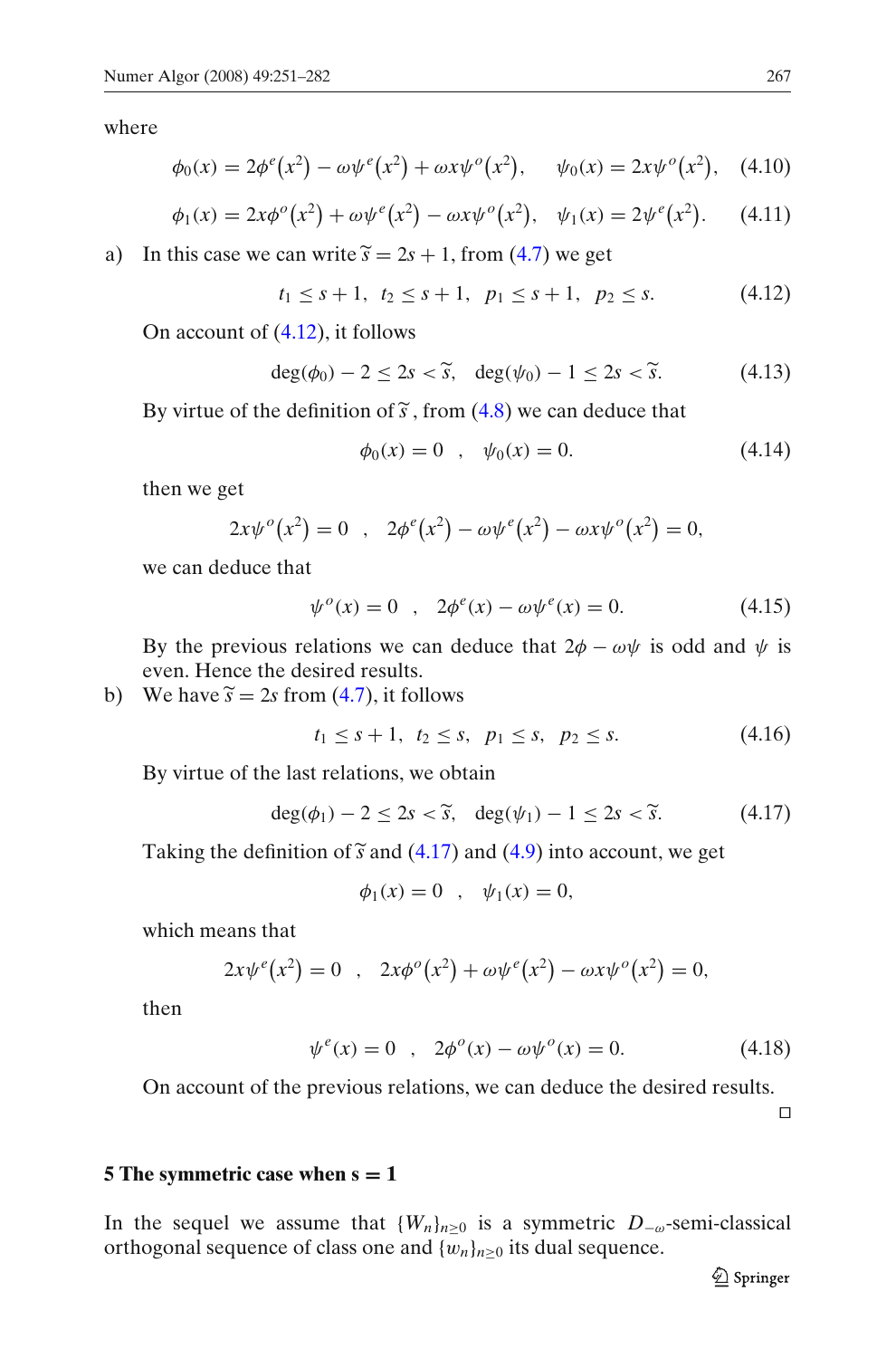<span id="page-17-0"></span>Then we have

$$
W_0(x) = 1, \quad W_1(x) = x,
$$
  
\n
$$
W_{n+2}(x) = xW_{n+1}(x) - \gamma_{n+1}W_n(x), \quad n \ge 0.
$$
\n(5.1)

By virtue of the Proposition 4.2, it follows that

$$
D_{\omega}(\phi w_0) + \psi w_0 = 0, \tag{5.2}
$$

with

$$
\phi(x) = b_3 x^3 + \frac{1}{2} \omega a_2 x^2 + b_1 x + \frac{1}{2} \omega a_0 , \quad \psi(x) = a_2 x^2 + a_0.
$$
 (5.3)

In this case the system  $(3.40)$ – $(3.43)$  becomes

$$
a_2 \gamma_1 = -a_0. \tag{5.4}
$$

$$
(a_2 - 2nb_3)(\gamma_n + \gamma_{n+1}) - 4b_3 \sum_{\nu=0}^{n-2} \gamma_{\nu+1} = -a_0 + 2nb_1 + \frac{1}{3}n(n-1)(n-2)\omega^2 b_3
$$

$$
-\frac{1}{2}n(n-1)\omega^2 a_2, n \ge 1.
$$
 (5.5)

Let

$$
T_n = \sum_{\nu=0}^n \gamma_{\nu+1}, \ n \ge 0. \tag{5.6}
$$

Then

$$
T_n - T_{n-2} = \gamma_n + \gamma_{n+1}, \ n \ge 1 \ , \ T_{-1} = 0, \tag{5.7}
$$

$$
T_n - T_{n-1} = \gamma_{n+1}, \ n \ge 0. \tag{5.8}
$$

Taking the relations  $(5.6)$ ,  $(5.7)$  and  $(5.8)$  into account, the system  $(5.4)$ – $(5.5)$ becomes

$$
T_0 = -\frac{a_0}{a_2},\tag{5.9}
$$

$$
(a_2 - 2nb_3)(T_n - T_{n-2}) - 4b_3 T_{n-2} = -a_0 + 2nb_1 - \frac{1}{2}n(n-1)\omega^2 a_2
$$

$$
+ \frac{1}{3}n(n-1)(n-2)\omega^2 b_3, \ \ n \ge 1. \tag{5.10}
$$

We need the following result:

**Lemma 5.1** *Let*

$$
S_n(m) = \sum_{\nu=1}^n \nu^m , \ n \ge 1 , \ m \ge 0.
$$
 (5.11)

 $\underline{\textcircled{\tiny 2}}$  Springer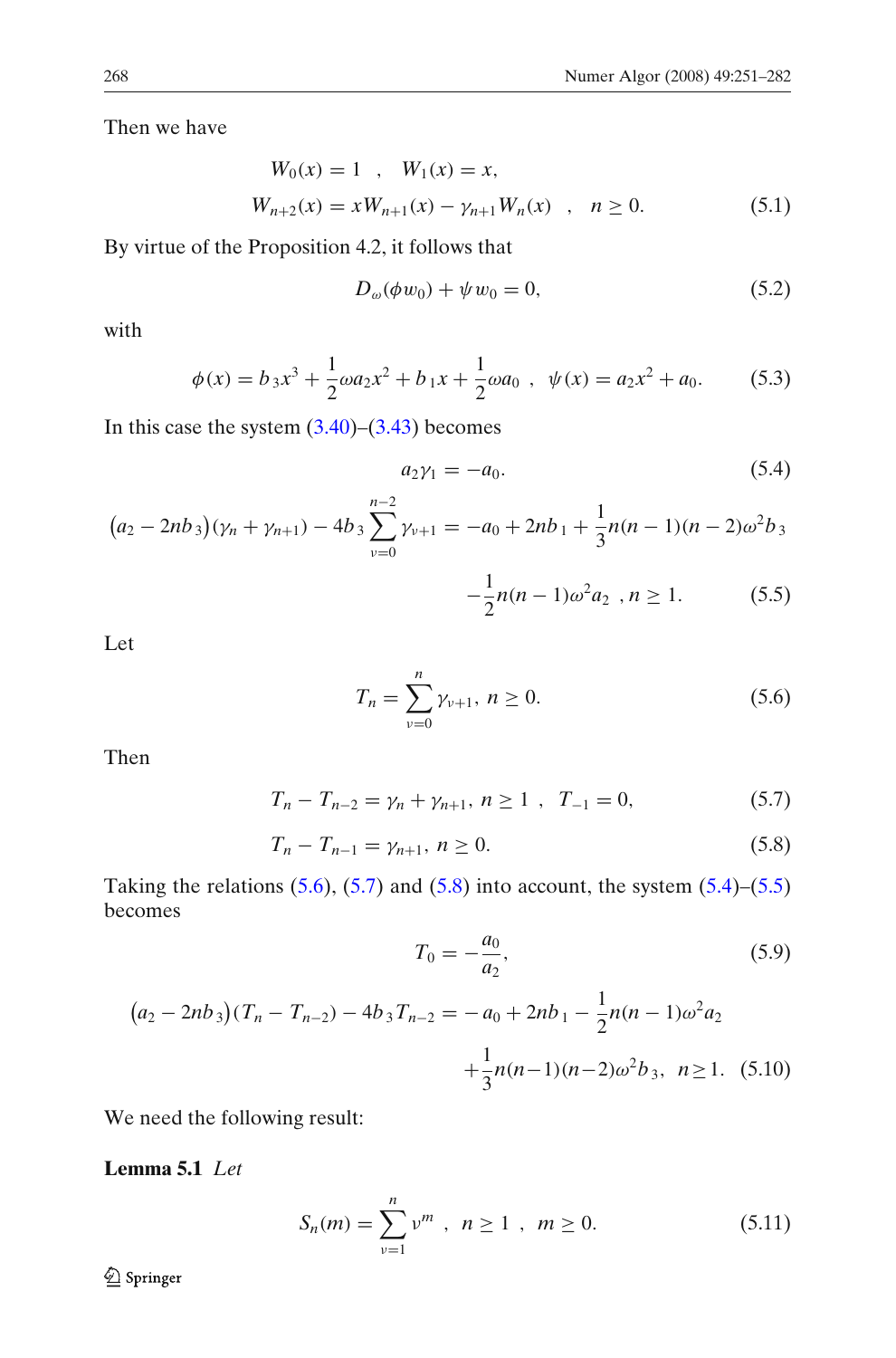<span id="page-18-0"></span>*We have*

$$
S_n(1) = \frac{1}{2}n(n+1) , n \ge 1 ; S_n(2) = \frac{1}{6}n(n+1)(2n+1) , n \ge 1;
$$
  

$$
S_n(3) = \frac{1}{4}n^2(n+1)^2 , n \ge 1.
$$

# **Proposition 5.2** *We have*

$$
T_{2n} = (n+1)\frac{a_0 - 2nb_1 + \frac{1}{6}n(4n-1)\omega^2 a_2 - \frac{2}{3}n^2(n-1)\omega^2 b_3}{4nb_3 - a_2} , \quad n \ge 0.
$$
 (5.12)

$$
T_{2n+1} = (n+1)\frac{a_0 - 2(n+1)b_1 + \frac{1}{6}n(4n+5)\omega^2 a_2 - \frac{1}{3}n(2n^2+2n-1)\omega^2 b_3}{2(2n+1)b_3 - a_2},
$$
  
\n
$$
n \ge 0.
$$
\n(5.13)

*Proof* Making  $n = 1$  in [\(5.10\)](#page-17-0), we obtain

$$
(a_2 - 2b_3)T_1 = 2b_1 - a_0. \tag{5.14}
$$

The equation  $(5.10)$  can be written

$$
(2nb3 - a2)Tn - (2(n - 2)b3 - a2)Tn-2 = a0 - 2nb1 + \frac{1}{2}n(n - 1)\omega2a2
$$
  

$$
-\frac{1}{3}n(n - 1)(n - 2)\omega2b3, n \ge 1.
$$
  
(5.15)

From the previous equation, we get

$$
(4nb3 - a2)T2n - (4(n - 1)b3 - a2)T2n-2 = a0 - 4nb1 + n(2n - 1)\omega2a2
$$

$$
-\frac{4}{3}n(n - 1)(2n - 1)\omega2b3, n \ge 1,
$$

so we obtain

$$
(4nb3 - a2)T2n + a2T0 = \sum_{\nu=1}^{n} \left\{ a_0 - 4\nu b_1 + \nu(2\nu - 1)\omega^2 a_2 - \frac{4}{3}\nu(\nu - 1)(2\nu - 1)\omega^2 b_3 \right\} = na_0 - 4b_1S_n(1) + (2S_n(2) - S_n(1))\omega^2 a_2 - \frac{4}{3} \left\{ 2S_n(3) - 3S_n(2) + S_n(1) \right\} \omega^2 b_3, \quad n \ge 1.
$$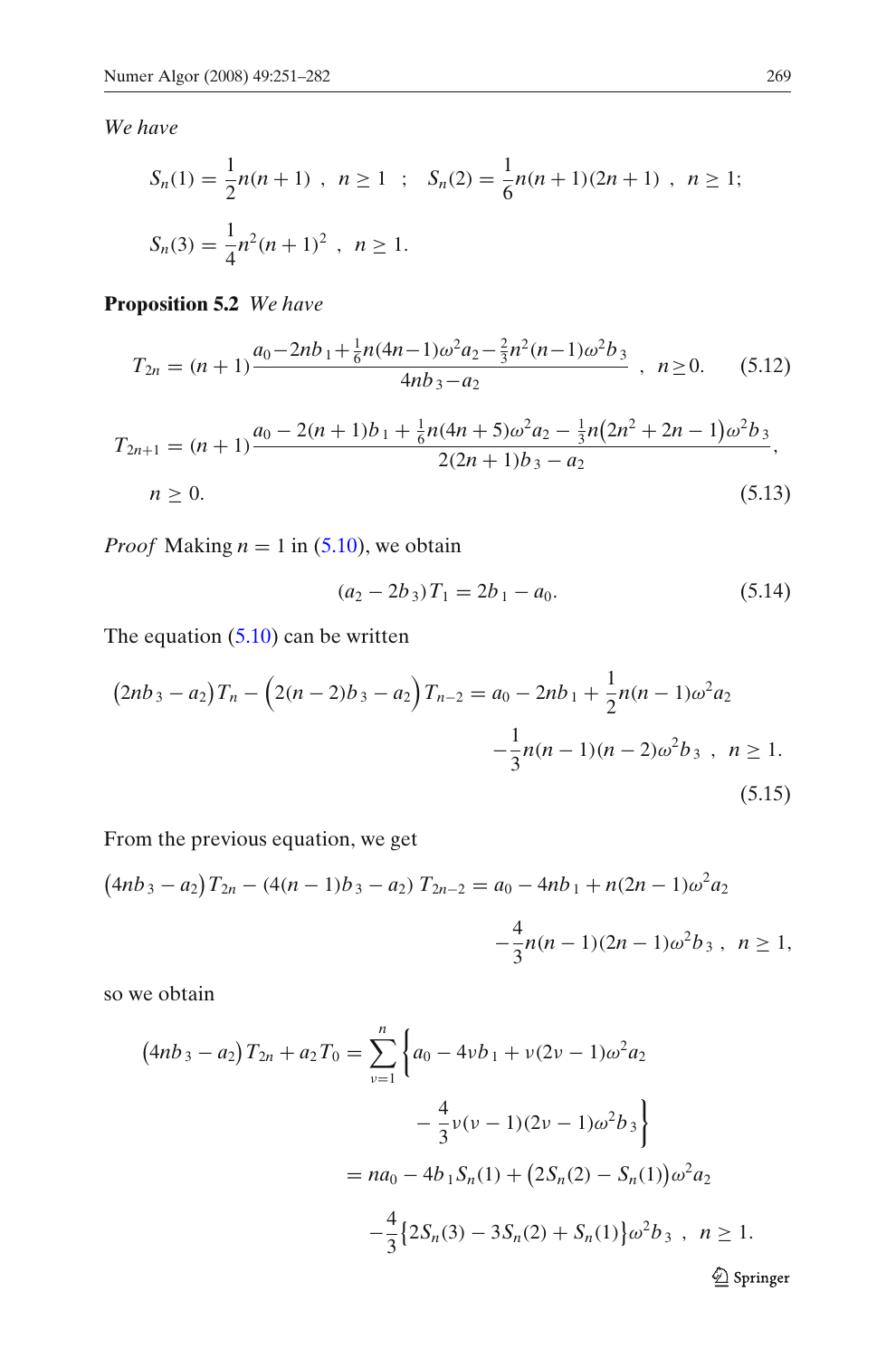From the relation [\(5.9\)](#page-17-0) we have  $a_2T_0 = -a_0$ , then we get

$$
(4nb3 - a2)T2n = (n + 1)a0 - 4b1Sn(1) + (2Sn(2) - Sn(1))\omega2a2
$$

$$
-\frac{4}{3} {2Sn(3) - 3Sn(2) + Sn(1)}\omega2b3, n \ge 1.
$$

Taking the Lemma 5.1 into account, we obtain

$$
T_{2n} = (n+1)\frac{a_0 - 2nb_1 + \frac{1}{6}n(4n-1)\omega^2a_2 - \frac{2}{3}n^2(n-1)\omega^2b_3}{4nb_3 - a_2}, \ \ n \ge 1,
$$

by [\(5.9\)](#page-17-0), we can deduce that the last relation is valid for  $n = 0$ . Hence [\(5.12\)](#page-18-0). Likewise, making  $n \to 2n + 1$  in [\(5.15\)](#page-18-0), we get

$$
(2(2n+1)b_3 - a_2)T_{2n+1} - (2(2n-1)b_3 - a_2)T_{2n-1} = a_0 - 2(2n+1)b_1
$$

$$
+ n(2n+1)\omega^2 a_2 - \frac{2}{3}n(4n^2-1)\omega^2 b_3, \quad n \ge 1,
$$

it follows that

$$
(2(2n + 1)b_3 - a_2)T_{2n+1} - (2b_3 - a_2)T_1
$$
  
= 
$$
\sum_{\nu=1}^n \left\{ a_0 - 2(2\nu + 1)b_1 + \nu(2\nu + 1)\omega^2 a_2 - \frac{2}{3}\nu(4\nu^2 - 1)\omega^2 b_3 \right\}
$$
  
= 
$$
na_0 - (4S_n(1) + 2n)b_1 + (2S_n(2) + S_n(1))\omega^2 a_2
$$
  

$$
-\frac{2}{3}(4S_n(3) - S_n(1))\omega^2 b_3, \quad n \ge 1.
$$

Using [\(5.14\)](#page-18-0), the last equation can be written

$$
(2(2n+1)b_3 - a_2)T_{2n+1} = (n+1)a_0 - (4S_n(1) + 2n + 2)b_1
$$

$$
+ (2S_n(2) + S_n(1))\omega^2 a_2
$$

$$
- \frac{2}{3}(4S_n(3) - S_n(1))\omega^2 b_3, \quad n \ge 1.
$$

On account of the Lemma 5.1, we obtain

$$
T_{2n+1} = (n+1)\frac{a_0 - 2(n+1)b_1 + \frac{1}{6}n(4n+5)\omega^2 a_2 - \frac{1}{3}n(2n^2+2n-1)\omega^2 b_3}{2(2n+1)b_3 - a_2},
$$
  
n \ge 1,

by  $(5.14)$ , we see that the last equation is valid for  $n = 0$ . Hence  $(5.13)$ .  $\Box$ Springer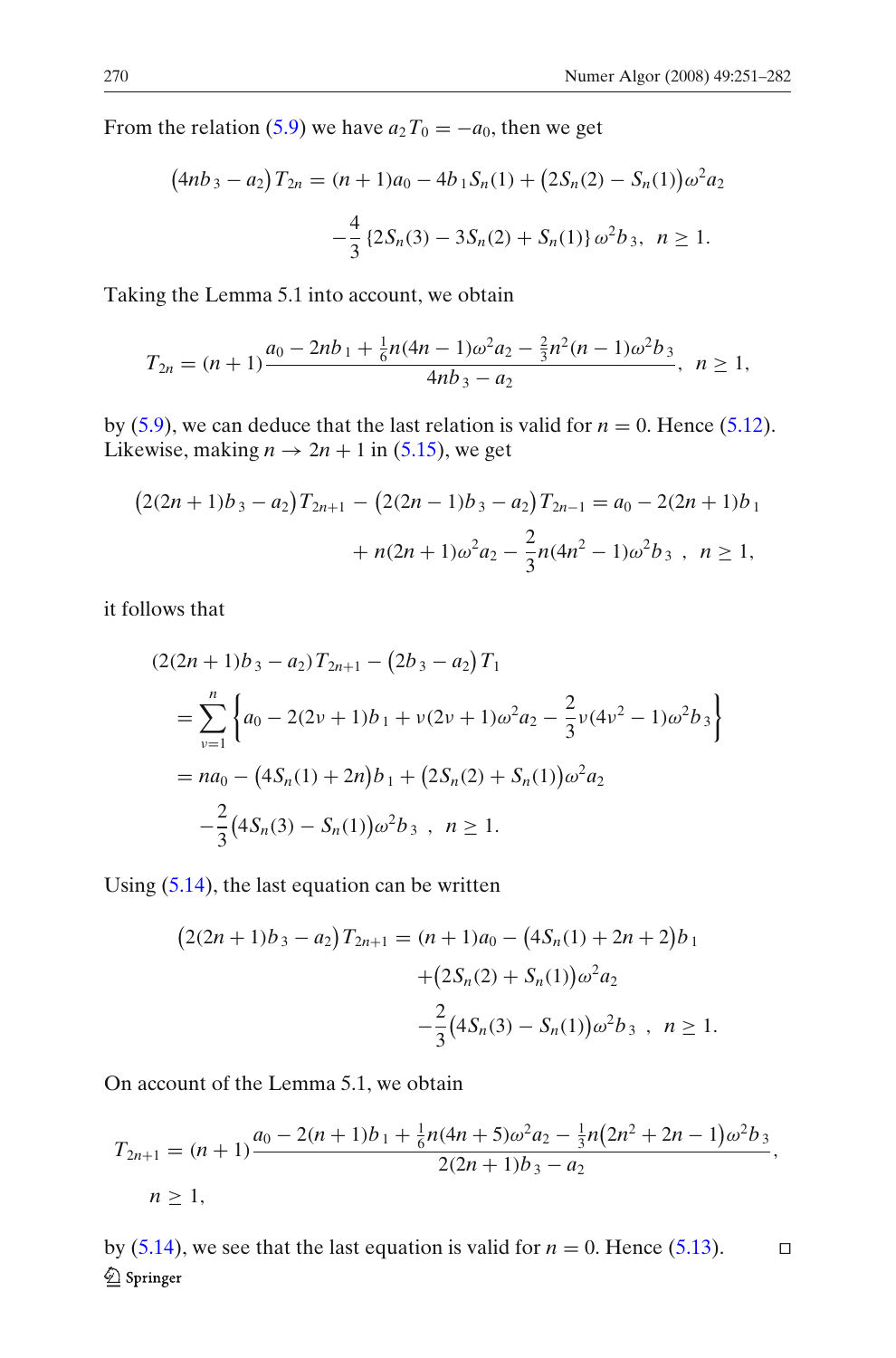<span id="page-20-0"></span>**Corollary 5.3** *The sequence*  $\{\gamma_{n+1}\}_{n>0}$  *is defined by* 

$$
\gamma_{2n+1} = \frac{\left(2(n-1)b_3 - a_2\right)\left(a_0 - 2nb_1 - n^2(2nb_3 - a_2)\omega^2\right)}{(4nb_3 - a_2)((4n - 2)b_3 - a_2)}, \quad n \ge 0, \quad (5.16)
$$

$$
\gamma_{2n+2} = \frac{(n+1)\left(-2a_0b_3 + 2(a_2 - 2nb_3)b_1 - n(2nb_3 - a_2)^2\omega^2\right)}{(4nb_3 - a_2)((4n+2)b_3 - a_2)} , \quad n \ge 0.
$$
 (5.17)

*Proof* From [\(5.6\)](#page-17-0) we get  $\gamma_{2n+1} = T_{2n} - T_{2n-1}$ ,  $n \ge 0$ . By the Proposition 5.2, we get

$$
(4nb3 - a2)((4n - 2)b2 - a2)\gamma_{2n+1}
$$
  
=  $(n + 1)((4n - 2)b2 - a2)\left\{a_0 - 2nb_1 + \frac{2}{3}n^2(a_2 - nb_3)\omega^2 + \frac{1}{6}n(4nb_3 - a_2)\omega^2\right\}$   
 $- n(4nb3 - a2)\left\{a_0 - 2nb_1 + \frac{2}{3}n^2(a_2 - nb_3)\omega^2 - \frac{1}{6}((-8n^2 + 2n + 2)b_3 + (3n + 1)a_2)\omega^2\right\}$   
=  $(2(n - 1)b_3 - a_2)\left\{a_0 - 2nb_1 + \frac{2}{3}n^2(a_2 - nb_3)\omega^2\right\}$   
 $-\frac{1}{3}n^2(4nb_3 - a_2)(2(n - 1)b_3 - a_2), n \ge 0,$ 

then we can deduce  $(5.16)$ .

On account of [\(5.6\)](#page-17-0), we have  $\gamma_{2n+2} = T_{2n+1} - T_{2n}$ ,  $n \ge 0$ , by [\(5.12\)](#page-18-0) and [\(5.13\)](#page-18-0) we obtain

$$
(4nb3 - a2)\big(((4n + 2)b3 - a2)\gamma_{2n+2}
$$
  
=  $(n + 1)(4nb3 - a2)\Big\{a_0 - 2(n + 1)b1 + \frac{1}{6}n(4n + 5)\omega^2 a_2 - \frac{1}{3}n(2n^2 + 2n - 1)\omega^2 b_3\Big\}$   
 $-(n + 1)(4n + 2)b3 - a2)\Big\{a_0 - 2nb1 + \frac{1}{6}n(4n - 1)\omega^2 a_2 - \frac{2}{3}n^2(n - 1)\omega^2 b_3\Big\}$ 

Springer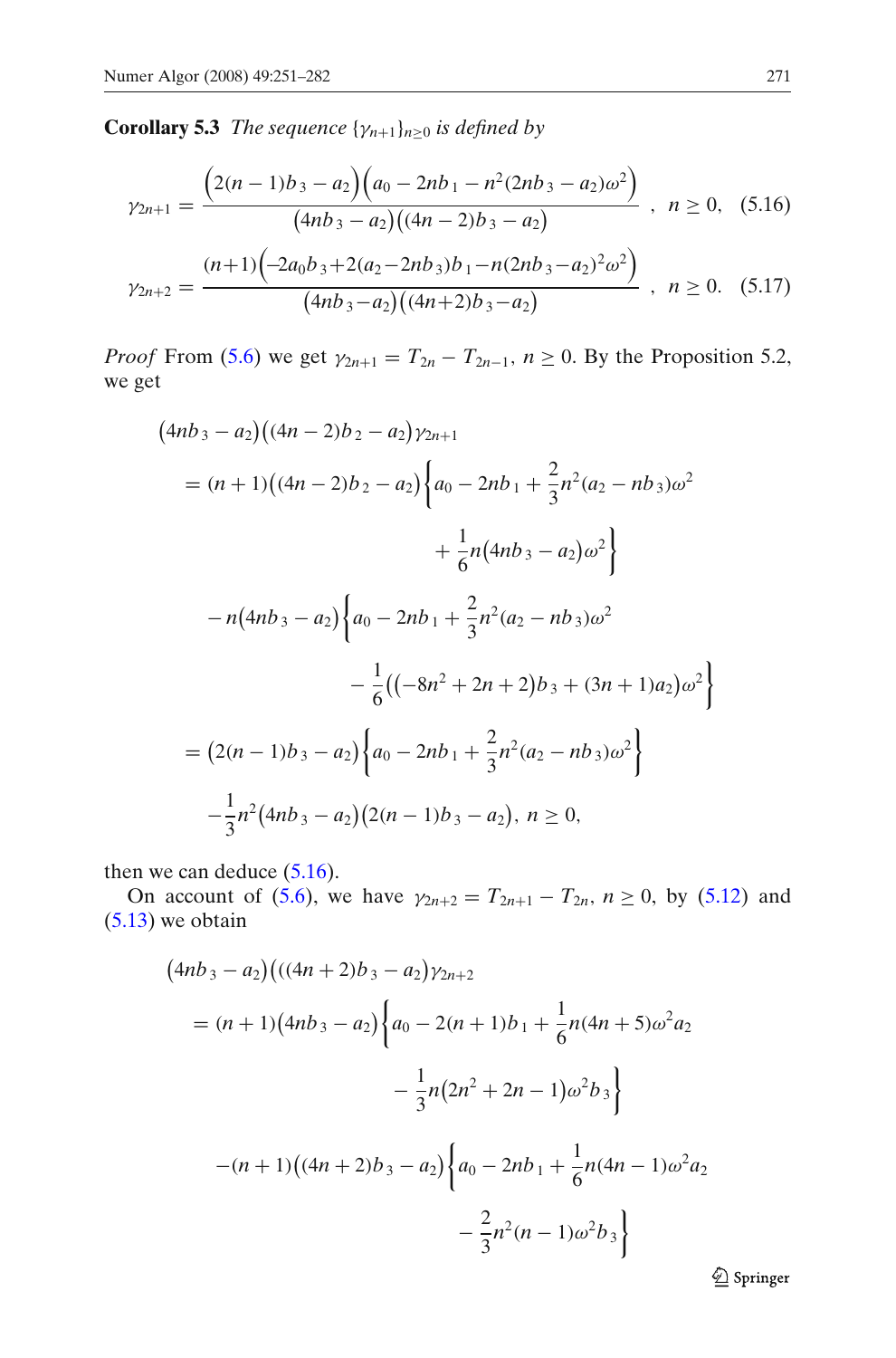<span id="page-21-0"></span>
$$
= (n+1)\left\{-2a_0b_3 + 2(a_2 - 2nb_3)b_1 + \frac{1}{3}n((8n+1)b_3 - 3a_2)\omega^2a_2 - \frac{1}{3}n(12n^2b_3 + (-4n+1)a_2)\omega^2b_3\right\}, n \ge 0,
$$

this is

$$
(4nb3 - a2)((4n + 2)b3 - a2)\gamma_{2n+2}
$$
  
= (n + 1) {-2a<sub>0</sub>b<sub>3</sub> + 2(a<sub>2</sub> - 2nb<sub>3</sub>)b<sub>1</sub> - n(a<sub>2</sub><sup>2</sup> - 4na<sub>2</sub>b<sub>3</sub> + 4n<sup>2</sup>b<sub>3</sub><sup>2</sup>)}, n \ge 0.  
ence (5.17).

Hence [\(5.17\)](#page-20-0).

# **6 The canonical cases**

Before quoting the different canonical situations, let us proceed to the general transformation see the Lemma 2.2

$$
\tilde{W}_n = A^{-n} W_n(Ax) , n \ge 0.
$$
\n
$$
(6.1)
$$

$$
\tilde{\gamma}_{n+1} = A^{-2} \gamma_{n+1}, \ n \ge 0. \tag{6.2}
$$

The form  $\tilde{w}_0 = h_{A^{-1}}w_0$  fulfils

$$
D_{\frac{\omega}{A}}(A^{-\deg\phi}\phi(Ax)\tilde{w}_0) + A^{1-\deg\phi}\psi(Ax)\tilde{w}_0 = 0.
$$
 (6.3)

Any so-called canonical case will be denoted by  $\hat{\gamma}_{n+1}$ ,  $\hat{w}_0$ . On account of [\(5.3\)](#page-17-0) and the Corollary 5.3, we get the general situation

$$
\begin{cases}\n\gamma_{2n+1} = \frac{(2(n-1)b_3 - a_2)(a_0 - 2nb_1 - n^2(2nb_3 - a_2)\omega^2)}{(4nb_3 - a_2)((4n - 2)b_3 - a_2)}, \ n \ge 0, \\
\gamma_{2n+2} = \frac{(n+1)(-2a_0b_3 + 2(a_2 - 2nb_3)b_1 - n(2nb_3 - a_2)^2\omega^2)}{(4nb_3 - a_2)((4n + 2)b_3 - a_2)}, \ n \ge 0, \\
D_\omega((b_3x^3 + \frac{1}{2}\omega a_2x^2 + b_1x + \frac{1}{2}\omega a_0)w_0) + (a_2x^2 + a_0)w_0 = 0, \ (w_0)_1 = 0. \\
(6.4)\n\end{cases}
$$

**Theorem 6.1** *The following canonical cases arise:*

a) *When* deg  $\hat{\phi} = 2$ *, we have* 

$$
\begin{cases}\n\hat{\gamma}_{2n+1} = (n+\alpha)(n+\beta), \ n \ge 0, \\
\hat{\gamma}_{2n+2} = (n+1)(n+\alpha+\beta), \ n \ge 0, \\
D_{-i}((x+i\alpha)(x+i\beta)\hat{w}_0(\alpha,\beta)) + 2i(x^2 - \alpha\beta)\hat{w}_0(\alpha,\beta) = 0, \\
(\hat{w}_0(\alpha,\beta))_1 = 0.\n\end{cases}
$$
\n(6.5)

<sup>2</sup> Springer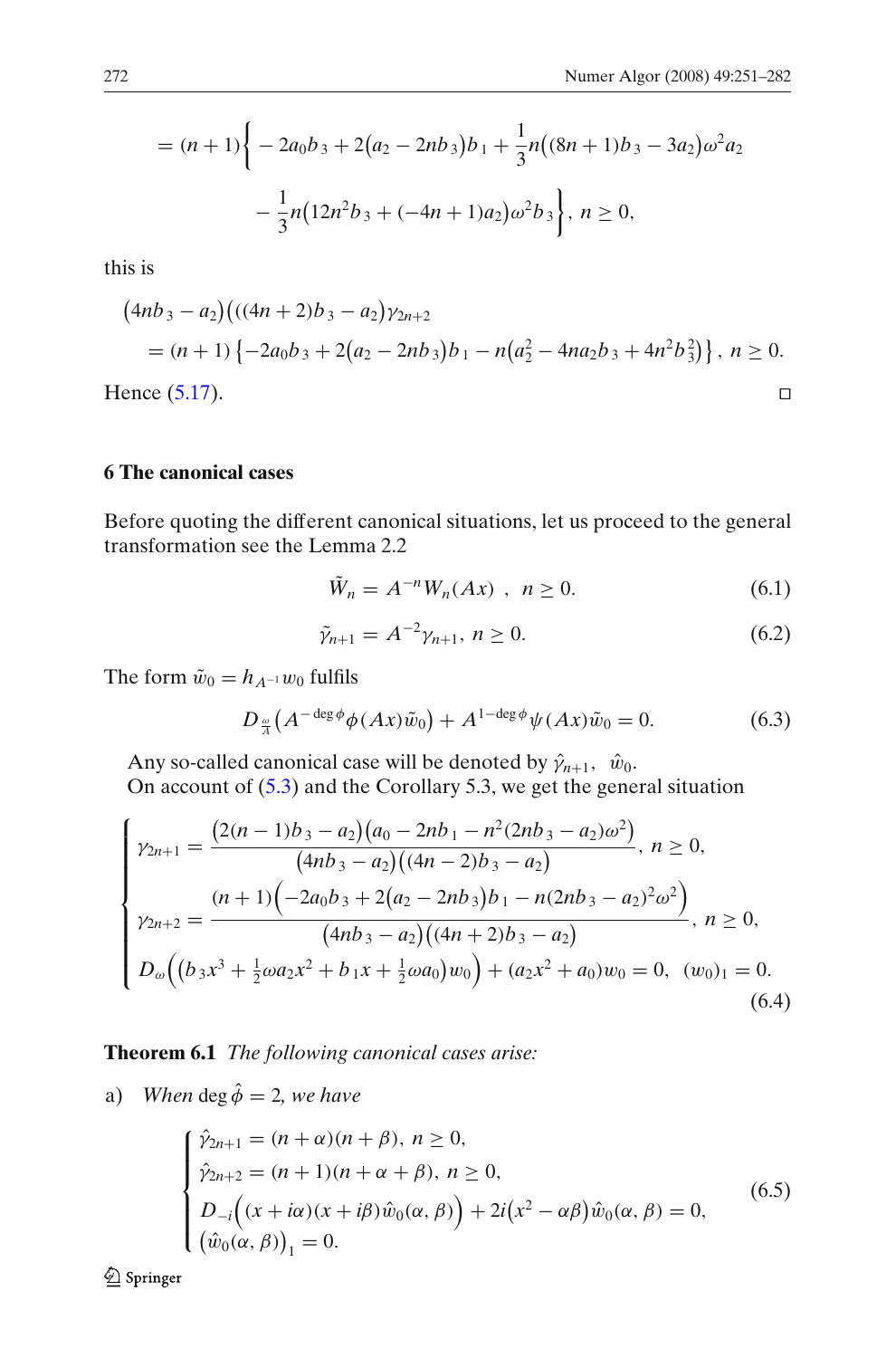<span id="page-22-0"></span>b) *The case when* deg  $\hat{\phi} = 3$ , we obtain the canonical case below

$$
\begin{cases}\n\hat{\gamma}_{2n+1} = \frac{(n+\tau)(n+\mu)(n+\delta)(n+\tau+\mu+\delta-1)}{(2n+\tau+\mu+\delta-1)(2n+\tau+\mu+\delta)}, \ n \ge 0. \\
\hat{\gamma}_{2n+2} = \frac{(n+1)(n+\tau+\mu)(n+\tau+\delta)(n+\mu+\delta)}{(2n+\tau+\mu+\delta)(2n+\tau+\mu+\delta+1)}, \ n \ge 0. \\
D_i((x-ix)(x-ix)(x-ix))\hat{w}_0(\tau,\mu,\delta)) \\
-2((\tau+\mu+\delta)x^2-\tau\mu\delta)\hat{w}_0(\tau,\mu,\delta) = 0, \ (\hat{w}_0(\tau,\mu,\delta))_1 = 0.\n\end{cases}
$$
\n(6.6)

*Proof*

a) In this case [\(6.4\)](#page-21-0) becomes

$$
\begin{cases}\n\gamma_{2n+1} = -\omega^2 (n^2 - 2nb_1 a_2^{-1} \omega^{-2} + a_0 a_2^{-1} \omega^{-2}), \ n \ge 0, \\
\gamma_{2n+2} = -\omega^2 (n+1)(n-2b_1 a_2^{-1} \omega^{-2}), \ n \ge 0, \\
D_\omega \left( (\frac{1}{2} \omega a_2 x^2 + b_1 x + \frac{1}{2} \omega a_0) w_0 \right) + \left( a_2 x^2 + a_0 \right) w_0 = 0, \ (w_0)_1 = 0.\n\end{cases}
$$

That is

$$
\begin{cases}\n\gamma_{2n+1} = -\omega^2 (n^2 - 2nb_1 a_2^{-1} \omega^{-2} + a_0 a_2^{-1} \omega^{-2}), \ n \ge 0, \\
\gamma_{2n+2} = -\omega^2 (n+1)(n-2b_1 a_2^{-1} \omega^{-2}), \ n \ge 0, \\
D_\omega \left( (x^2 + 2b_1 a_2^{-1} \omega^{-1} x + a_0 a_2^{-1}) w_0 \right) + 2 \left( \omega^{-1} x^2 + a_0 a_2^{-1} \omega^{-1} \right) w_0 = 0, \\
(w_0)_1 = 0.\n\end{cases}
$$

With the choice  $A = i\omega$  and putting  $\alpha + \beta = -2b_1 a_2^{-1} \omega^{-2}, \alpha \beta = a_0 a_2^{-1} \omega^{-2}$ , we get  $(6.5)$ .

b) In this case  $(6.4)$  can be written

$$
\begin{cases}\gamma_{2n+1} = -\omega^2 \frac{(n-1 - \frac{1}{2}a_2b_3^{-1})(n^3 - \frac{1}{2}a_2b_3^{-1}n^2 + nb_1b_3^{-1}\omega^{-2} - \frac{1}{2}a_0b_3^{-1}\omega^{-2})}{(2n - 1 - \frac{1}{2}a_2b_3^{-1})(2n - \frac{1}{2}a_2b_3^{-1})}, \\
n \ge 0, \\
\gamma_{2n+2} = -\omega^2 \frac{(n+1)(n^3 - a_2b_3^{-1}n^2 + (\frac{1}{4}a_2^2b_3^{-2} + b_1b_3^{-1}\omega^{-2})n + \frac{1}{2}a_0b_3^{-1}\omega^{-2} - \frac{1}{2}a_2b_1b_3^{-2}\omega^{-2})}{(2n - \frac{1}{2}a_2b_3^{-1})(2n + 1 - \frac{1}{2}a_2b_3^{-1})}, \\
n \ge 0, \\
D_\omega((x^3 + \frac{1}{2}\omega a_2b_3^{-1}x^2 + b_1b_3^{-1}x + \frac{1}{2}\omega a_0b_3^{-1})w_0) + (a_2b_3^{-1}x^2 + a_0b_3^{-1})w_0 = 0, \\
(w_0)_1 = 0.\n\end{cases}
$$

The choice  $A = -i\omega$  and putting  $\tau + \mu + \delta = -\frac{1}{2}a_2b_3^{-1}$ ,  $\tau\mu + \tau\delta + \delta\mu =$  $b_1 b_3^{-1} \omega^{-2}$  and  $\tau \mu \delta = -\frac{1}{2} a_0 b_3^{-1} \omega^{-2}$ , we get (6.6).  $\Box$ 

#### *Remark*

- 1. The form  $\hat{w}_0(\alpha, \beta)$  given by [\(6.5\)](#page-21-0) is regular if and only if  $\alpha \neq -n, n \geq 0$ ,  $\beta \neq -n$ ,  $n \geq 0$  and  $\alpha + \beta \neq -n$ ,  $n \geq 0$ . When  $\alpha > 0$  and  $\beta > 0$ , the form  $\hat{w}_0(\alpha, \beta)$  is positive definite.
- 2. The form  $\hat{w}_0(\tau, \mu, \delta)$  is regular if and only if  $\tau \neq -n$ ,  $n \geq 0$ ,  $\mu \neq -n$ ,  $n \geq 0, \delta \neq -n, n \geq 0, \tau + \mu \neq -n, n \geq 0, \tau + \delta \neq -n, n \geq 0, \mu + \delta \neq -n,$ 2 Springer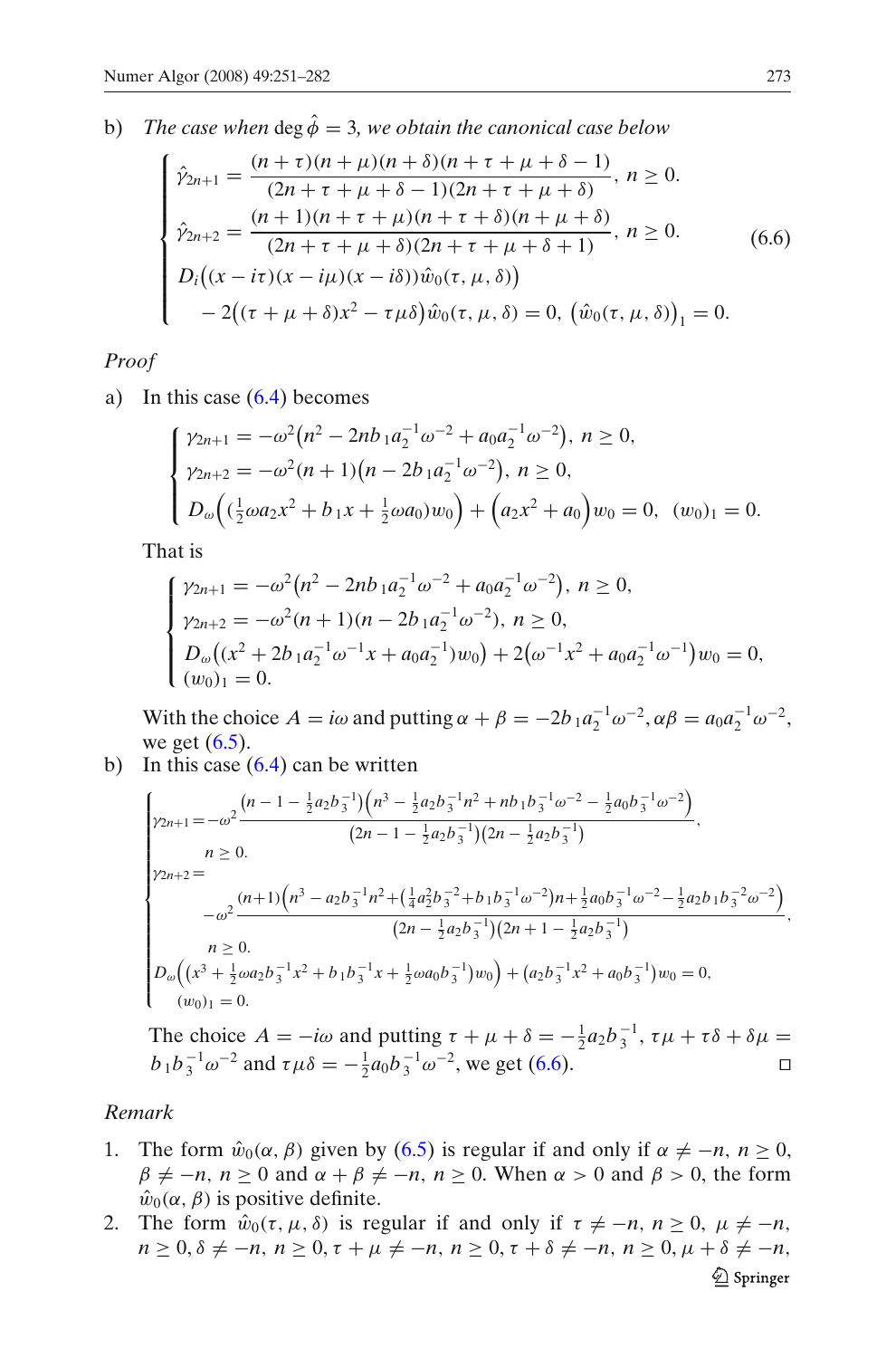$n \ge 0$ ,  $\tau + \mu + \delta - 1 \ne -n$ ,  $n \ge 0$ . When  $\tau > 0$ ,  $\mu > 0$ ,  $\delta > 0$ ,  $\tau + \mu + \delta 1 > 0$ , it is positive definite.

# **Corollary 6.2**

- a) *The form*  $\hat{w}_0(\alpha, \beta)$  *given by* [\(6.5\)](#page-21-0) *is D<sub>−<i>i*</sub>-semi-classical of class one if and *only if*  $\alpha \neq 1/2$  *and*  $\beta \neq 1/2$ *.*
- b) *The form*  $\hat{w}_0(\tau, \mu, \delta)$  *is D<sub>i</sub>-semi-classical of class one if and only if*  $\tau \neq$  $1/2, \mu \neq 1/2$  *and*  $\delta \neq 1/2$ *.*

# *Proof*

a) We have  $\hat{\phi}(x) = (x + i\alpha)(x + i\beta), \hat{\psi}(x) = 2i(x^2 - \alpha\beta)$  and  $\omega = -i$ . Let  $c = -i\alpha$ , we can deduce that

$$
\theta_c \hat{\phi}(x) = x + i\beta.
$$
  

$$
\psi(c - \omega) + (\theta_c \hat{\phi})(c - \omega) = i\{-2(\alpha - 1)^2 - 2\alpha\beta + 1 + \beta - \alpha\}.
$$
 (6.7)

$$
\theta_{c-\omega}(\hat{\psi} + \theta_c \hat{\phi})(x) = 2ix + 2\alpha - 1. \tag{6.8}
$$

From (6.8), it follows that

$$
\langle \hat{w}_0(\alpha,\beta), \theta_{c-\omega}(\hat{\psi}+\theta_c\hat{\phi})\rangle = 2i(\hat{w}_0(\alpha,\beta))_1 + 2\alpha - 1.
$$

But,  $(\hat{w}_0(\alpha, \beta))_1 = 0$  since  $\hat{w}_0(\alpha, \beta)$  is a symmetric form, then

$$
\left\langle \hat{w}_0(\alpha,\beta), \theta_{c-\omega}(\hat{\psi} + \theta_c \hat{\phi}) \right\rangle = 2\alpha - 1. \tag{6.9}
$$

On account of (6.7), (6.9) and the Proposition 2.4 we get the desired result.

b) We have  $\hat{\phi}(x) = (x - i\tau)(x - i\mu)(x - i\delta), \hat{\psi}(x) = -2((\tau + \mu + \delta)x^2 - \tau\mu\delta)$ and  $\omega = i$ . Let  $c = i\tau$ , then

$$
\theta_c \hat{\phi}(x) = (x - i\mu)(x - i\delta).
$$
  

$$
\psi(c - \omega) + (\theta_c \hat{\phi})(c - \omega) = (2\tau + 2\mu + 2\delta - 1)(\tau + 1)^2
$$

$$
-(\mu + \delta)(\tau + 1) + \mu \delta(2\tau - 1). \quad (6.10)
$$

$$
\theta_{c-\omega}(\hat{\psi} + \theta_c \hat{\phi})(x) = -(2\tau + 2\mu + 2\delta - 1)x - i(\mu + \delta)
$$

$$
+ i(2\tau + 2\mu + 2\delta - 1)(\tau + 1). \quad (6.11)
$$

By  $(6.11)$ , we obtain

$$
\left\langle \hat{w}_0(\tau, \mu, \delta), \theta_{c-\omega}(\hat{\psi} + \theta_c \hat{\phi}) \right\rangle = i(2\tau + 2\mu + 2\delta - 1)(\tau + 1) - i(\mu + \delta). \tag{6.12}
$$

Therefore, by  $(6.10)$ ,  $(6.12)$  and the Proposition 2.4, we can deduce the desired result.  $\Box$ 

*A* Springer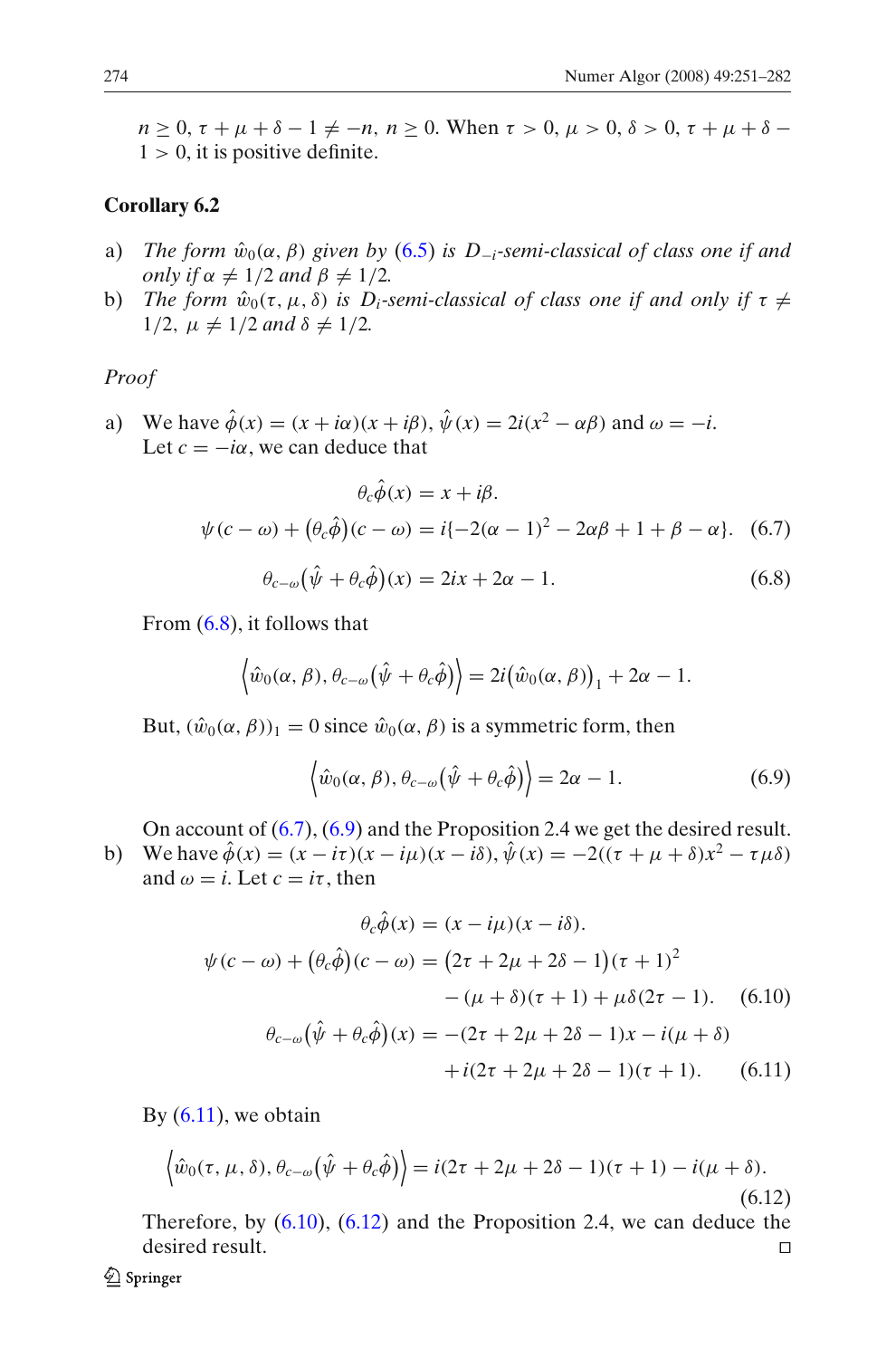#### <span id="page-24-0"></span>**Corollary 6.3**

a) *When*  $\alpha = 1/2$  *in* [\(6.5\)](#page-21-0)*, we obtain* 

$$
\begin{cases} \hat{\gamma}_{n+1} = \frac{1}{4}(n+1)(n+2\beta), & n \ge 0. \\ D_{-i}\Big((x+i\beta)\hat{w}_0(1/2,\beta)\Big) + 2ix\hat{w}_0(1/2,\beta) = 0. \end{cases}
$$
(6.13)

*The form*  $\hat{w}_0(1/2, \beta)$  *is D*<sub>−*i*</sub>-classical. **b**) *Let*  $\tau = 1/2$  *in* [\(6.6\)](#page-22-0)*, we have* 

$$
\begin{cases}\n\hat{\gamma}_{n+1} = \frac{1}{4} \frac{(n+1)(n+2\mu)(n+2\delta)(n+2\mu+2\delta-1)}{(2n+2\mu+2\delta-1)(2n+2\mu+2\delta+1)}, \ n \ge 0. \\
D_i((x-i\mu)(x-i\delta)\hat{w}_0(1/2,\mu,\delta)) - 2(\mu+\delta)x\hat{w}_0(1/2,\mu,\delta) = 0. \\
(6.14)\n\end{cases}
$$

*The form*  $\hat{w}_0(1/2, \mu, \delta)$  *is D<sub>i</sub>*-classical form.

# *Proof*

- a) When  $\alpha = 1/2$ , by virtue of Corollary 6.2, the functional equation in [\(6.5\)](#page-21-0) can be simplified by the factor  $x + \frac{i}{2}$ . In accordance of Proposition 5.1 we can deduce (6.13).
- b) If  $\tau = 1/2$ , according to Corollary 6.2, the functional equation in [\(6.5\)](#page-21-0) can be simplified by the factor  $x - \frac{i}{2}$ . Therefore the Proposition 5.1 give the desired result.  $\Box$

#### *Remark*

- 1. The form  $\hat{w}_0(1/2, \beta)$  is the symmetric Meixner–Pollaczek polynomials [\[5\]](#page-30-0), see also  $[1, pp. 15]$  $[1, pp. 15]$
- 2. The form  $\hat{w}_0(1/2, \alpha/2 + 1/2, \beta/2 + 1/2)$  is given in [\[1,](#page-30-0) pp. 17, (3.22)].
- 3. The form  $\hat{w}_0(1/2, \delta/2 + 1/2, \alpha + 1/2 \delta/2)$  is studied in [\[1](#page-30-0), pp. 17, (3.21)].
- 4. The form  $\hat{w}_0(1/2, \alpha/2, \alpha/2)$  is given in [\[1,](#page-30-0) pp. 16, [\(4.10\)](#page-16-0) for  $\mu = 0$ ].

#### **7 Integral representations**

The scope of this section is to determine an integral representation for any canonical case.

When  $\omega \to i\omega$ ,  $\omega \in \mathbb{R}$ , we are looking for a weight function *U* such that

$$
\langle \hat{w}_0, f \rangle = \int_{-\infty}^{+\infty} U(x) f(x) dx, \quad f \in \mathcal{P}, \tag{7.1}
$$

where we suppose that *U* is regular as far as it is necessary.

 $\mathcal{Q}$  Springer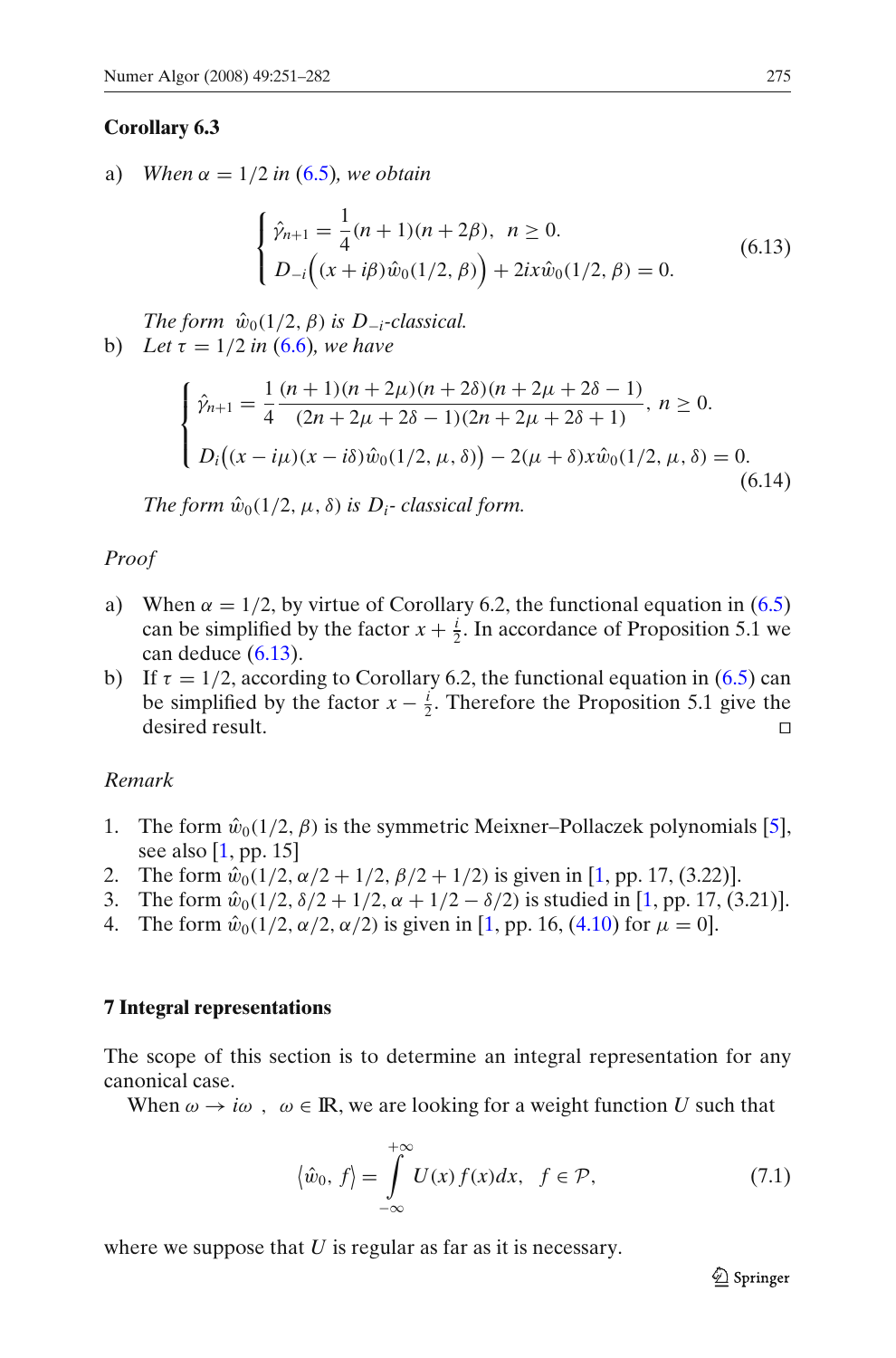<span id="page-25-0"></span>In the case where  $\hat{w}_0$  is a symmetric form we have  $\hat{w}_0 = h_{-1}\hat{w}_0$ , consequently

$$
\langle \hat{w}_0, f \rangle = \langle h_{-1} \hat{w}_0, f \rangle = \int_{-\infty}^{+\infty} U(-x) f(x) dx, \quad f \in \mathcal{P},
$$

on account of  $(7.1)$  we can deduce that

$$
\langle \hat{w}_0, f \rangle = \int_{-\infty}^{+\infty} \frac{1}{2} \Big( U(x) + U(-x) \Big) f(x) dx, \ f \in \mathcal{P}.
$$
 (7.2)

On account of  $(7.1)$ , we get  $[1]$  $[1]$ 

$$
\int_{-\infty}^{+\infty} \left\{ \left( D_{i\omega}(\phi U) \right) (x) + \psi(x) U(x) \right\} f(x) dx = 0, \ f \in \mathcal{P},
$$

with the additional condition

$$
\int_{-\infty+i\omega}^{+\infty+i\omega} U(x+i\omega)\phi(x+i\omega) f(x)dx = \int_{-\infty}^{+\infty} U(x+i\omega)\phi(x+i\omega) f(x)dx, \quad f \in \mathcal{P}.
$$
\n(7.3)

Therefore

$$
(D_{i\omega}(\phi U))(x) + \psi(x)U(x) = \lambda g(x), \qquad (7.4)
$$

where  $\lambda \in \mathbb{C}$  and g is a locally integrable function with rapid decay representing the null form. For instance

$$
g(x) = \begin{cases} 0, & x \le 0, \\ exp(-x^{1/4}) \sin(x^{1/4}), & x > 0, \end{cases}
$$

was given by Stieltjes [\[13\]](#page-31-0). When  $\lambda = 0$ , the equation (7.4), becomes

$$
\phi(x+i\omega)U(x+i\omega) = \left(\phi(x) - i\omega\psi(x)\right)U(x),
$$

so, that, if  $\omega = 1$ , we have

$$
U(x + i) = \frac{\phi(x) - i\psi(x)}{\phi(x + i)} U(x) , \quad x \in \mathbb{R},
$$
 (7.5)

and if  $\omega = -1$ , with  $x \to x + i$ , we have

$$
U(x + i) = \frac{\phi(x)}{\phi(x + i) + i\psi(x + i)} U(x), \ \ x \in \mathbb{R}.
$$
 (7.6)

Now we are able to give the integral representations for any canonical form.2 Springer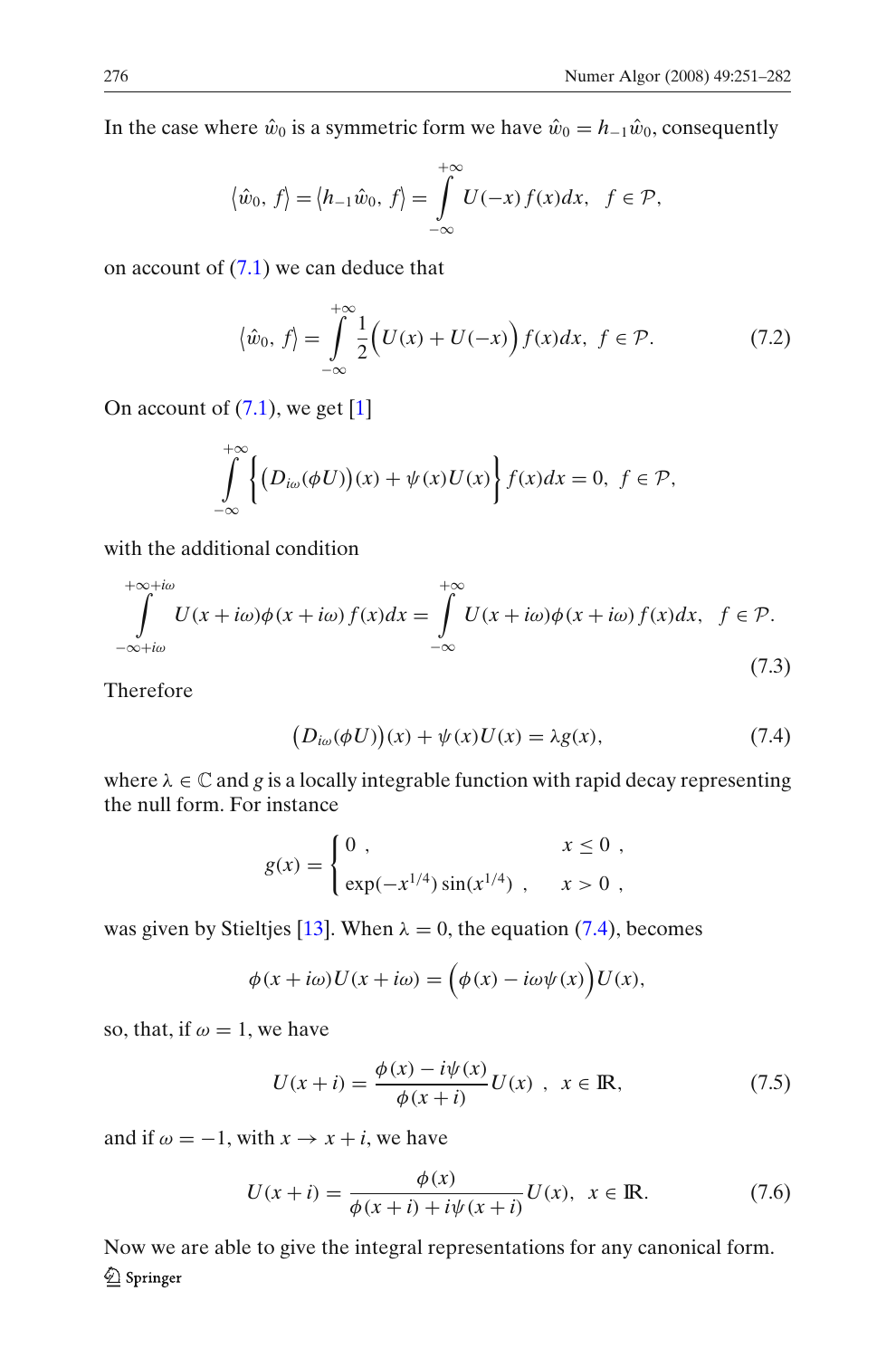# <span id="page-26-0"></span>**Theorem 7.1**

a) *The form*  $\hat{w}_0(\alpha, \beta)$  given in [\(6.5\)](#page-21-0) possesses the following integral represen*tation:*

$$
\langle \hat{w}_0(\alpha, \beta), f \rangle = K_1 \int_{-\infty}^{+\infty} \frac{|\Gamma(ix)|^2 \Gamma(\alpha + ix)|^2 |\Gamma(\beta + ix)|^2}{|\Gamma(2ix)|^2} \times f(x) dx, f \in \mathcal{P}, \alpha, \beta > 0,
$$
 (7.7)

*with*

$$
K_1^{-1} = \pi \Gamma(\alpha) \Gamma(\beta) \Gamma(\alpha + \beta). \tag{7.8}
$$

b) *When*  $\tau > 0$ ,  $\mu > 0$ ,  $\delta > 0$  *and*  $\tau + \mu + \delta - 1 > 0$ , the form  $\hat{w}_0(\tau, \mu, \delta)$ *defined in* [\(6.6\)](#page-22-0) *have the following integral representation:*

$$
\langle \hat{w}_0(\tau, \mu, \delta), f \rangle = K_2 \int_{-\infty}^{+\infty} \frac{|\Gamma(ix)|^2 |\Gamma(\tau + ix)|^2 |\Gamma(\mu + ix)|^2 |\Gamma(\delta + ix)|^2}{|\Gamma(2ix)|^2} \times f(x) dx, f \in \mathcal{P},
$$
\n(7.9)

*with*

$$
K_2^{-1} = \pi \frac{\Gamma(\tau)\Gamma(\mu)\Gamma(\delta)\Gamma(\tau+\mu)\Gamma(\tau+\delta)\Gamma(\mu+\delta)}{\Gamma(\tau+\mu+\delta)}.\tag{7.10}
$$

*Proof* We need the following formulas [\[3](#page-30-0), [4](#page-30-0), [9](#page-30-0)]

$$
\int_{0}^{+\infty} \frac{|\Gamma(a+ix)|^{2} |\Gamma(b+ix)|^{2} |\Gamma(c+ix)|^{2}}{|\Gamma(2ix)|^{2}} dx
$$
\n
$$
= 2\pi \Gamma(a+b) \Gamma(a+c) \Gamma(b+c), a, b, c \ge 0. \tag{7.11}
$$
\n
$$
\int_{0}^{+\infty} \frac{|\Gamma(a+ix)|^{2} |\Gamma(b+ix)|^{2} |\Gamma(c+ix)|^{2} |\Gamma(d+ix)|^{2}}{|\Gamma(2ix)|^{2}} dx
$$
\n
$$
= \frac{2\pi \Gamma(a+b) \Gamma(a+c) \Gamma(a+d) \Gamma(b+c) \Gamma(b+d) \Gamma(c+d)}{\Gamma(a+b+c+d)}, a, b, c, d \ge 0. \tag{7.12}
$$

a) In the case [\(6.5\)](#page-21-0) we have  $\phi(x) = (x + i\alpha)(x + i\beta)$ ,  $\psi(x) = 2i(x^2 - \alpha\beta)$  and  $\omega = -1$ . Supposing  $\alpha > 0$ ,  $\beta > 0$ . Then the equation [\(7.6\)](#page-25-0) becomes

$$
U(x + i) = -\frac{(x + i\alpha)(x + i\beta)}{(x - i(\alpha - 1))(x - i(\beta - 1))}U(x), \ x \in \mathbb{R},
$$

 $\mathcal{Q}$  Springer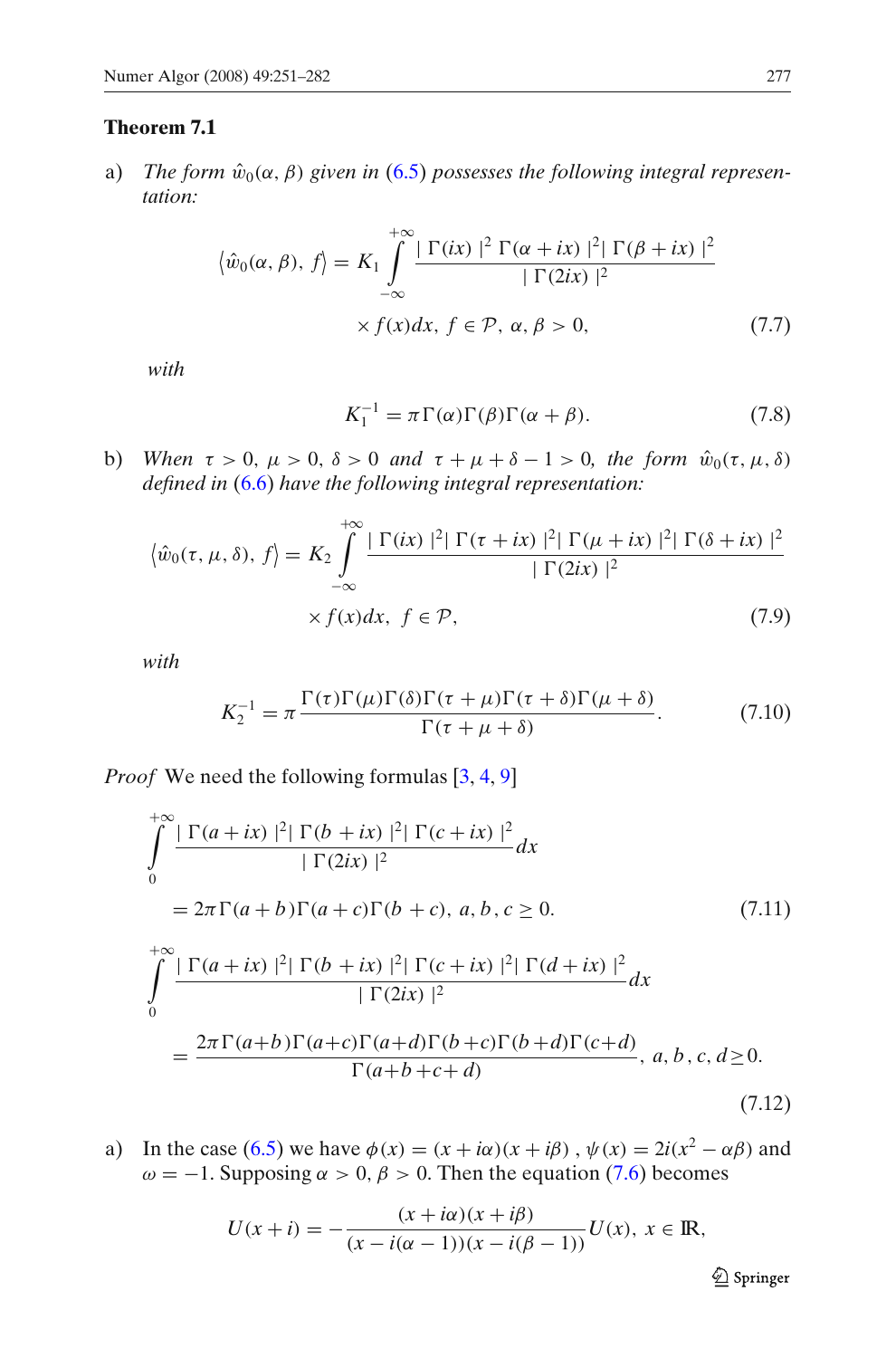<span id="page-27-0"></span>hence

$$
U(x) = e^{\pi x} \frac{\Gamma(\alpha - ix)\Gamma(\beta - ix)}{\Gamma(1 - \alpha - ix)\Gamma(1 - \beta - ix)} A(x), \ \ x \in \mathbb{R},
$$

then  $A(x + i) = A(x)$ ,  $x \in \mathbb{R}$ . Taking account of

$$
\Gamma(z)\Gamma(1-z) = \frac{\pi}{\sin(\pi z)} , \qquad (7.13)
$$

we have

$$
U(x) = \pi^{-2}e^{\pi x} \mid \Gamma(\alpha + ix)|^2 |\Gamma(\beta + ix)|^2 \sin(\pi(\alpha + ix))\sin(\pi(\beta + ix))A(x).
$$

Choosing

$$
A(x) = K_1 \frac{\pi^2}{\sin(\pi(\alpha + ix)) \sin(\pi(\beta + ix))},
$$

we obtain

$$
U(x) = K_1 e^{\pi x} \mid \Gamma(\alpha + ix) \mid^2 \mid \Gamma(\beta + ix) \mid^2, \ x \in \mathbb{R}.
$$
 (7.14)

It follows that

$$
\frac{1}{2}\big(U(x)+U(-x)\big)=K_1\cosh(\pi x)\mid\Gamma(\alpha+ix)\mid^2\mid\Gamma(\beta+ix)\mid^2, x\in\mathbb{R}.
$$

But

$$
\cosh(\pi x) = \frac{|\Gamma(ix)|^2}{4|\Gamma(2ix)|^2}, \ x \in \mathbb{R}.
$$
 (7.15)

Therefore

$$
\frac{1}{2}(U(x) + U(-x)) = \frac{K_1}{4} \frac{|\Gamma(ix)|^2 |\Gamma(\alpha + ix)|^2 |\Gamma(\beta + ix)|^2}{|\Gamma(2ix)|^2}, \, x \in \mathbb{R}.
$$
\n(7.16)

where

$$
K_1^{-1} = \frac{1}{2} \int_0^{+\infty} \frac{|\Gamma(ix)|^2 \Gamma(\alpha + ix)|^2 |\Gamma(\beta + ix)|^2}{|\Gamma(2ix)|^2} dx.
$$
 (7.17)

Finally, on account of [\(7.2\)](#page-25-0), (7.16), (7.17) and [\(7.11\)](#page-26-0), we get [\(7.7\)](#page-26-0) and [\(7.8\)](#page-26-0). b) For the case  $(6.6)$ , we have  $\phi(x) = (x - i\tau)(x - i\mu)(x - i\delta)$ ,  $\psi(x) = -2(\tau +$ 

 $\mu + \delta x^2 + 2\tau \mu \delta$  and  $\omega = 1$ . Then [\(7.5\)](#page-25-0) can be written

$$
U(x+i) = \frac{(x+i\tau)(x+i\mu)(x+i\delta)}{(x+i(1-\tau))(x+i(1-\mu))(x+i(1-\delta))}U(x), \ x \in \mathbb{R}.
$$

This leads to

$$
U(x) = \frac{\Gamma(\tau - ix)\Gamma(\mu - ix)\Gamma(\delta - ix)}{\Gamma(1 - \tau - ix)\Gamma(1 - \mu - ix)\Gamma(1 - \delta - ix)}A(x), \quad x \in \mathbb{R},
$$

with  $A(x + i) = A(x), x \in \mathbb{R}$ Springer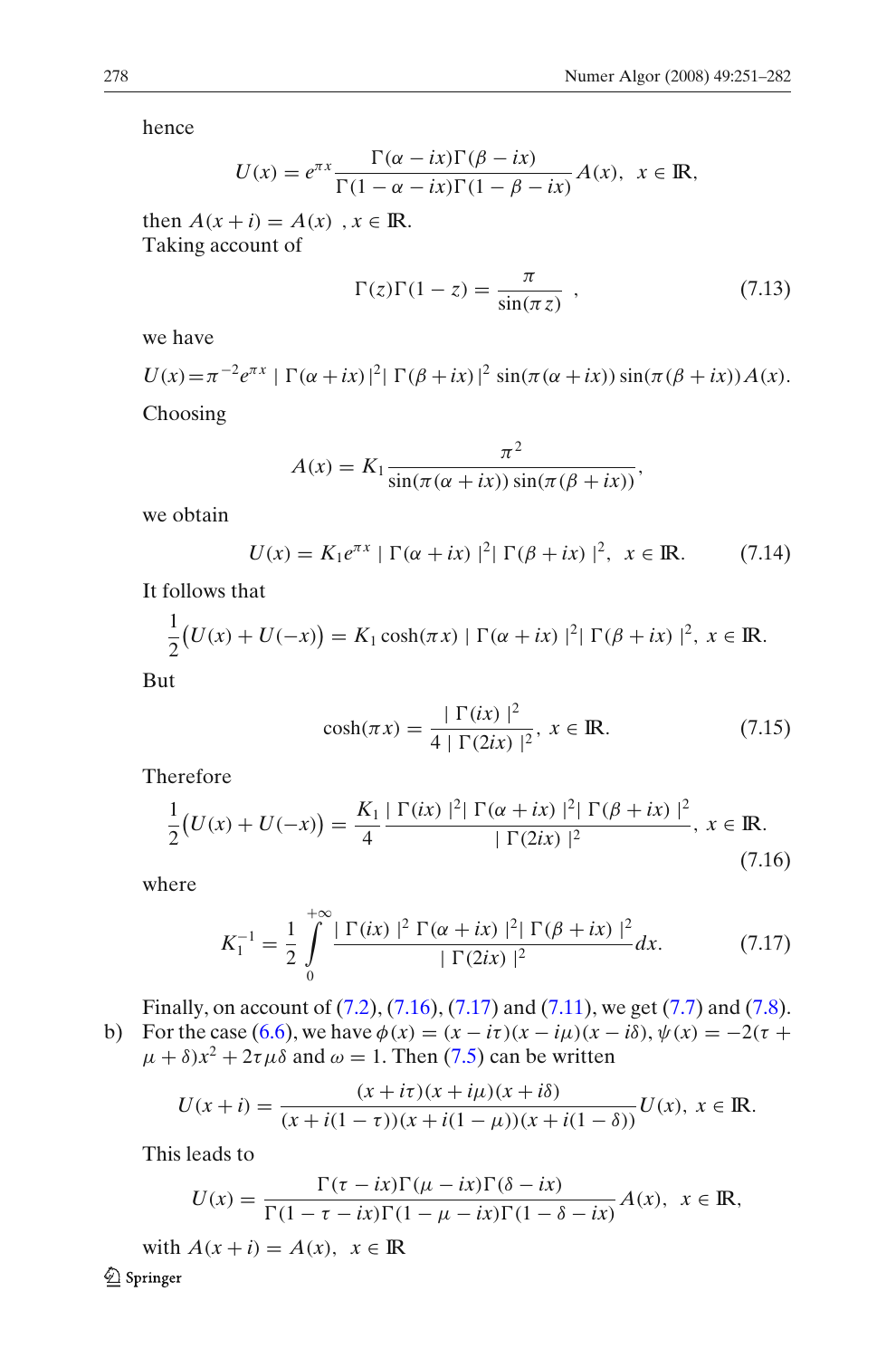<span id="page-28-0"></span>Taking [\(7.13\)](#page-27-0) into account, we obtain

$$
U(x) = \pi^{-3} |\Gamma(\tau + ix)|^2 |\Gamma(\mu + ix)|^2 |\Gamma(\delta + ix)|^2
$$

$$
\times \sin(\pi(\tau + ix))\sin(\pi(\mu + ix))\sin(\pi(\delta + ix))A(x), \ \ x \in \mathbb{R},
$$

choosing

$$
A(x) = \frac{K_2 \pi^3 e^{\pi x}}{\sin(\pi(\tau + ix)) \sin(\pi(\mu + ix)) \sin(\pi(\delta + ix))}, \quad x \in \mathbb{R},
$$

we get

$$
U(x) = K_2 e^{\pi x} \mid \Gamma(\tau + ix) \mid^2 \mid \Gamma(\mu + ix) \mid^2 \mid \Gamma(\delta + ix) \mid^2, \ x \in \mathbb{R}.
$$
 (7.18)

Consequently

$$
\frac{1}{2}(U(x) + U(-x)) = K_2 \cosh(\pi x) \mid \Gamma(\tau + ix) \mid^2 \mid \Gamma(\mu + ix) \mid^2 \mid \Gamma(\delta + ix) \mid^2,
$$
  

$$
x \in \mathbb{R},
$$

by  $(7.15)$ , we obtain

$$
\frac{1}{2}(U(x) + U(-x)) = \frac{K_2}{4} \frac{|\Gamma(ix)|^2 |\Gamma(\tau + ix)|^2 |\Gamma(\mu + ix)|^2 |\Gamma(\delta + ix)|^2}{|\Gamma(2ix)|^2},
$$
  
 $x \in \mathbb{R}.$  (7.19)

with

$$
K_2^{-1} = \frac{1}{2} \int_0^{+\infty} \frac{|\Gamma(ix)|^2 |\Gamma(\tau + ix)|^2 |\Gamma(\mu + ix)|^2 |\Gamma(\delta + ix)|^2}{|\Gamma(2ix)|^2} dx. \tag{7.20}
$$

Then by  $(7.2)$ ,  $(7.19)$ ,  $(7.20)$  and  $(7.12)$  we can deduce  $(7.9)$  and  $(7.10)$ .  $\Box$ 

*Remark* In any case [\(7.14\)](#page-27-0) and (7.18), the condition [\(7.3\)](#page-25-0) is fulfilled by virtue of the standard asymptotic formula

$$
|\Gamma(a+ix)| = \sqrt{2\pi}e^{-\pi|x|/2} |x|^{a-1/2} (1+r(a,x)),
$$

where  $r(a, x) \to 0$ , as  $|x| \to +\infty$ , uniformly for bounded  $|a|$ .

# **8 The limiting cases:**  $\omega \rightarrow 0$

When  $\omega \to 0$  in [\(6.4\)](#page-21-0), we obtain the following general situation:

$$
\begin{cases}\n\gamma_{2n+1} = \frac{(2(n-1)b_3 - a_2)(a_0 - 2nb_1)}{(4nb_3 - a_2)((4n-2)b_3 - a_2)}, & n \ge 0, \\
\gamma_{2n+2} = \frac{(n+1)(-2a_0b_3 + 2(a_2 - 2nb_3)b_1)}{(4nb_3 - a_2)((4n+2)b_3 - a_2)}, & n \ge 0, \\
\left((b_3x^3 + b_1x)w_0\right)' + (a_2x^2 + a_0)w_0 = 0, & (w_0)_1 = 0.\n\end{cases}
$$
\n(8.1)

2 Springer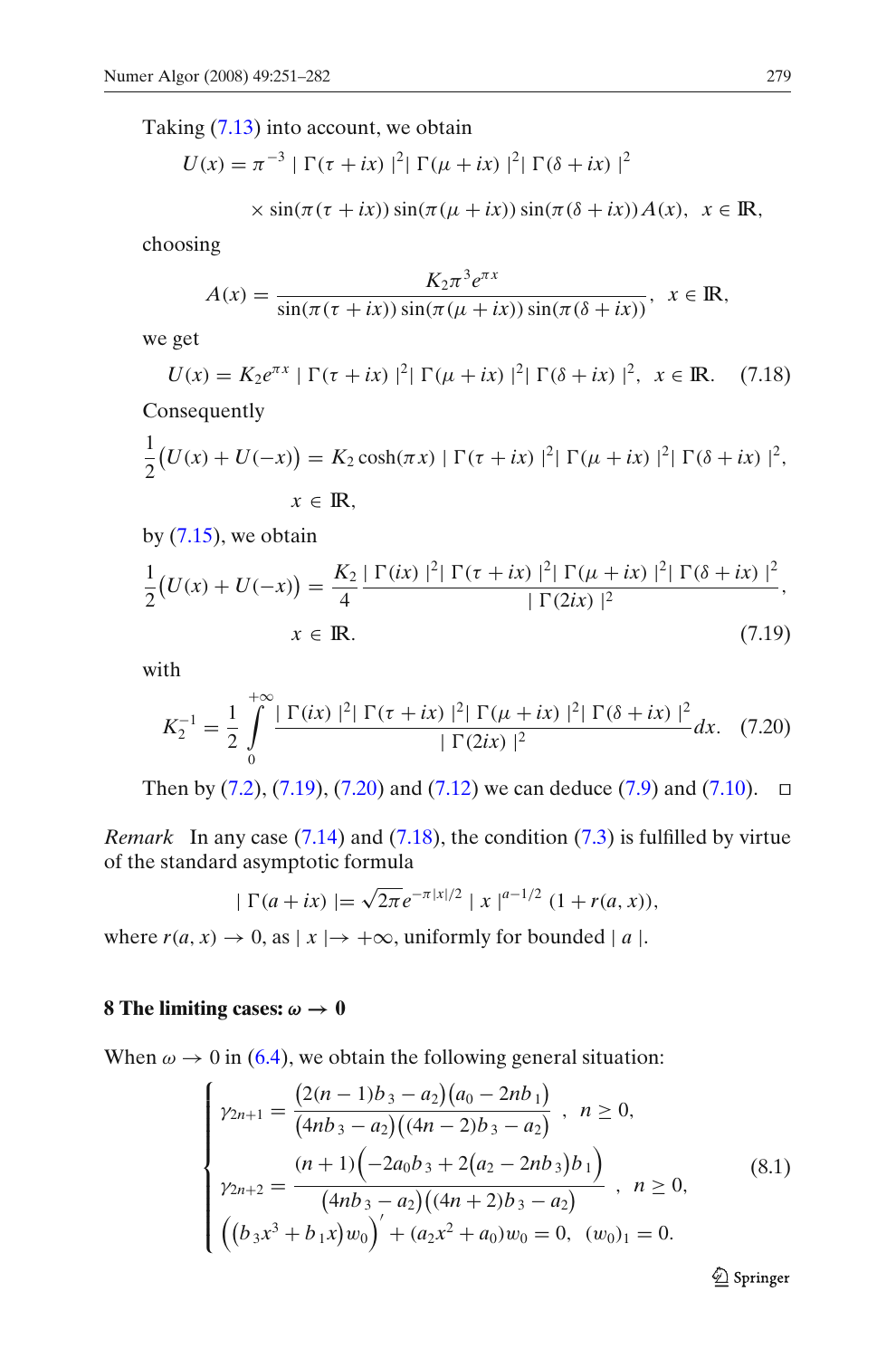<span id="page-29-0"></span>A<sub>1</sub>. **deg**  $\phi = 1$ . Then [\(8.1\)](#page-28-0) becomes

$$
\begin{cases}\n\gamma_{2n+1} = a_2^{-1} b_1 (2n - a_0 b_1^{-1}), \ n \ge 0. \\
\gamma_{2n+2} = 2a_2^{-1} b_1 (n+1), \ n \ge 0. \\
(xw_0)' + (a_2 b_1^{-1} x^2 + a_0 b_1^{-1}) w_0 = 0, \ (w_0)_1 = 0.\n\end{cases}
$$
\n(8.2)

Choosing  $a_2b_1^{-1} = 2$  and  $a_0b_1^{-1} = -2\mu - 1$  we recover the generalized Hermite form [\[2](#page-30-0), [5](#page-30-0)].

$$
\begin{cases}\n\hat{\gamma}_{2n+1} = \frac{1}{2}(2n + 2\mu + 1), & n \ge 0. \\
\hat{\gamma}_{2n+2} = (n+1), & n \ge 0.\n\end{cases}
$$
\n
$$
(8.3)
$$
\n
$$
(x\hat{w}_0)' + (2x^2 - 2\mu - 1)\hat{w}_0 = 0, \quad (\hat{w}_0)_1 = 0.
$$

The form  $\hat{w}_0$  is regular if and only if  $2\mu + 1 \neq -2n$ ,  $n \geq 0$ . The form  $\hat{w}_0$  is semi-classical of class  $s = 1$  if  $\mu \neq 0$  and  $s = 0$  if  $\mu = 0$ .

A<sub>2</sub>. **deg**  $\phi = 3$ . For [\(8.1\)](#page-28-0) we get

$$
\begin{cases}\n\gamma_{2n+1} = b_3^{-1} \frac{(2n-2-a_2b_3^{-1})(a_0-2nb_1)}{(4n-a_2b_3^{-1})(4n-2-a_2b_3^{-1})}, \ n \ge 0. \\
\gamma_{2n+2} = b_3^{-1} \frac{(n+1)(-2a_0+2(a_2b_3^{-1}-2n)b_1)}{(4n-a_2b_3^{-1})(4n+2-a_2b_3^{-1})}, \ n \ge 0. \\
\left( (x^3+b_1b_3^{-1}x)w_0 \right)' + (a_2b_3^{-1}x^2+a_0b_3^{-1})w_0 = 0, \ (w_0)_1 = 0.\n\end{cases}
$$
\n(8.4)

Two cases arise

 $A_{21}$ .  $b_1 = 0$ . Then we obtain for (8.4):

$$
\begin{cases}\n\gamma_{2n+1} = a_0 b_3^{-1} \frac{2n - 2 - a_2 b_3^{-1}}{(4n - a_2 b_3^{-1})(4n - 2 - a_2 b_3^{-1})}, \ n \ge 0. \\
\gamma_{2n+2} = -2a_0 b_3^{-1} \frac{n+1}{(4n - a_2 b_3^{-1})(4n + 2 - a_2 b_3^{-1})}, \ n \ge 0. \\
\left( (x^3 w_0)' + \left( a_2 b_3^{-1} x^2 + a_0 b_3^{-1} \right) w_0 = 0, \ (w_0)_1 = 0.\n\end{cases}
$$

Choosing  $a_2b_3^{-1} = -2(\nu + 1)$  and  $a_0b_3^{-1} = -\frac{1}{2}$ , we rediscover the following situation [\[2](#page-30-0)]

$$
\begin{cases}\n\hat{\gamma}_{2n+1} = -\frac{1}{4} \frac{n+v}{(2n+v)(2n+v+1)}, \ n \ge 0. \\
\hat{\gamma}_{2n+2} = \frac{1}{4} \frac{n+1}{(2n+v+1)(2n+v+2)}, \ n \ge 0. \\
\left( (x^3 \hat{w}_0)' - (2(\nu+1)x^2 + \frac{1}{2}) \hat{w}_0 = 0, \ (\hat{w}_0)_1 = 0.\n\end{cases}
$$
\n(8.5)

The form  $\hat{w}_0$  is regular if and only if  $v \neq -n$ ,  $n \geq 0$  and semi-classical of class one.

*A* Springer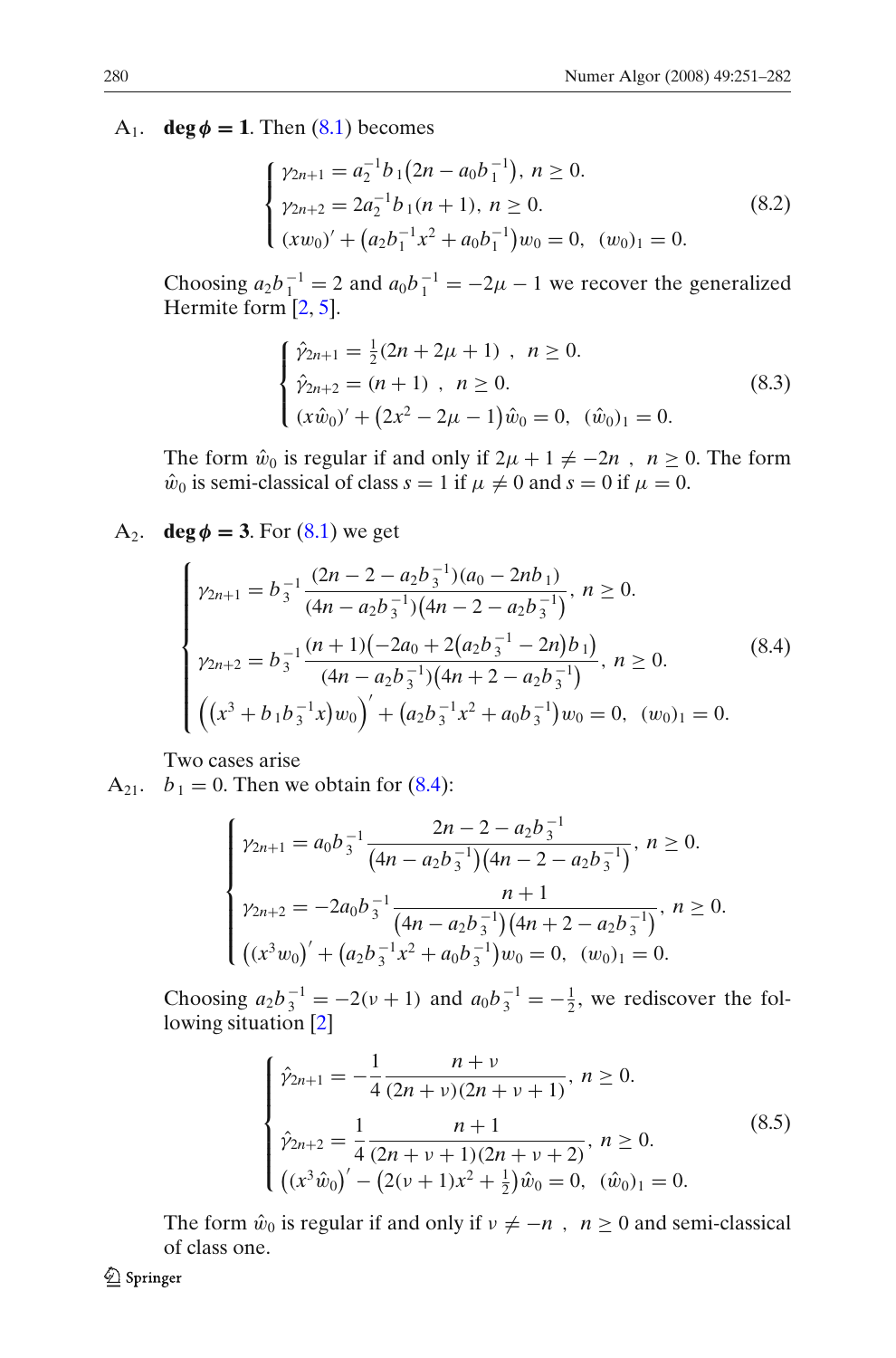<span id="page-30-0"></span> $A_{22}$ .  $b_1 \neq 0$ . Then, [\(8.4\)](#page-29-0) can be written as follow

$$
\begin{cases}\n\gamma_{2n+1} = b_1 b_3^{-1} \frac{(2n - 2 - a_2 b_3^{-1})(a_0 b_1^{-1} - 2n)}{(4n - a_2 b_3^{-1})(4n - 2 - a_2 b_3^{-1})}, & n \ge 0. \\
\gamma_{2n+2} = b_1 b_3^{-1} \frac{(n + 1)(+4n + 2a_2 b_3^{-1} - 2a_0 b_1^{-1})}{(4n - a_2 b_3^{-1})(4n + 2 - a_2 b_3^{-1})}, & n \ge 0. \\
\left( (x^3 + b_1 b_3^{-1} x) w_0 \right)' + (a_2 b_3^{-1} x^2 + a_0 b_3^{-1}) w_0 = 0, & (w_0)_1 = 0.\n\end{cases}
$$

With the choice  $b_1b_3^{-1} = -1$ ,  $a_0b_3^{-1} = 2\beta + 2$  and  $a_2b_3^{-1} = -2\alpha 2\beta - 4$ , we obtain

$$
\begin{cases}\n\hat{\gamma}_{2n+1} = \frac{(n+\beta+1)(n+\alpha+\beta+1)}{(2n+\alpha+\beta+1)(2n+\alpha+\beta+2)}, & n \ge 0. \\
\hat{\gamma}_{2n+2} = \frac{(n+1)(n+\alpha+1)}{(2n+\alpha+\beta+2)(2n+\alpha+\beta+3)}, & n \ge 0. \\
\left(\left(x(x^2-1)\hat{w}_0\right)' - 2((\alpha+\beta+2)x^2-\beta-1)\hat{w}_0 = 0, \ (\hat{w}_0)_1 = 0.\n\end{cases}
$$
\n(8.6)

It is the definition of the form studied in [2, 5]. The form  $\hat{w}_0$  is regular if and only if  $\alpha \neq -n-1$ ,  $n \geq 0$ ,  $\beta \neq -n-1$ ,  $n \geq 0$ ,  $\alpha + \beta \neq$  $-n-1$ ,  $n > 0$  and it is semi-classical of class one if  $\beta \neq -1/2$ .

When  $\beta = -1/2$ ,  $\alpha \rightarrow \alpha + 1$ , we obtain the classical Gegenbauer form.

#### **References**

- 1. Abdelkarim, F., Maroni, P.: The *D*ω-classical orthogonal polynomials. Result. Math. **32**, 1–28 (1997)
- 2. Alaya, J., Maroni, P.: Symmetric Laguerre–Hahn forms of class *s* = 1. Integral Transforms Spec. Funct. **4**, 301–320 (1996)
- 3. Askey, R., Wilson, J.: A set of hypergeometric orthogonal polynomials. SIAM J. Math. Anal. **13**, 651–655 (1982)
- 4. Askey, R., Wilson, J.: Some Basic Hypergeomertic Orthogonal Polynomials that Generalize Jacobi Polynomials. Memoirs of the American Mathematical Society 319. Providence, Rhole Island (1985)
- 5. Chihara, T.S.: An Introduction to Orthogonal Polynomials. Gordon and Breach, New York (1978)
- 6. Bachène, M.: Les polynômes semi-classiques de classe zéro et de classe un. Thesis of third cycle, Univ. P. and M. Curie, Paris (1985)
- 7. Belmehdi, S.: On semi-classical linear functional of class  $s = 1$ . Classification and integral representations. Indag. Math. **3**, 253–275 (1992)
- 8. Foupouagnigni, M., Hounkonnou, M.N., Ronveaux, A.: Laguerre–Freud equations for the recurrence coefficients of *D*ω-semi-classical orthogonal polynomials of class one. J. Comp. Appl. Math. **99**, 143–154 (1998)
- 9. Koekoek, R., Swarttow, R.F.: The ASkey-scheme of hypergeometric orthogonal polynomials and its *q*-analogue. Report 98–17, TU Delft (1998)
- 10. Marcellan, F., Salto, L.: Discrete semi-classical orthogonal polynomials. J. Differ. Equ. Appl. **4**, 463–490 (1998)